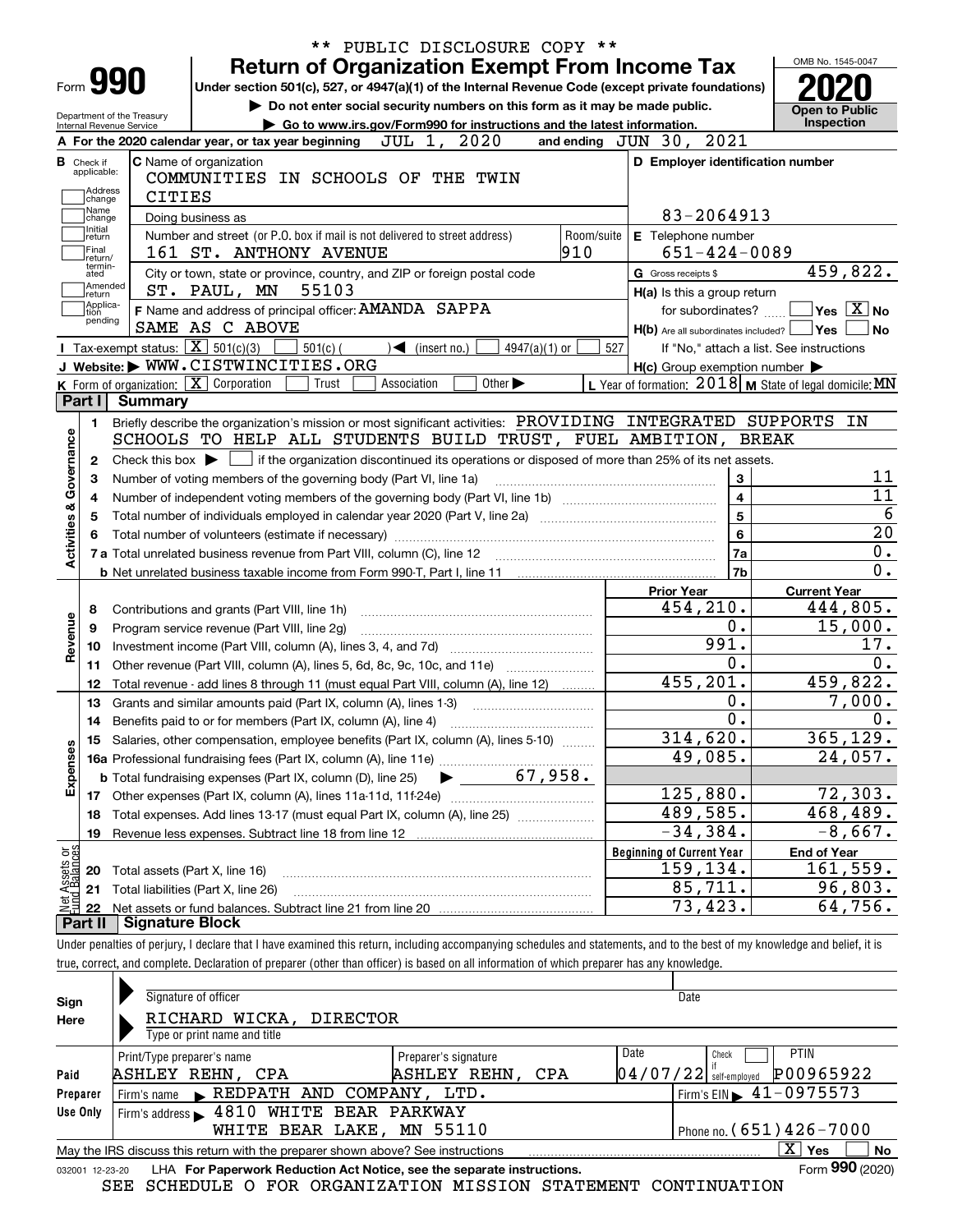|              | COMMUNITIES IN SCHOOLS OF THE TWIN<br>83-2064913<br>CITIES<br>Form 990 (2020)<br>Part III   Statement of Program Service Accomplishments                                                          | Page 2                                    |
|--------------|---------------------------------------------------------------------------------------------------------------------------------------------------------------------------------------------------|-------------------------------------------|
|              |                                                                                                                                                                                                   |                                           |
| 1            | Briefly describe the organization's mission:<br>TO SURROUND STUDENTS WITH A COMMUNITY OF SUPPORT, EMPOWERING THEM TO<br>STAY IN SCHOOL AND ACHIEVE IN LIFE.                                       |                                           |
|              |                                                                                                                                                                                                   |                                           |
| $\mathbf{2}$ | Did the organization undertake any significant program services during the year which were not listed on the<br>prior Form 990 or 990-EZ?<br>If "Yes," describe these new services on Schedule O. | $\overline{\ }$ Yes $\overline{\ \ X}$ No |
| 3            | Did the organization cease conducting, or make significant changes in how it conducts, any program services?                                                                                      | $\sqrt{}$ Yes $\sqrt{}$ X $\sqrt{}$ No    |
| 4            | If "Yes," describe these changes on Schedule O.<br>Describe the organization's program service accomplishments for each of its three largest program services, as measured by expenses.           |                                           |
|              | Section 501(c)(3) and 501(c)(4) organizations are required to report the amount of grants and allocations to others, the total expenses, and                                                      |                                           |
|              | revenue, if any, for each program service reported.                                                                                                                                               |                                           |
| 4a           | $\overline{7,000}$ ) (Revenue \$<br>299, 021. including grants of \$<br>(Code:<br>(Expenses \$                                                                                                    | 15,000.                                   |
|              | INTEGRATED STUDENT SUPPORTS<br>WE PROVIDE THREE TIERS OF SUPPORT IN EACH<br>TIER 1 IS SCHOOL-WIDE SUPPORT THAT CAN                                                                                |                                           |
|              | OF OUR PROGRAM LOCATIONS.<br>POSITIVELY IMPACT THE ENTIRE STUDENT BODY.<br>EXAMPLES INCLUDE FOOD                                                                                                  |                                           |
|              | SUPPORT, BULLYING PREVENTION AND ATTENDANCE IMPROVEMENT INITIATIVES.                                                                                                                              |                                           |
|              | TIER 2 IS FOCUSED SMALL GROUP SUPPORT AND TYPICALLY INCLUDES MENTORING                                                                                                                            |                                           |
|              | TIER 3 IS INDIVIDUAL CASE MANAGED SUPPORT.<br>AND TUTORING.<br>SITE                                                                                                                               |                                           |
|              | COORDINATORS CASE MANAGE 5-10% OF THE STUDENT POPULATION IN EACH                                                                                                                                  |                                           |
|              | SCHOOL, PROVIDING BASIC NEEDS ASSISTANCE, COUNSELING, CREDIT RECOVERY,                                                                                                                            |                                           |
|              | COLLEGE/CAREER PLANNING, ETC.                                                                                                                                                                     |                                           |
|              |                                                                                                                                                                                                   |                                           |
|              |                                                                                                                                                                                                   |                                           |
| 4b           | including grants of \$<br>) (Revenue \$<br>$\left(\text{Code:} \right)$ $\left(\text{Expenses $}\right)$                                                                                          |                                           |
|              |                                                                                                                                                                                                   |                                           |
|              |                                                                                                                                                                                                   |                                           |
|              |                                                                                                                                                                                                   |                                           |
|              |                                                                                                                                                                                                   |                                           |
|              |                                                                                                                                                                                                   |                                           |
|              |                                                                                                                                                                                                   |                                           |
|              |                                                                                                                                                                                                   |                                           |
|              |                                                                                                                                                                                                   |                                           |
|              |                                                                                                                                                                                                   |                                           |
|              |                                                                                                                                                                                                   |                                           |
| 4с           | $($ Revenue \$<br>(Code: ) (Expenses \$ contracts are not including grants of \$ code:                                                                                                            |                                           |
|              |                                                                                                                                                                                                   |                                           |
|              |                                                                                                                                                                                                   |                                           |
|              |                                                                                                                                                                                                   |                                           |
|              |                                                                                                                                                                                                   |                                           |
|              |                                                                                                                                                                                                   |                                           |
|              |                                                                                                                                                                                                   |                                           |
|              |                                                                                                                                                                                                   |                                           |
|              |                                                                                                                                                                                                   |                                           |
|              |                                                                                                                                                                                                   |                                           |
|              |                                                                                                                                                                                                   |                                           |
|              |                                                                                                                                                                                                   |                                           |
| 4d           | Other program services (Describe on Schedule O.)                                                                                                                                                  |                                           |
|              | (Expenses \$<br>Revenue \$<br>including grants of \$<br>299,021.<br>Total program service expenses                                                                                                |                                           |
| 4e           |                                                                                                                                                                                                   | $000$ (2222)                              |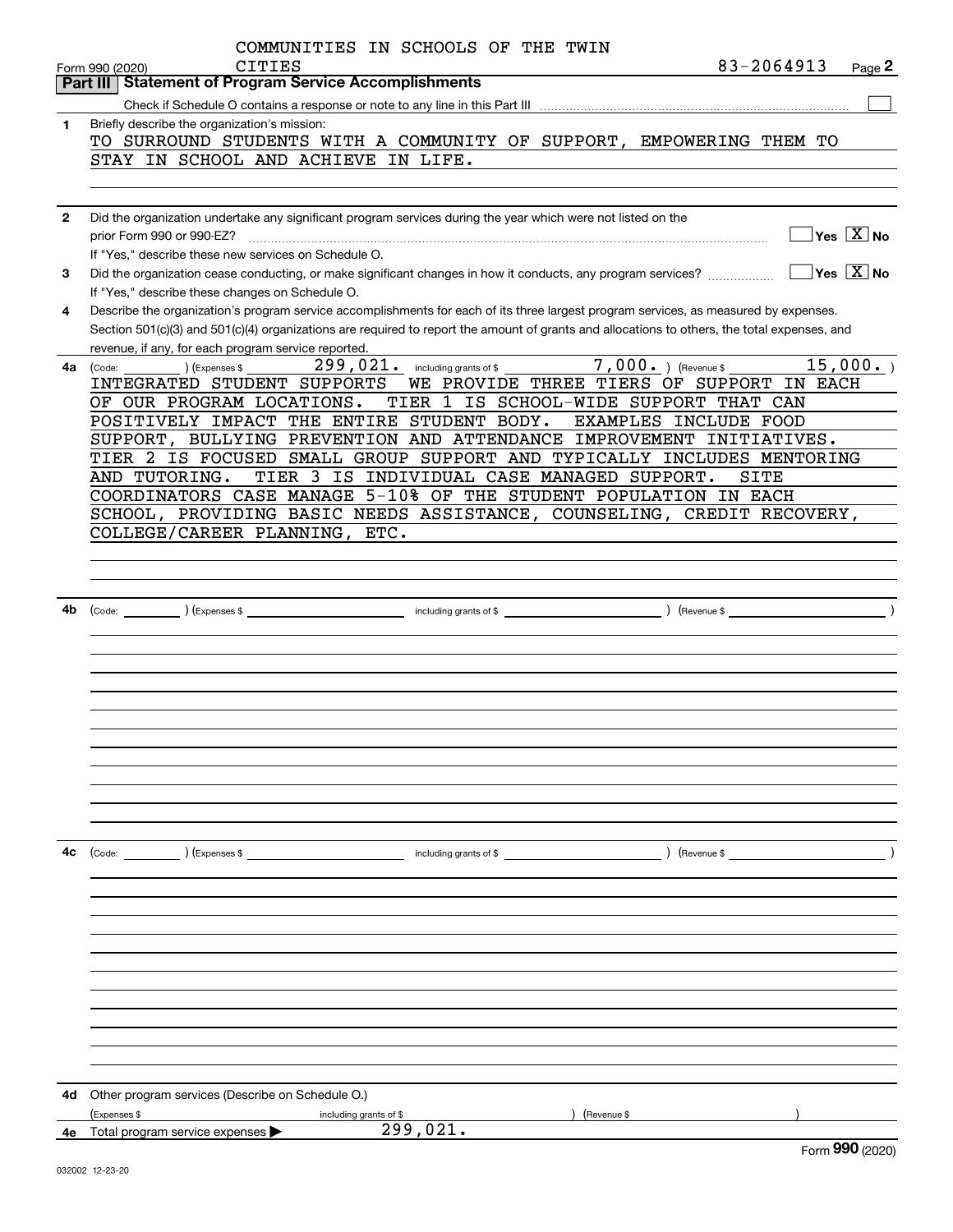|     |                                                                                                                                                                                                                                                       |                 | Yes                     | No                      |
|-----|-------------------------------------------------------------------------------------------------------------------------------------------------------------------------------------------------------------------------------------------------------|-----------------|-------------------------|-------------------------|
| 1.  | Is the organization described in section $501(c)(3)$ or $4947(a)(1)$ (other than a private foundation)?                                                                                                                                               |                 |                         |                         |
|     |                                                                                                                                                                                                                                                       | 1.              | X                       |                         |
| 2   |                                                                                                                                                                                                                                                       | $\overline{2}$  | $\overline{\mathbf{x}}$ |                         |
| 3   | Did the organization engage in direct or indirect political campaign activities on behalf of or in opposition to candidates for                                                                                                                       |                 |                         |                         |
|     |                                                                                                                                                                                                                                                       | 3               |                         | x                       |
| 4   | Section 501(c)(3) organizations. Did the organization engage in lobbying activities, or have a section 501(h) election in effect                                                                                                                      |                 |                         |                         |
|     |                                                                                                                                                                                                                                                       | 4               |                         | x                       |
| 5   | Is the organization a section 501(c)(4), 501(c)(5), or 501(c)(6) organization that receives membership dues, assessments, or                                                                                                                          |                 |                         |                         |
|     |                                                                                                                                                                                                                                                       | 5               |                         | X                       |
| 6   | Did the organization maintain any donor advised funds or any similar funds or accounts for which donors have the right to                                                                                                                             |                 |                         |                         |
|     | provide advice on the distribution or investment of amounts in such funds or accounts? If "Yes," complete Schedule D, Part I                                                                                                                          | 6               |                         | X                       |
| 7   | Did the organization receive or hold a conservation easement, including easements to preserve open space,                                                                                                                                             |                 |                         |                         |
|     |                                                                                                                                                                                                                                                       | $\overline{7}$  |                         | X                       |
| 8   | Did the organization maintain collections of works of art, historical treasures, or other similar assets? If "Yes," complete                                                                                                                          |                 |                         |                         |
|     |                                                                                                                                                                                                                                                       | 8               |                         | x                       |
| 9   | Did the organization report an amount in Part X, line 21, for escrow or custodial account liability, serve as a custodian for                                                                                                                         |                 |                         |                         |
|     | amounts not listed in Part X; or provide credit counseling, debt management, credit repair, or debt negotiation services?                                                                                                                             |                 |                         |                         |
|     |                                                                                                                                                                                                                                                       | 9               |                         | x                       |
| 10  | Did the organization, directly or through a related organization, hold assets in donor-restricted endowments                                                                                                                                          |                 |                         |                         |
|     |                                                                                                                                                                                                                                                       | 10              |                         | x                       |
| 11  | If the organization's answer to any of the following questions is "Yes," then complete Schedule D, Parts VI, VII, VIII, IX, or X                                                                                                                      |                 |                         |                         |
|     | as applicable.                                                                                                                                                                                                                                        |                 |                         |                         |
|     | a Did the organization report an amount for land, buildings, and equipment in Part X, line 10? If "Yes." complete Schedule D.                                                                                                                         |                 |                         |                         |
|     |                                                                                                                                                                                                                                                       | 11a             |                         | x                       |
|     | <b>b</b> Did the organization report an amount for investments - other securities in Part X, line 12, that is 5% or more of its total                                                                                                                 |                 |                         |                         |
|     |                                                                                                                                                                                                                                                       | 11 <sub>b</sub> |                         | x                       |
|     | c Did the organization report an amount for investments - program related in Part X, line 13, that is 5% or more of its total                                                                                                                         |                 |                         |                         |
|     |                                                                                                                                                                                                                                                       | 11c             |                         | x                       |
|     | d Did the organization report an amount for other assets in Part X, line 15, that is 5% or more of its total assets reported in                                                                                                                       |                 |                         |                         |
|     |                                                                                                                                                                                                                                                       | 11d             |                         | x                       |
|     | Did the organization report an amount for other liabilities in Part X, line 25? If "Yes," complete Schedule D, Part X                                                                                                                                 | 11e             |                         | $\overline{\mathbf{x}}$ |
| f   | Did the organization's separate or consolidated financial statements for the tax year include a footnote that addresses                                                                                                                               |                 |                         |                         |
|     | the organization's liability for uncertain tax positions under FIN 48 (ASC 740)? If "Yes," complete Schedule D, Part X                                                                                                                                | 11f             |                         | x                       |
|     | 12a Did the organization obtain separate, independent audited financial statements for the tax year? If "Yes," complete                                                                                                                               |                 |                         |                         |
|     |                                                                                                                                                                                                                                                       | 12a             |                         | x                       |
|     | <b>b</b> Was the organization included in consolidated, independent audited financial statements for the tax year?                                                                                                                                    |                 |                         |                         |
|     | If "Yes," and if the organization answered "No" to line 12a, then completing Schedule D, Parts XI and XII is optional                                                                                                                                 | 12D             |                         | ᅀ<br>$\mathbf X$        |
| 13  | Is the organization a school described in section $170(b)(1)(A)(ii)?$ If "Yes," complete Schedule E                                                                                                                                                   | 13              |                         | $\mathbf x$             |
| 14a | Did the organization maintain an office, employees, or agents outside of the United States?                                                                                                                                                           | 14a             |                         |                         |
| b   | Did the organization have aggregate revenues or expenses of more than \$10,000 from grantmaking, fundraising, business,<br>investment, and program service activities outside the United States, or aggregate foreign investments valued at \$100,000 |                 |                         |                         |
|     |                                                                                                                                                                                                                                                       | 14b             |                         | x                       |
| 15  | Did the organization report on Part IX, column (A), line 3, more than \$5,000 of grants or other assistance to or for any                                                                                                                             |                 |                         |                         |
|     |                                                                                                                                                                                                                                                       | 15              |                         | x                       |
| 16  | Did the organization report on Part IX, column (A), line 3, more than \$5,000 of aggregate grants or other assistance to                                                                                                                              |                 |                         |                         |
|     |                                                                                                                                                                                                                                                       | 16              |                         | x                       |
| 17  | Did the organization report a total of more than \$15,000 of expenses for professional fundraising services on Part IX,                                                                                                                               |                 |                         |                         |
|     |                                                                                                                                                                                                                                                       | 17              | х                       |                         |
| 18  | Did the organization report more than \$15,000 total of fundraising event gross income and contributions on Part VIII, lines                                                                                                                          |                 |                         |                         |
|     |                                                                                                                                                                                                                                                       | 18              |                         | x                       |
| 19  | Did the organization report more than \$15,000 of gross income from gaming activities on Part VIII, line 9a? If "Yes."                                                                                                                                |                 |                         |                         |
|     |                                                                                                                                                                                                                                                       | 19              |                         | x                       |
|     |                                                                                                                                                                                                                                                       | 20a             |                         | $\mathbf X$             |
|     | b If "Yes" to line 20a, did the organization attach a copy of its audited financial statements to this return?                                                                                                                                        | 20 <sub>b</sub> |                         |                         |
| 21  | Did the organization report more than \$5,000 of grants or other assistance to any domestic organization or                                                                                                                                           |                 |                         |                         |
|     |                                                                                                                                                                                                                                                       | 21              |                         | х                       |
|     |                                                                                                                                                                                                                                                       |                 |                         |                         |

Form (2020) **990**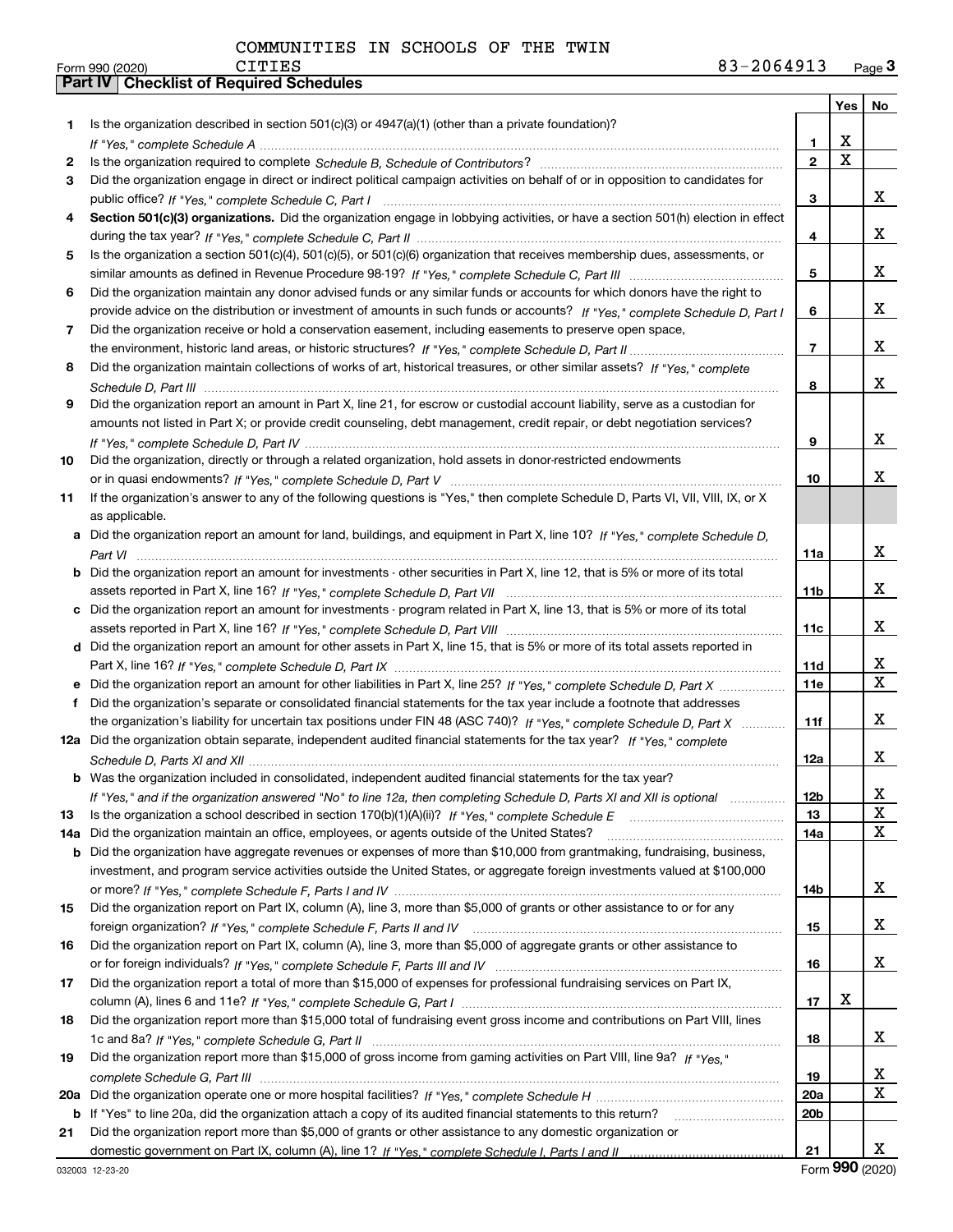| COMMUNITIES IN SCHOOLS OF THE TWIN |  |  |  |  |  |
|------------------------------------|--|--|--|--|--|
|------------------------------------|--|--|--|--|--|

|        | CITIES<br>Form 990 (2020)                                                                                                                                                                                                                                                                          | 83-2064913 |     | Page 4                  |
|--------|----------------------------------------------------------------------------------------------------------------------------------------------------------------------------------------------------------------------------------------------------------------------------------------------------|------------|-----|-------------------------|
|        | <b>Part IV Checklist of Required Schedules</b> (continued)                                                                                                                                                                                                                                         |            |     |                         |
|        |                                                                                                                                                                                                                                                                                                    |            | Yes | No                      |
| 22     | Did the organization report more than \$5,000 of grants or other assistance to or for domestic individuals on                                                                                                                                                                                      |            |     |                         |
|        |                                                                                                                                                                                                                                                                                                    | 22         |     | x                       |
| 23     | Did the organization answer "Yes" to Part VII, Section A, line 3, 4, or 5 about compensation of the organization's current                                                                                                                                                                         |            |     |                         |
|        | and former officers, directors, trustees, key employees, and highest compensated employees? If "Yes." complete                                                                                                                                                                                     |            |     |                         |
|        |                                                                                                                                                                                                                                                                                                    | 23         |     | X                       |
|        | 24a Did the organization have a tax-exempt bond issue with an outstanding principal amount of more than \$100,000 as of the                                                                                                                                                                        |            |     |                         |
|        | last day of the year, that was issued after December 31, 2002? If "Yes," answer lines 24b through 24d and complete                                                                                                                                                                                 |            |     |                         |
|        |                                                                                                                                                                                                                                                                                                    | 24a        |     | X.                      |
|        | <b>b</b> Did the organization invest any proceeds of tax-exempt bonds beyond a temporary period exception?                                                                                                                                                                                         |            |     |                         |
|        |                                                                                                                                                                                                                                                                                                    | 24b        |     |                         |
|        | c Did the organization maintain an escrow account other than a refunding escrow at any time during the year to defease                                                                                                                                                                             |            |     |                         |
|        | any tax-exempt bonds?                                                                                                                                                                                                                                                                              | 24c        |     |                         |
|        |                                                                                                                                                                                                                                                                                                    | 24d        |     |                         |
|        | 25a Section 501(c)(3), 501(c)(4), and 501(c)(29) organizations. Did the organization engage in an excess benefit                                                                                                                                                                                   |            |     |                         |
|        |                                                                                                                                                                                                                                                                                                    | 25a        |     | x                       |
|        | b Is the organization aware that it engaged in an excess benefit transaction with a disqualified person in a prior year, and                                                                                                                                                                       |            |     |                         |
|        | that the transaction has not been reported on any of the organization's prior Forms 990 or 990-EZ? If "Yes," complete                                                                                                                                                                              |            |     |                         |
|        | Schedule L. Part I                                                                                                                                                                                                                                                                                 | 25b        |     | X                       |
| 26     | Did the organization report any amount on Part X, line 5 or 22, for receivables from or payables to any current                                                                                                                                                                                    |            |     |                         |
|        | or former officer, director, trustee, key employee, creator or founder, substantial contributor, or 35%                                                                                                                                                                                            |            |     |                         |
|        | controlled entity or family member of any of these persons? If "Yes," complete Schedule L, Part II                                                                                                                                                                                                 | 26         |     | x                       |
| 27     | Did the organization provide a grant or other assistance to any current or former officer, director, trustee, key employee,                                                                                                                                                                        |            |     |                         |
|        | creator or founder, substantial contributor or employee thereof, a grant selection committee member, or to a 35% controlled                                                                                                                                                                        |            |     |                         |
|        | entity (including an employee thereof) or family member of any of these persons? If "Yes," complete Schedule L, Part III                                                                                                                                                                           | 27         |     | x                       |
| 28     | Was the organization a party to a business transaction with one of the following parties (see Schedule L, Part IV                                                                                                                                                                                  |            |     |                         |
|        | instructions, for applicable filing thresholds, conditions, and exceptions):                                                                                                                                                                                                                       |            |     |                         |
|        | a A current or former officer, director, trustee, key employee, creator or founder, or substantial contributor? If                                                                                                                                                                                 |            |     |                         |
|        |                                                                                                                                                                                                                                                                                                    | 28a        |     | x                       |
|        |                                                                                                                                                                                                                                                                                                    |            |     | $\overline{\mathbf{X}}$ |
|        |                                                                                                                                                                                                                                                                                                    | 28b        |     |                         |
|        | c A 35% controlled entity of one or more individuals and/or organizations described in lines 28a or 28b? If                                                                                                                                                                                        |            |     |                         |
|        |                                                                                                                                                                                                                                                                                                    | 28c        |     | х                       |
| 29     |                                                                                                                                                                                                                                                                                                    | 29         |     | X                       |
| 30     | Did the organization receive contributions of art, historical treasures, or other similar assets, or qualified conservation                                                                                                                                                                        |            |     |                         |
|        |                                                                                                                                                                                                                                                                                                    | 30         |     | x                       |
| 31     | Did the organization liquidate, terminate, or dissolve and cease operations? If "Yes," complete Schedule N, Part I                                                                                                                                                                                 | 31         |     | $\mathbf X$             |
| 32     | Did the organization sell, exchange, dispose of, or transfer more than 25% of its net assets? If "Yes," complete                                                                                                                                                                                   |            |     |                         |
|        |                                                                                                                                                                                                                                                                                                    | 32         |     | x                       |
| 33     | Did the organization own 100% of an entity disregarded as separate from the organization under Regulations                                                                                                                                                                                         |            |     |                         |
|        |                                                                                                                                                                                                                                                                                                    | 33         |     | x                       |
| 34     | Was the organization related to any tax-exempt or taxable entity? If "Yes," complete Schedule R, Part II, III, or IV, and                                                                                                                                                                          |            |     |                         |
|        |                                                                                                                                                                                                                                                                                                    | 34         |     | X                       |
|        | 35a Did the organization have a controlled entity within the meaning of section 512(b)(13)?                                                                                                                                                                                                        | <b>35a</b> |     | $\mathbf x$             |
|        | b If "Yes" to line 35a, did the organization receive any payment from or engage in any transaction with a controlled entity                                                                                                                                                                        |            |     |                         |
|        |                                                                                                                                                                                                                                                                                                    | 35b        |     |                         |
| 36     | Section 501(c)(3) organizations. Did the organization make any transfers to an exempt non-charitable related organization?                                                                                                                                                                         |            |     |                         |
|        |                                                                                                                                                                                                                                                                                                    | 36         |     | x                       |
| 37     | Did the organization conduct more than 5% of its activities through an entity that is not a related organization                                                                                                                                                                                   |            |     |                         |
|        |                                                                                                                                                                                                                                                                                                    |            |     | x                       |
|        |                                                                                                                                                                                                                                                                                                    | 37         |     |                         |
| 38     | Did the organization complete Schedule O and provide explanations in Schedule O for Part VI, lines 11b and 19?                                                                                                                                                                                     |            |     |                         |
| Part V | Note: All Form 990 filers are required to complete Schedule O Martin Martin Martin Martin Martin Martin Martin Martin Martin Martin Martin Martin Martin Martin Martin Martin Martin Martin Martin Martin Martin Martin Martin<br><b>Statements Regarding Other IRS Filings and Tax Compliance</b> | 38         | x   |                         |
|        |                                                                                                                                                                                                                                                                                                    |            |     |                         |
|        | Check if Schedule O contains a response or note to any line in this Part V                                                                                                                                                                                                                         |            |     |                         |
|        |                                                                                                                                                                                                                                                                                                    |            | Yes | No                      |
|        | 1a Enter the number reported in Box 3 of Form 1096. Enter -0- if not applicable<br>1a                                                                                                                                                                                                              |            |     |                         |
| b      | Enter the number of Forms W-2G included in line 1a. Enter -0- if not applicable<br>1b                                                                                                                                                                                                              | 0          |     |                         |
|        | Did the organization comply with backup withholding rules for reportable payments to vendors and reportable gaming                                                                                                                                                                                 |            |     |                         |
|        |                                                                                                                                                                                                                                                                                                    | 1c         | x   |                         |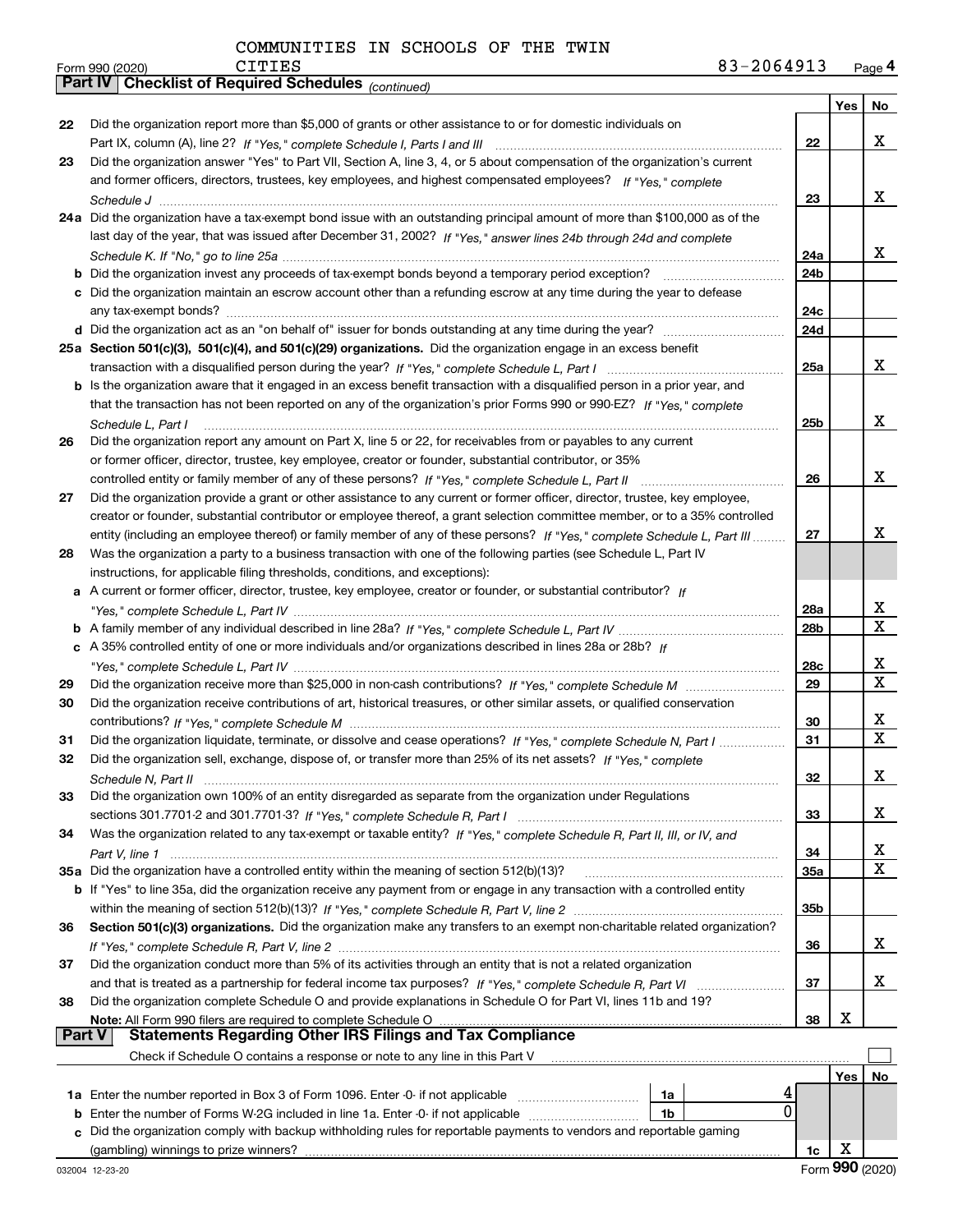|               | Form 990 (2020)                                                                                                      | CITIES                                                                                                                                                                                                                                           |                 | 83-2064913 |                |     | $_{\text{Page}}$ 5 |  |  |
|---------------|----------------------------------------------------------------------------------------------------------------------|--------------------------------------------------------------------------------------------------------------------------------------------------------------------------------------------------------------------------------------------------|-----------------|------------|----------------|-----|--------------------|--|--|
| <b>Part V</b> |                                                                                                                      | Statements Regarding Other IRS Filings and Tax Compliance (continued)                                                                                                                                                                            |                 |            |                |     |                    |  |  |
|               |                                                                                                                      |                                                                                                                                                                                                                                                  |                 |            |                | Yes | No                 |  |  |
|               |                                                                                                                      | 2a Enter the number of employees reported on Form W-3, Transmittal of Wage and Tax Statements,                                                                                                                                                   |                 |            |                |     |                    |  |  |
|               |                                                                                                                      | filed for the calendar year ending with or within the year covered by this return                                                                                                                                                                | 2a              | 6          |                | х   |                    |  |  |
| b             |                                                                                                                      |                                                                                                                                                                                                                                                  |                 |            |                |     |                    |  |  |
|               |                                                                                                                      |                                                                                                                                                                                                                                                  |                 |            |                |     |                    |  |  |
| За            | Did the organization have unrelated business gross income of \$1,000 or more during the year?                        |                                                                                                                                                                                                                                                  |                 |            |                |     |                    |  |  |
| b             |                                                                                                                      |                                                                                                                                                                                                                                                  |                 |            | 3 <sub>b</sub> |     |                    |  |  |
|               |                                                                                                                      | 4a At any time during the calendar year, did the organization have an interest in, or a signature or other authority over, a                                                                                                                     |                 |            |                |     |                    |  |  |
|               |                                                                                                                      |                                                                                                                                                                                                                                                  |                 |            | 4a             |     | x                  |  |  |
|               |                                                                                                                      | <b>b</b> If "Yes," enter the name of the foreign country $\blacktriangleright$                                                                                                                                                                   |                 |            |                |     |                    |  |  |
|               |                                                                                                                      | See instructions for filing requirements for FinCEN Form 114, Report of Foreign Bank and Financial Accounts (FBAR).                                                                                                                              |                 |            |                |     |                    |  |  |
| 5a            |                                                                                                                      | Was the organization a party to a prohibited tax shelter transaction at any time during the tax year?                                                                                                                                            |                 |            | 5a             |     | х                  |  |  |
| b             |                                                                                                                      |                                                                                                                                                                                                                                                  |                 |            | 5 <sub>b</sub> |     | X                  |  |  |
| с             |                                                                                                                      |                                                                                                                                                                                                                                                  |                 |            | 5c             |     |                    |  |  |
|               |                                                                                                                      | 6a Does the organization have annual gross receipts that are normally greater than \$100,000, and did the organization solicit                                                                                                                   |                 |            |                |     |                    |  |  |
|               |                                                                                                                      | any contributions that were not tax deductible as charitable contributions?                                                                                                                                                                      |                 |            | 6a             |     | x                  |  |  |
| b             |                                                                                                                      | If "Yes," did the organization include with every solicitation an express statement that such contributions or gifts                                                                                                                             |                 |            |                |     |                    |  |  |
|               |                                                                                                                      | were not tax deductible?                                                                                                                                                                                                                         |                 |            | 6b             |     |                    |  |  |
| 7             |                                                                                                                      | Organizations that may receive deductible contributions under section 170(c).                                                                                                                                                                    |                 |            |                |     |                    |  |  |
| а             |                                                                                                                      | Did the organization receive a payment in excess of \$75 made partly as a contribution and partly for goods and services provided to the payor?                                                                                                  |                 |            | 7a             |     | x                  |  |  |
| b             |                                                                                                                      | If "Yes," did the organization notify the donor of the value of the goods or services provided?                                                                                                                                                  |                 |            | 7b             |     |                    |  |  |
| c             |                                                                                                                      | Did the organization sell, exchange, or otherwise dispose of tangible personal property for which it was required                                                                                                                                |                 |            | 7c             |     | х                  |  |  |
|               |                                                                                                                      |                                                                                                                                                                                                                                                  |                 |            |                |     |                    |  |  |
|               | 7d<br>d                                                                                                              |                                                                                                                                                                                                                                                  |                 |            |                |     |                    |  |  |
| f             | Did the organization receive any funds, directly or indirectly, to pay premiums on a personal benefit contract?<br>е |                                                                                                                                                                                                                                                  |                 |            |                |     |                    |  |  |
|               |                                                                                                                      | Did the organization, during the year, pay premiums, directly or indirectly, on a personal benefit contract?<br>If the organization received a contribution of qualified intellectual property, did the organization file Form 8899 as required? |                 |            | 7f<br>7g       |     | X                  |  |  |
| g<br>h        |                                                                                                                      | If the organization received a contribution of cars, boats, airplanes, or other vehicles, did the organization file a Form 1098-C?                                                                                                               |                 |            | 7h             |     |                    |  |  |
| 8             |                                                                                                                      | Sponsoring organizations maintaining donor advised funds. Did a donor advised fund maintained by the                                                                                                                                             |                 |            |                |     |                    |  |  |
|               |                                                                                                                      | sponsoring organization have excess business holdings at any time during the year?                                                                                                                                                               |                 |            | 8              |     |                    |  |  |
| 9             |                                                                                                                      | Sponsoring organizations maintaining donor advised funds.                                                                                                                                                                                        |                 |            |                |     |                    |  |  |
| а             |                                                                                                                      | Did the sponsoring organization make any taxable distributions under section 4966?                                                                                                                                                               |                 |            | 9а             |     |                    |  |  |
| b             |                                                                                                                      | Did the sponsoring organization make a distribution to a donor, donor advisor, or related person?                                                                                                                                                |                 |            | 9b             |     |                    |  |  |
| 10            |                                                                                                                      | Section 501(c)(7) organizations. Enter:                                                                                                                                                                                                          |                 |            |                |     |                    |  |  |
| а             |                                                                                                                      |                                                                                                                                                                                                                                                  | 10a             |            |                |     |                    |  |  |
|               |                                                                                                                      | Gross receipts, included on Form 990, Part VIII, line 12, for public use of club facilities                                                                                                                                                      | 10b             |            |                |     |                    |  |  |
| 11            |                                                                                                                      | Section 501(c)(12) organizations. Enter:                                                                                                                                                                                                         |                 |            |                |     |                    |  |  |
| a             |                                                                                                                      | Gross income from members or shareholders                                                                                                                                                                                                        | 11a             |            |                |     |                    |  |  |
| b             |                                                                                                                      | Gross income from other sources (Do not net amounts due or paid to other sources against                                                                                                                                                         |                 |            |                |     |                    |  |  |
|               |                                                                                                                      | amounts due or received from them.)                                                                                                                                                                                                              | 11 <sub>b</sub> |            |                |     |                    |  |  |
|               |                                                                                                                      | 12a Section 4947(a)(1) non-exempt charitable trusts. Is the organization filing Form 990 in lieu of Form 1041?                                                                                                                                   |                 |            | <b>12a</b>     |     |                    |  |  |
|               |                                                                                                                      | <b>b</b> If "Yes," enter the amount of tax-exempt interest received or accrued during the year <i>manument</i> of                                                                                                                                | 12b             |            |                |     |                    |  |  |
| 13            |                                                                                                                      | Section 501(c)(29) qualified nonprofit health insurance issuers.                                                                                                                                                                                 |                 |            |                |     |                    |  |  |
| a             |                                                                                                                      | Is the organization licensed to issue qualified health plans in more than one state?                                                                                                                                                             |                 |            | 13a            |     |                    |  |  |
|               |                                                                                                                      | Note: See the instructions for additional information the organization must report on Schedule O.                                                                                                                                                |                 |            |                |     |                    |  |  |
| b             |                                                                                                                      | Enter the amount of reserves the organization is required to maintain by the states in which the                                                                                                                                                 |                 |            |                |     |                    |  |  |
|               |                                                                                                                      |                                                                                                                                                                                                                                                  | 13 <sub>b</sub> |            |                |     |                    |  |  |
| c             |                                                                                                                      |                                                                                                                                                                                                                                                  | 13 <sub>c</sub> |            |                |     |                    |  |  |
| 14a           |                                                                                                                      | Did the organization receive any payments for indoor tanning services during the tax year?                                                                                                                                                       |                 |            | 14a            |     | X                  |  |  |
|               |                                                                                                                      | <b>b</b> If "Yes," has it filed a Form 720 to report these payments? If "No," provide an explanation on Schedule O                                                                                                                               |                 |            | 14b            |     |                    |  |  |
| 15            |                                                                                                                      | Is the organization subject to the section 4960 tax on payment(s) of more than \$1,000,000 in remuneration or                                                                                                                                    |                 |            |                |     |                    |  |  |
|               |                                                                                                                      |                                                                                                                                                                                                                                                  |                 |            | 15             |     | х                  |  |  |
|               |                                                                                                                      | If "Yes," see instructions and file Form 4720, Schedule N.                                                                                                                                                                                       |                 |            |                |     |                    |  |  |
| 16            |                                                                                                                      | Is the organization an educational institution subject to the section 4968 excise tax on net investment income?                                                                                                                                  |                 |            | 16             |     | х                  |  |  |
|               |                                                                                                                      | If "Yes," complete Form 4720, Schedule O.                                                                                                                                                                                                        |                 |            |                |     |                    |  |  |

Form (2020) **990**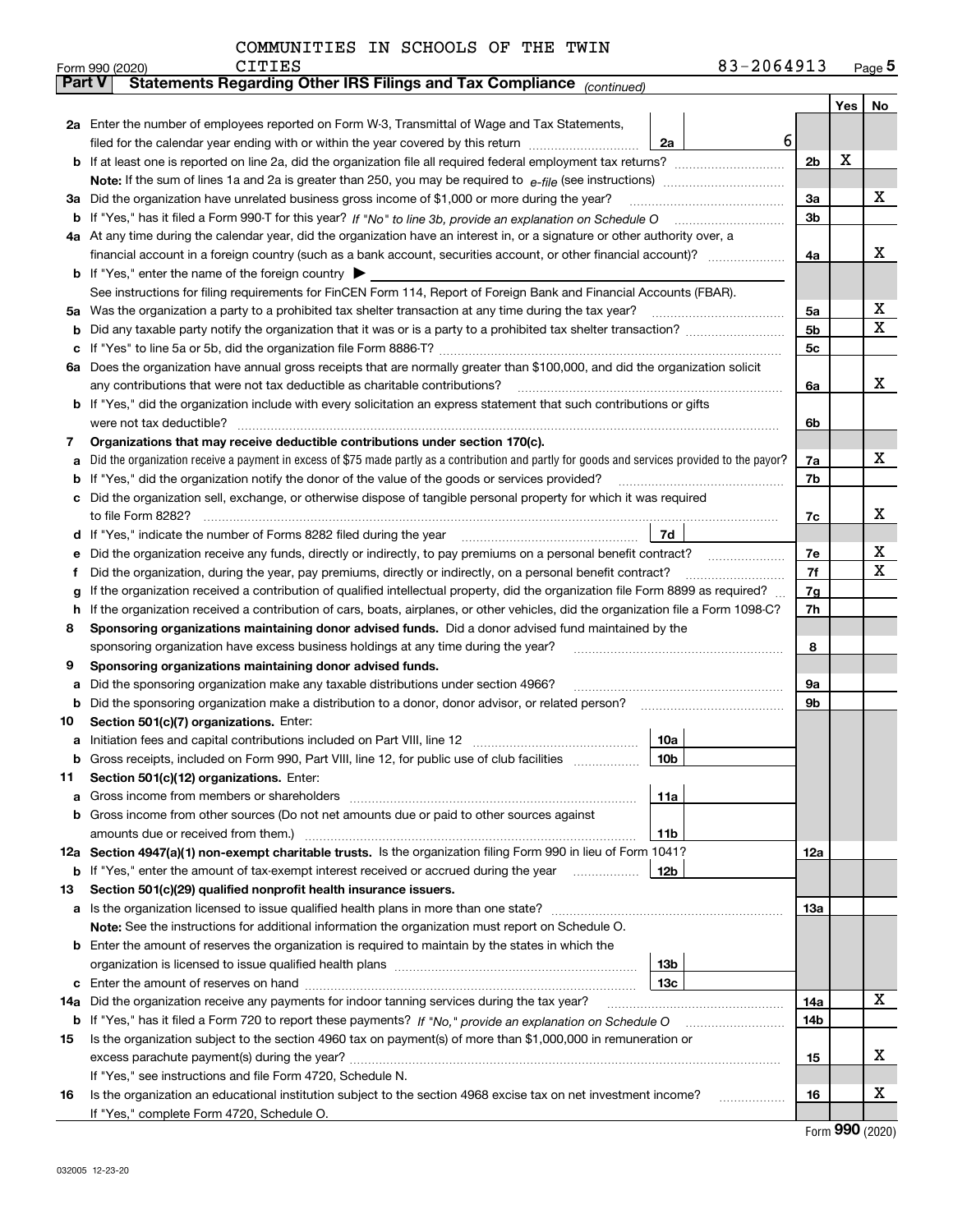*For each "Yes" response to lines 2 through 7b below, and for a "No" response to line 8a, 8b, or 10b below, describe the circumstances, processes, or changes on Schedule O. See instructions.* Form 990 (2020) **CITIES** CITIES<br>**Part VI Governance, Management, and Disclosure** For each "Yes" response to lines 2 through 7b below, and for a "No" response

|     | Check if Schedule O contains a response or note to any line in this Part VI                                                                                           |    |    |                 |     | $\mathbf{x}$ |  |  |  |  |
|-----|-----------------------------------------------------------------------------------------------------------------------------------------------------------------------|----|----|-----------------|-----|--------------|--|--|--|--|
|     | Section A. Governing Body and Management                                                                                                                              |    |    |                 |     |              |  |  |  |  |
|     |                                                                                                                                                                       |    |    |                 | Yes | No           |  |  |  |  |
|     | 1a Enter the number of voting members of the governing body at the end of the tax year                                                                                | 1a | 11 |                 |     |              |  |  |  |  |
|     | If there are material differences in voting rights among members of the governing body, or if the governing                                                           |    |    |                 |     |              |  |  |  |  |
|     | body delegated broad authority to an executive committee or similar committee, explain on Schedule O.                                                                 |    |    |                 |     |              |  |  |  |  |
| b   | Enter the number of voting members included on line 1a, above, who are independent                                                                                    | 1b | 11 |                 |     |              |  |  |  |  |
| 2   | Did any officer, director, trustee, or key employee have a family relationship or a business relationship with any other                                              |    |    |                 |     |              |  |  |  |  |
|     | officer, director, trustee, or key employee?                                                                                                                          |    |    | 2               |     | х            |  |  |  |  |
| 3   | Did the organization delegate control over management duties customarily performed by or under the direct supervision                                                 |    |    |                 |     |              |  |  |  |  |
|     | of officers, directors, trustees, or key employees to a management company or other person?                                                                           |    |    |                 |     |              |  |  |  |  |
|     | Did the organization make any significant changes to its governing documents since the prior Form 990 was filed?<br>4                                                 |    |    |                 |     |              |  |  |  |  |
| 5   |                                                                                                                                                                       |    |    | 5               |     | X            |  |  |  |  |
| 6   | Did the organization have members or stockholders?                                                                                                                    |    |    | 6               |     | X            |  |  |  |  |
| 7a  | Did the organization have members, stockholders, or other persons who had the power to elect or appoint one or                                                        |    |    |                 |     |              |  |  |  |  |
|     | more members of the governing body?                                                                                                                                   |    |    | 7a              |     | х            |  |  |  |  |
|     | <b>b</b> Are any governance decisions of the organization reserved to (or subject to approval by) members, stockholders, or                                           |    |    |                 |     |              |  |  |  |  |
|     | persons other than the governing body?                                                                                                                                |    |    | 7b              |     | x            |  |  |  |  |
| 8   | Did the organization contemporaneously document the meetings held or written actions undertaken during the year by the following:                                     |    |    |                 |     |              |  |  |  |  |
| a   |                                                                                                                                                                       |    |    | 8а              | x   |              |  |  |  |  |
| b   | Each committee with authority to act on behalf of the governing body?                                                                                                 |    |    | 8b              | X   |              |  |  |  |  |
| 9   | Is there any officer, director, trustee, or key employee listed in Part VII, Section A, who cannot be reached at the                                                  |    |    |                 |     |              |  |  |  |  |
|     |                                                                                                                                                                       |    |    | 9               |     | x            |  |  |  |  |
|     | Section B. Policies <sub>(This Section B requests information about policies not required by the Internal Revenue Code.)</sub>                                        |    |    |                 |     |              |  |  |  |  |
|     |                                                                                                                                                                       |    |    |                 | Yes | No           |  |  |  |  |
|     |                                                                                                                                                                       |    |    | 10a             |     | x            |  |  |  |  |
|     | <b>b</b> If "Yes," did the organization have written policies and procedures governing the activities of such chapters, affiliates,                                   |    |    |                 |     |              |  |  |  |  |
|     | and branches to ensure their operations are consistent with the organization's exempt purposes?                                                                       |    |    |                 |     |              |  |  |  |  |
|     | 11a Has the organization provided a complete copy of this Form 990 to all members of its governing body before filing the form?                                       |    |    |                 |     |              |  |  |  |  |
| b   | Describe in Schedule O the process, if any, used by the organization to review this Form 990.                                                                         |    |    |                 |     |              |  |  |  |  |
| 12a |                                                                                                                                                                       |    |    | 12a             | X   |              |  |  |  |  |
| b   |                                                                                                                                                                       |    |    | 12 <sub>b</sub> | X   |              |  |  |  |  |
| с   | Did the organization regularly and consistently monitor and enforce compliance with the policy? If "Yes." describe                                                    |    |    |                 |     |              |  |  |  |  |
|     | in Schedule O how this was done measured and contained a state of the state of the state of the state of the s                                                        |    |    | 12c             | х   |              |  |  |  |  |
| 13  | Did the organization have a written whistleblower policy?                                                                                                             |    |    | 13              | X   |              |  |  |  |  |
| 14  | Did the organization have a written document retention and destruction policy?                                                                                        |    |    | 14              | X   |              |  |  |  |  |
| 15  | Did the process for determining compensation of the following persons include a review and approval by independent                                                    |    |    |                 |     |              |  |  |  |  |
|     | persons, comparability data, and contemporaneous substantiation of the deliberation and decision?                                                                     |    |    |                 |     |              |  |  |  |  |
| a   | The organization's CEO, Executive Director, or top management official manufactured content of the organization's CEO, Executive Director, or top management official |    |    | 15a             | Χ   |              |  |  |  |  |
|     |                                                                                                                                                                       |    |    | 15b             | X   |              |  |  |  |  |
|     | If "Yes" to line 15a or 15b, describe the process in Schedule O (see instructions).                                                                                   |    |    |                 |     |              |  |  |  |  |
|     | 16a Did the organization invest in, contribute assets to, or participate in a joint venture or similar arrangement with a                                             |    |    |                 |     |              |  |  |  |  |
|     | taxable entity during the year?                                                                                                                                       |    |    | 16a             |     | х            |  |  |  |  |
|     | b If "Yes," did the organization follow a written policy or procedure requiring the organization to evaluate its participation                                        |    |    |                 |     |              |  |  |  |  |
|     | in joint venture arrangements under applicable federal tax law, and take steps to safequard the organization's                                                        |    |    |                 |     |              |  |  |  |  |
|     | exempt status with respect to such arrangements?                                                                                                                      |    |    | 16b             |     |              |  |  |  |  |
|     | <b>Section C. Disclosure</b>                                                                                                                                          |    |    |                 |     |              |  |  |  |  |
| 17  | List the states with which a copy of this Form 990 is required to be filed $\triangleright$ MN                                                                        |    |    |                 |     |              |  |  |  |  |
| 18  | Section 6104 requires an organization to make its Forms 1023 (1024 or 1024-A, if applicable), 990, and 990-T (Section 501(c)(3)s only) available                      |    |    |                 |     |              |  |  |  |  |
|     | for public inspection. Indicate how you made these available. Check all that apply.                                                                                   |    |    |                 |     |              |  |  |  |  |
|     | $X$ Own website<br>Another's website<br>Upon request<br>Other (explain on Schedule O)                                                                                 |    |    |                 |     |              |  |  |  |  |
| 19  | Describe on Schedule O whether (and if so, how) the organization made its governing documents, conflict of interest policy, and financial                             |    |    |                 |     |              |  |  |  |  |
|     | statements available to the public during the tax year.                                                                                                               |    |    |                 |     |              |  |  |  |  |
| 20  | State the name, address, and telephone number of the person who possesses the organization's books and records                                                        |    |    |                 |     |              |  |  |  |  |
|     | THE ORGANIZATION $-$ 651-424-0089                                                                                                                                     |    |    |                 |     |              |  |  |  |  |
|     | 161 ST. ANTHONY AVENUE, NO. 910, ST PAUL, MN<br>55103                                                                                                                 |    |    |                 |     |              |  |  |  |  |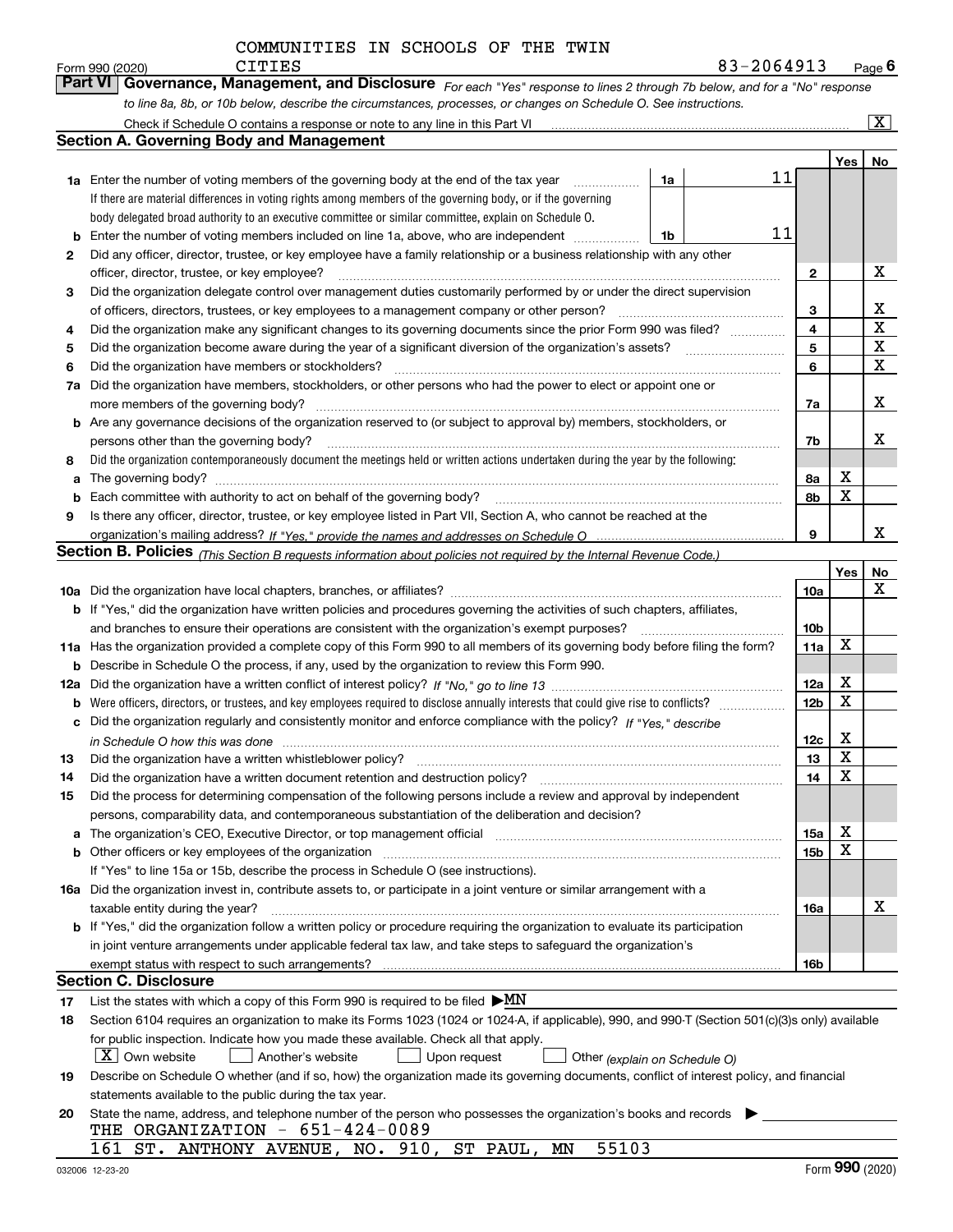$\mathcal{L}^{\text{max}}$ 

| orm 990 (2020) <sup>.</sup> | CITIES                                        | 83-2064913                                                                                 | Page <i>I</i> |
|-----------------------------|-----------------------------------------------|--------------------------------------------------------------------------------------------|---------------|
|                             |                                               | Part VII Compensation of Officers, Directors, Trustees, Key Employees, Highest Compensated |               |
|                             | <b>Employees, and Independent Contractors</b> |                                                                                            |               |

Check if Schedule O contains a response or note to any line in this Part VII

**Section A. Officers, Directors, Trustees, Key Employees, and Highest Compensated Employees**

**1a**  Complete this table for all persons required to be listed. Report compensation for the calendar year ending with or within the organization's tax year. **•** List all of the organization's current officers, directors, trustees (whether individuals or organizations), regardless of amount of compensation.

Enter -0- in columns (D), (E), and (F) if no compensation was paid.

 $\bullet$  List all of the organization's  $\,$ current key employees, if any. See instructions for definition of "key employee."

**•** List the organization's five current highest compensated employees (other than an officer, director, trustee, or key employee) who received reportable compensation (Box 5 of Form W-2 and/or Box 7 of Form 1099-MISC) of more than \$100,000 from the organization and any related organizations.

**•** List all of the organization's former officers, key employees, and highest compensated employees who received more than \$100,000 of reportable compensation from the organization and any related organizations.

**former directors or trustees**  ¥ List all of the organization's that received, in the capacity as a former director or trustee of the organization, more than \$10,000 of reportable compensation from the organization and any related organizations.

See instructions for the order in which to list the persons above.

Check this box if neither the organization nor any related organization compensated any current officer, director, or trustee.  $\mathcal{L}^{\text{max}}$ 

| (A)                             | (B)                    |                                         |                                                                  |                         | (C)          |                                   |        | (D)                             | (E)             | (F)                      |  |  |
|---------------------------------|------------------------|-----------------------------------------|------------------------------------------------------------------|-------------------------|--------------|-----------------------------------|--------|---------------------------------|-----------------|--------------------------|--|--|
| Name and title                  | Average                | Position<br>(do not check more than one |                                                                  |                         |              |                                   |        | Reportable                      | Reportable      | Estimated                |  |  |
|                                 | hours per              |                                         | box, unless person is both an<br>officer and a director/trustee) |                         |              |                                   |        | compensation                    | compensation    | amount of                |  |  |
|                                 | week                   |                                         |                                                                  |                         |              |                                   |        | from                            | from related    | other                    |  |  |
|                                 | (list any<br>hours for |                                         |                                                                  |                         |              |                                   |        | the                             | organizations   | compensation<br>from the |  |  |
|                                 | related                |                                         |                                                                  |                         |              |                                   |        | organization<br>(W-2/1099-MISC) | (W-2/1099-MISC) | organization             |  |  |
|                                 | organizations          |                                         |                                                                  |                         |              |                                   |        |                                 |                 | and related              |  |  |
|                                 | below                  |                                         |                                                                  |                         |              |                                   |        |                                 |                 | organizations            |  |  |
|                                 | line)                  | Individual trustee or director          | Institutional trustee                                            | Officer                 | Key employee | Highest compensated<br>  employee | Former |                                 |                 |                          |  |  |
| AMANDA SAPPA<br>(1)             | 40.00                  |                                         |                                                                  |                         |              |                                   |        |                                 |                 |                          |  |  |
| EXECUTIVE DIRECTOR              |                        |                                         |                                                                  | $\mathbf x$             |              |                                   |        | 90,550.                         | 0.              | 2,627.                   |  |  |
| RICHARD V. WICKA<br>(2)         | 2.00                   |                                         |                                                                  |                         |              |                                   |        |                                 |                 |                          |  |  |
| <b>CHAIR</b>                    |                        | $\mathbf X$                             |                                                                  | $\mathbf X$             |              |                                   |        | 0.                              | $\mathbf 0$ .   | $\mathbf 0$ .            |  |  |
| KATHRYN HUBBARD ROMINSKI<br>(3) | 2.00                   |                                         |                                                                  |                         |              |                                   |        |                                 |                 |                          |  |  |
| VICE CHAIR                      |                        | $\mathbf X$                             |                                                                  | $\mathbf X$             |              |                                   |        | 0.                              | $\mathbf 0$ .   | $0_{.}$                  |  |  |
| CRAIG MUELLER<br>(4)            | 2.00                   |                                         |                                                                  |                         |              |                                   |        |                                 |                 |                          |  |  |
| <b>TREASURER</b>                |                        | $\mathbf X$                             |                                                                  | $\overline{\textbf{X}}$ |              |                                   |        | 0.                              | 0.              | $\mathbf 0$ .            |  |  |
| (5) DEVELYN MISTRIOTTI          | 1.00                   |                                         |                                                                  |                         |              |                                   |        |                                 |                 |                          |  |  |
| SECRETARY                       |                        | $\mathbf X$                             |                                                                  | $\mathbf x$             |              |                                   |        | $0$ .                           | 0.              | 0.                       |  |  |
| (6)<br>MARK ANDERSON            | 1.00                   |                                         |                                                                  |                         |              |                                   |        |                                 |                 |                          |  |  |
| <b>DIRECTOR</b>                 |                        | $\mathbf x$                             |                                                                  |                         |              |                                   |        | 0.                              | 0.              | $\mathbf 0$ .            |  |  |
| ROBERT L. BATTLE<br>(7)         | 1.00                   |                                         |                                                                  |                         |              |                                   |        |                                 |                 |                          |  |  |
| <b>DIRECTOR</b>                 |                        | $\mathbf x$                             |                                                                  |                         |              |                                   |        | 0.                              | $\mathbf 0$ .   | $\mathbf 0$ .            |  |  |
| CHAD DEELY<br>(8)               | 1.00                   |                                         |                                                                  |                         |              |                                   |        |                                 |                 |                          |  |  |
| <b>DIRECTOR</b>                 |                        | $\mathbf x$                             |                                                                  |                         |              |                                   |        | 0.                              | 0.              | $\mathbf 0$ .            |  |  |
| (9)<br><b>JENNIFER HANTHO</b>   | 1.00                   |                                         |                                                                  |                         |              |                                   |        |                                 |                 |                          |  |  |
| <b>DIRECTOR</b>                 |                        | $\mathbf x$                             |                                                                  |                         |              |                                   |        | 0.                              | 0.              | $\mathbf 0$ .            |  |  |
| (10) JAMES MCVEETY              | 1.00                   |                                         |                                                                  |                         |              |                                   |        |                                 |                 |                          |  |  |
| <b>DIRECTOR</b>                 |                        | $\mathbf X$                             |                                                                  |                         |              |                                   |        | $0$ .                           | $\mathbf 0$ .   | $\mathbf 0$ .            |  |  |
| (11) MATT ROWE                  | 1.00                   |                                         |                                                                  |                         |              |                                   |        |                                 |                 |                          |  |  |
| <b>DIRECTOR</b>                 |                        | $\mathbf x$                             |                                                                  |                         |              |                                   |        | 0.                              | $\mathbf 0$ .   | $\mathbf 0$ .            |  |  |
| (12) JON SCHUMACHER             | 1.00                   |                                         |                                                                  |                         |              |                                   |        |                                 |                 |                          |  |  |
| <b>DIRECTOR</b>                 |                        | $\mathbf x$                             |                                                                  |                         |              |                                   |        | 0.                              | $\mathbf 0$ .   | 0.                       |  |  |
|                                 |                        |                                         |                                                                  |                         |              |                                   |        |                                 |                 |                          |  |  |
|                                 |                        |                                         |                                                                  |                         |              |                                   |        |                                 |                 |                          |  |  |
|                                 |                        |                                         |                                                                  |                         |              |                                   |        |                                 |                 |                          |  |  |
|                                 |                        |                                         |                                                                  |                         |              |                                   |        |                                 |                 |                          |  |  |
|                                 |                        |                                         |                                                                  |                         |              |                                   |        |                                 |                 |                          |  |  |
|                                 |                        |                                         |                                                                  |                         |              |                                   |        |                                 |                 |                          |  |  |
|                                 |                        |                                         |                                                                  |                         |              |                                   |        |                                 |                 |                          |  |  |
|                                 |                        |                                         |                                                                  |                         |              |                                   |        |                                 |                 |                          |  |  |
|                                 |                        |                                         |                                                                  |                         |              |                                   |        |                                 |                 |                          |  |  |
|                                 |                        |                                         |                                                                  |                         |              |                                   |        |                                 |                 |                          |  |  |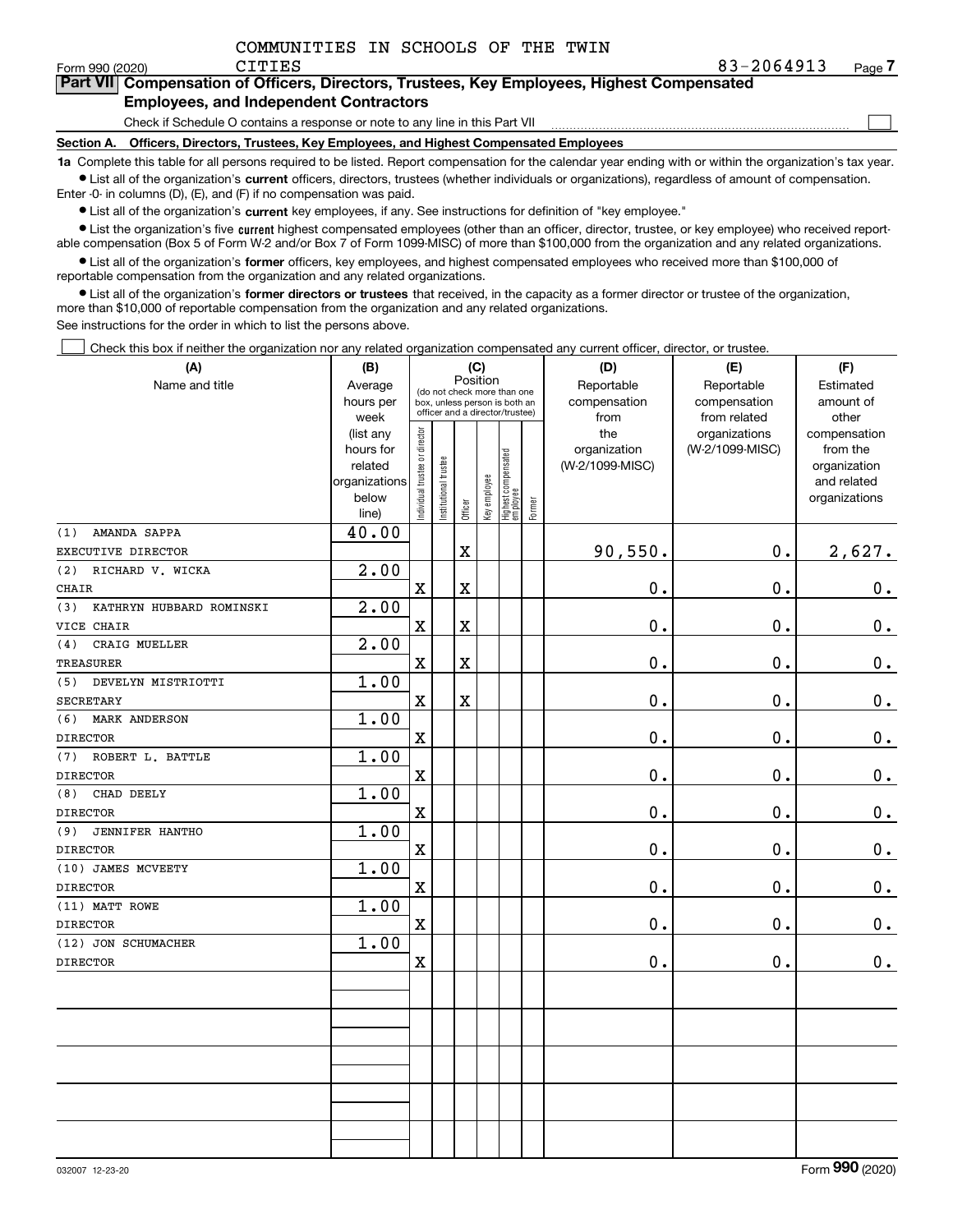| COMMUNITIES IN SCHOOLS OF THE TWIN                                                                                                                                                                                                                                                                       |                                                                      |                                |                       |          |              |                                                                                                 |        |                                                | 83-2064913                                        |                                            |                     |                                                                                   |                           |
|----------------------------------------------------------------------------------------------------------------------------------------------------------------------------------------------------------------------------------------------------------------------------------------------------------|----------------------------------------------------------------------|--------------------------------|-----------------------|----------|--------------|-------------------------------------------------------------------------------------------------|--------|------------------------------------------------|---------------------------------------------------|--------------------------------------------|---------------------|-----------------------------------------------------------------------------------|---------------------------|
| CITIES<br>Form 990 (2020)<br><b>Part VII</b>                                                                                                                                                                                                                                                             |                                                                      |                                |                       |          |              |                                                                                                 |        |                                                |                                                   |                                            |                     |                                                                                   | Page 8                    |
| Section A. Officers, Directors, Trustees, Key Employees, and Highest Compensated Employees (continued)<br>(A)<br>Name and title                                                                                                                                                                          | (B)<br>Average<br>hours per<br>week                                  |                                |                       | Position | (C)          | (do not check more than one<br>box, unless person is both an<br>officer and a director/trustee) |        | (D)<br>Reportable<br>compensation              | (E)<br>Reportable<br>compensation<br>from related |                                            |                     | (F)<br>Estimated<br>amount of                                                     |                           |
|                                                                                                                                                                                                                                                                                                          | (list any<br>hours for<br>related<br>organizations<br>below<br>line) | Individual trustee or director | Institutional trustee | Officer  | Key employee | Highest compensated<br>employee                                                                 | Former | from<br>the<br>organization<br>(W-2/1099-MISC) | organizations<br>(W-2/1099-MISC)                  |                                            |                     | other<br>compensation<br>from the<br>organization<br>and related<br>organizations |                           |
|                                                                                                                                                                                                                                                                                                          |                                                                      |                                |                       |          |              |                                                                                                 |        |                                                |                                                   |                                            |                     |                                                                                   |                           |
|                                                                                                                                                                                                                                                                                                          |                                                                      |                                |                       |          |              |                                                                                                 |        |                                                |                                                   |                                            |                     |                                                                                   |                           |
|                                                                                                                                                                                                                                                                                                          |                                                                      |                                |                       |          |              |                                                                                                 |        |                                                |                                                   |                                            |                     |                                                                                   |                           |
|                                                                                                                                                                                                                                                                                                          |                                                                      |                                |                       |          |              |                                                                                                 |        |                                                |                                                   |                                            |                     |                                                                                   |                           |
|                                                                                                                                                                                                                                                                                                          |                                                                      |                                |                       |          |              |                                                                                                 |        |                                                |                                                   |                                            |                     |                                                                                   |                           |
|                                                                                                                                                                                                                                                                                                          |                                                                      |                                |                       |          |              |                                                                                                 |        |                                                |                                                   |                                            |                     |                                                                                   |                           |
| c Total from continuation sheets to Part VII, Section A manufactured and response to Total from example.                                                                                                                                                                                                 |                                                                      |                                |                       |          |              |                                                                                                 |        | 90,550.<br>0.<br>90,550.                       |                                                   | 0.<br>$\overline{0}$ .<br>$\overline{0}$ . |                     |                                                                                   | 2,627.<br>$0$ .<br>2,627. |
| d Total (add lines 1b and 1c)<br>Total number of individuals (including but not limited to those listed above) who received more than \$100,000 of reportable<br>2<br>compensation from the organization $\blacktriangleright$                                                                           |                                                                      |                                |                       |          |              |                                                                                                 |        |                                                |                                                   |                                            |                     |                                                                                   | 0                         |
| Did the organization list any former officer, director, trustee, key employee, or highest compensated employee on<br>з<br>line 1a? If "Yes," complete Schedule J for such individual material content content to the set of the schedule                                                                 |                                                                      |                                |                       |          |              |                                                                                                 |        |                                                |                                                   |                                            | 3                   | Yes                                                                               | No<br>x                   |
| For any individual listed on line 1a, is the sum of reportable compensation and other compensation from the organization<br>4<br>Did any person listed on line 1a receive or accrue compensation from any unrelated organization or individual for services<br>5                                         |                                                                      |                                |                       |          |              |                                                                                                 |        |                                                |                                                   |                                            | 4                   |                                                                                   | х                         |
|                                                                                                                                                                                                                                                                                                          |                                                                      |                                |                       |          |              |                                                                                                 |        |                                                |                                                   |                                            | 5                   |                                                                                   | x                         |
| <b>Section B. Independent Contractors</b><br>Complete this table for your five highest compensated independent contractors that received more than \$100,000 of compensation from<br>1<br>the organization. Report compensation for the calendar year ending with or within the organization's tax year. |                                                                      |                                |                       |          |              |                                                                                                 |        |                                                |                                                   |                                            |                     |                                                                                   |                           |
| (A)<br>Name and business address                                                                                                                                                                                                                                                                         |                                                                      |                                | <b>NONE</b>           |          |              |                                                                                                 |        | (B)<br>Description of services                 |                                                   |                                            | (C)<br>Compensation |                                                                                   |                           |
|                                                                                                                                                                                                                                                                                                          |                                                                      |                                |                       |          |              |                                                                                                 |        |                                                |                                                   |                                            |                     |                                                                                   |                           |
|                                                                                                                                                                                                                                                                                                          |                                                                      |                                |                       |          |              |                                                                                                 |        |                                                |                                                   |                                            |                     |                                                                                   |                           |
|                                                                                                                                                                                                                                                                                                          |                                                                      |                                |                       |          |              |                                                                                                 |        |                                                |                                                   |                                            |                     |                                                                                   |                           |
| 2<br>Total number of independent contractors (including but not limited to those listed above) who received more than                                                                                                                                                                                    |                                                                      |                                |                       |          |              |                                                                                                 |        |                                                |                                                   |                                            |                     |                                                                                   |                           |
| \$100,000 of compensation from the organization                                                                                                                                                                                                                                                          |                                                                      |                                |                       |          | 0            |                                                                                                 |        |                                                |                                                   |                                            |                     |                                                                                   |                           |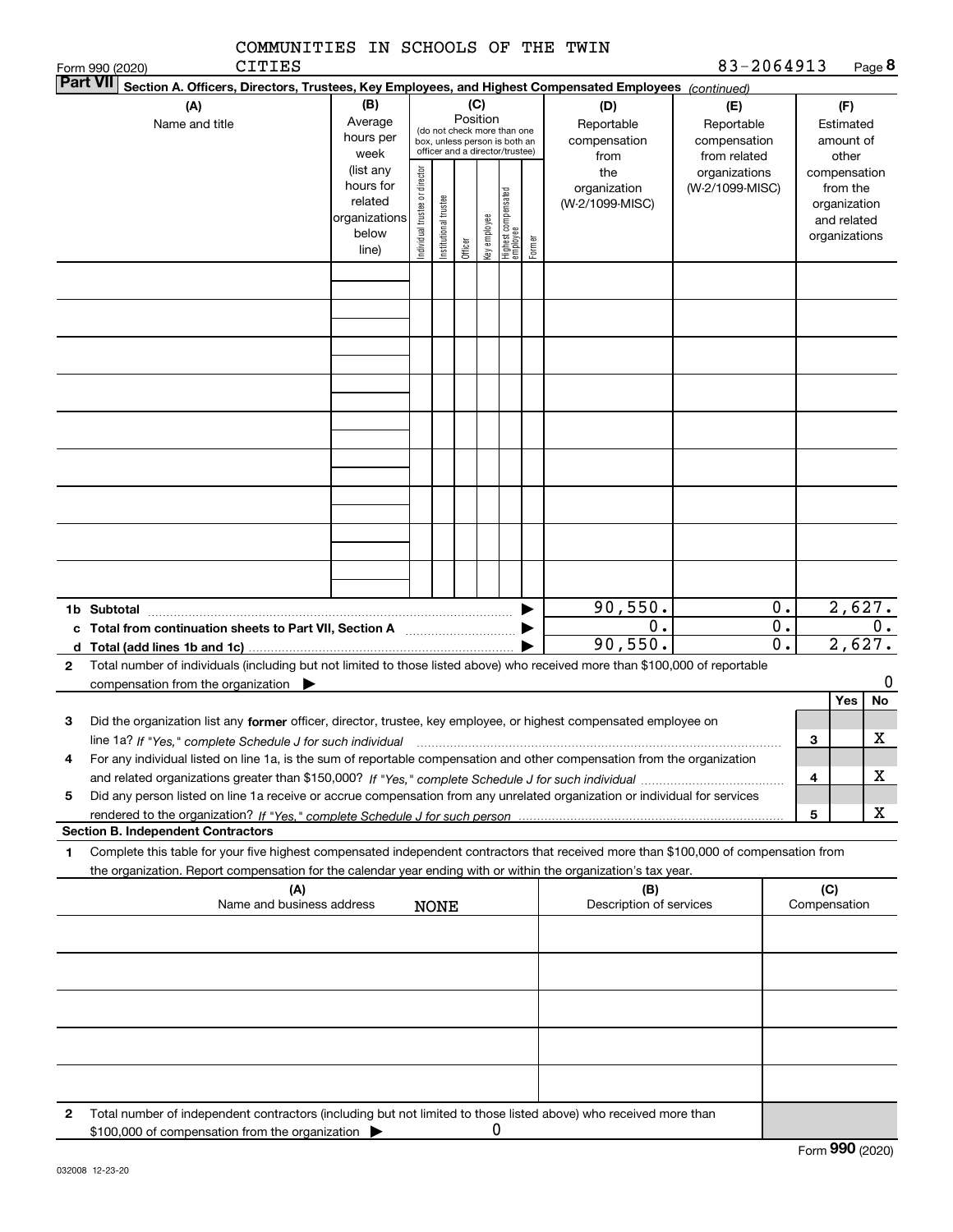| COMMUNITIES IN SCHOOLS OF THE TWIN |  |  |  |
|------------------------------------|--|--|--|
|                                    |  |  |  |

|                                                           | <b>Part VIII</b> |         | <b>Statement of Revenue</b>                                                                                                                                                              |                 |                       |                      |                                              |                                                 |                                                                 |
|-----------------------------------------------------------|------------------|---------|------------------------------------------------------------------------------------------------------------------------------------------------------------------------------------------|-----------------|-----------------------|----------------------|----------------------------------------------|-------------------------------------------------|-----------------------------------------------------------------|
|                                                           |                  |         | Check if Schedule O contains a response or note to any line in this Part VIII                                                                                                            |                 |                       |                      |                                              |                                                 |                                                                 |
|                                                           |                  |         |                                                                                                                                                                                          |                 |                       | (A)<br>Total revenue | (B)<br>Related or exempt<br>function revenue | $\overline{C}$<br>Unrelated<br>business revenue | (D)<br>Revenue excluded<br>from tax under<br>sections 512 - 514 |
|                                                           |                  |         | 1a<br>1 a Federated campaigns<br>1 <sub>b</sub><br><b>b</b> Membership dues<br>1 <sub>c</sub><br>c Fundraising events                                                                    |                 | 50,000.               |                      |                                              |                                                 |                                                                 |
| Contributions, Gifts, Grants<br>and Other Similar Amounts |                  |         | 1 <sub>d</sub><br>d Related organizations<br>.<br>1e<br>e Government grants (contributions)<br>f All other contributions, gifts, grants, and<br>1f<br>similar amounts not included above |                 | 101,624.<br>293,181.  |                      |                                              |                                                 |                                                                 |
|                                                           |                  | g<br>h. | $1g$ \$<br>Noncash contributions included in lines 1a-1f                                                                                                                                 |                 | 455.                  | 444,805.             |                                              |                                                 |                                                                 |
|                                                           |                  |         |                                                                                                                                                                                          |                 | <b>Business Code</b>  |                      |                                              |                                                 |                                                                 |
| Program Service<br>Revenue                                |                  | b       | 2 a PROGRAM FEE                                                                                                                                                                          |                 | 900099                | 15,000.              | 15,000.                                      |                                                 |                                                                 |
|                                                           |                  | с       |                                                                                                                                                                                          |                 |                       |                      |                                              |                                                 |                                                                 |
|                                                           |                  | d       | the contract of the contract of the contract of the contract of the                                                                                                                      |                 |                       |                      |                                              |                                                 |                                                                 |
|                                                           |                  | е       |                                                                                                                                                                                          |                 |                       |                      |                                              |                                                 |                                                                 |
|                                                           |                  |         | f All other program service revenue                                                                                                                                                      |                 |                       |                      |                                              |                                                 |                                                                 |
|                                                           |                  |         |                                                                                                                                                                                          |                 | ▶                     | 15,000.              |                                              |                                                 |                                                                 |
|                                                           | 3                |         | Investment income (including dividends, interest, and                                                                                                                                    |                 |                       | 17.                  |                                              |                                                 | 17.                                                             |
|                                                           | 4                |         | Income from investment of tax-exempt bond proceeds                                                                                                                                       |                 |                       |                      |                                              |                                                 |                                                                 |
|                                                           | 5                |         | (i) Real                                                                                                                                                                                 |                 | (ii) Personal         |                      |                                              |                                                 |                                                                 |
|                                                           |                  |         |                                                                                                                                                                                          |                 |                       |                      |                                              |                                                 |                                                                 |
|                                                           | 6а               |         | Gross rents<br>6а<br>.                                                                                                                                                                   |                 |                       |                      |                                              |                                                 |                                                                 |
|                                                           |                  | b       | 6b<br>Less: rental expenses<br>6c                                                                                                                                                        |                 |                       |                      |                                              |                                                 |                                                                 |
|                                                           |                  | c       | Rental income or (loss)                                                                                                                                                                  |                 |                       |                      |                                              |                                                 |                                                                 |
|                                                           |                  |         | d Net rental income or (loss)<br>(i) Securities                                                                                                                                          |                 | (ii) Other            |                      |                                              |                                                 |                                                                 |
|                                                           |                  |         | 7 a Gross amount from sales of                                                                                                                                                           |                 |                       |                      |                                              |                                                 |                                                                 |
|                                                           |                  |         | assets other than inventory<br>7a                                                                                                                                                        |                 |                       |                      |                                              |                                                 |                                                                 |
|                                                           |                  |         | <b>b</b> Less: cost or other basis                                                                                                                                                       |                 |                       |                      |                                              |                                                 |                                                                 |
| Revenue                                                   |                  |         | 7b<br>and sales expenses                                                                                                                                                                 |                 |                       |                      |                                              |                                                 |                                                                 |
|                                                           |                  |         | 7c<br>c Gain or (loss)                                                                                                                                                                   |                 |                       |                      |                                              |                                                 |                                                                 |
|                                                           |                  |         |                                                                                                                                                                                          |                 | ▶                     |                      |                                              |                                                 |                                                                 |
| Other                                                     |                  |         | 8 a Gross income from fundraising events (not<br>including \$<br>contributions reported on line 1c). See                                                                                 |                 |                       |                      |                                              |                                                 |                                                                 |
|                                                           |                  |         |                                                                                                                                                                                          | 8a              |                       |                      |                                              |                                                 |                                                                 |
|                                                           |                  |         | <b>b</b> Less: direct expenses                                                                                                                                                           | 8b              |                       |                      |                                              |                                                 |                                                                 |
|                                                           |                  |         | c Net income or (loss) from fundraising events                                                                                                                                           |                 |                       |                      |                                              |                                                 |                                                                 |
|                                                           |                  |         | 9 a Gross income from gaming activities. See                                                                                                                                             |                 |                       |                      |                                              |                                                 |                                                                 |
|                                                           |                  |         |                                                                                                                                                                                          | 9a              |                       |                      |                                              |                                                 |                                                                 |
|                                                           |                  |         | <b>b</b> Less: direct expenses <b>manually</b>                                                                                                                                           | 9 <sub>b</sub>  |                       |                      |                                              |                                                 |                                                                 |
|                                                           |                  |         | c Net income or (loss) from gaming activities                                                                                                                                            |                 | ▶<br>.                |                      |                                              |                                                 |                                                                 |
|                                                           |                  |         | 10 a Gross sales of inventory, less returns                                                                                                                                              |                 |                       |                      |                                              |                                                 |                                                                 |
|                                                           |                  |         |                                                                                                                                                                                          | 10a             |                       |                      |                                              |                                                 |                                                                 |
|                                                           |                  |         | <b>b</b> Less: cost of goods sold                                                                                                                                                        | 10 <sub>b</sub> |                       |                      |                                              |                                                 |                                                                 |
|                                                           |                  |         | c Net income or (loss) from sales of inventory                                                                                                                                           |                 |                       |                      |                                              |                                                 |                                                                 |
|                                                           |                  |         |                                                                                                                                                                                          |                 | <b>Business Code</b>  |                      |                                              |                                                 |                                                                 |
|                                                           | 11 a             |         | the contract of the contract of the contract of the contract of the                                                                                                                      |                 |                       |                      |                                              |                                                 |                                                                 |
|                                                           |                  | b       |                                                                                                                                                                                          |                 |                       |                      |                                              |                                                 |                                                                 |
|                                                           |                  | с       | the contract of the contract of the contract of the contract of the contract of                                                                                                          |                 |                       |                      |                                              |                                                 |                                                                 |
| Miscellaneous<br>Revenue                                  |                  |         |                                                                                                                                                                                          |                 |                       |                      |                                              |                                                 |                                                                 |
|                                                           |                  |         |                                                                                                                                                                                          |                 | $\blacktriangleright$ |                      |                                              |                                                 |                                                                 |
|                                                           | 12               |         |                                                                                                                                                                                          |                 |                       | 459,822.             | 15,000.                                      | 0.1                                             | 17.                                                             |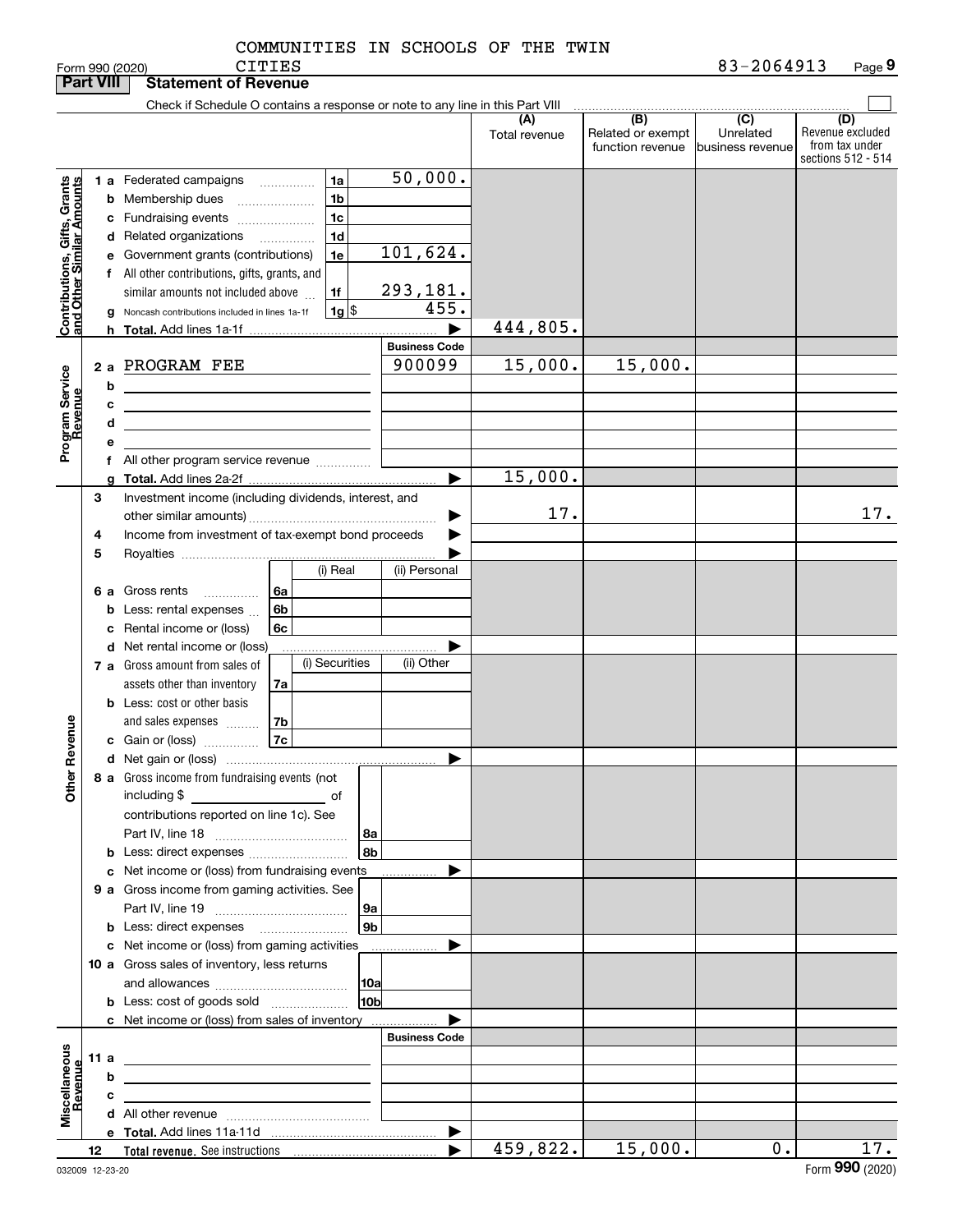**Part IX Statement of Functional Expenses**

|              | Section 501(c)(3) and 501(c)(4) organizations must complete all columns. All other organizations must complete column (A).                                                                                 |                       |                                    |                                           |                                |
|--------------|------------------------------------------------------------------------------------------------------------------------------------------------------------------------------------------------------------|-----------------------|------------------------------------|-------------------------------------------|--------------------------------|
|              | Check if Schedule O contains a response or note to any line in this Part IX.                                                                                                                               |                       |                                    |                                           |                                |
|              | Do not include amounts reported on lines 6b,<br>7b, 8b, 9b, and 10b of Part VIII.                                                                                                                          | (A)<br>Total expenses | (B)<br>Program service<br>expenses | (C)<br>Management and<br>general expenses | (D)<br>Fundraising<br>expenses |
| 1.           | Grants and other assistance to domestic organizations                                                                                                                                                      |                       |                                    |                                           |                                |
|              | and domestic governments. See Part IV, line 21                                                                                                                                                             | 7,000.                | 7,000.                             |                                           |                                |
| $\mathbf{2}$ | Grants and other assistance to domestic                                                                                                                                                                    |                       |                                    |                                           |                                |
|              | individuals. See Part IV, line 22                                                                                                                                                                          |                       |                                    |                                           |                                |
| 3            | Grants and other assistance to foreign                                                                                                                                                                     |                       |                                    |                                           |                                |
|              | organizations, foreign governments, and foreign                                                                                                                                                            |                       |                                    |                                           |                                |
|              | individuals. See Part IV, lines 15 and 16                                                                                                                                                                  |                       |                                    |                                           |                                |
| 4            | Benefits paid to or for members                                                                                                                                                                            |                       |                                    |                                           |                                |
| 5            | Compensation of current officers, directors,                                                                                                                                                               |                       |                                    |                                           |                                |
|              | trustees, and key employees                                                                                                                                                                                | 90, 177.              | 22,072.                            | 43,778.                                   | 24,327.                        |
| 6            | Compensation not included above to disqualified                                                                                                                                                            |                       |                                    |                                           |                                |
|              | persons (as defined under section 4958(f)(1)) and                                                                                                                                                          |                       |                                    |                                           |                                |
|              | persons described in section 4958(c)(3)(B)                                                                                                                                                                 |                       |                                    |                                           |                                |
| 7            |                                                                                                                                                                                                            | 219,825.              | 219,825.                           |                                           |                                |
| 8            | Pension plan accruals and contributions (include                                                                                                                                                           |                       |                                    |                                           |                                |
|              | section 401(k) and 403(b) employer contributions)                                                                                                                                                          | 6,685.                | 6,685.                             |                                           |                                |
| 9            |                                                                                                                                                                                                            | 22,887.               | $\overline{21,307}$ .              | 1,580.                                    |                                |
| 10           |                                                                                                                                                                                                            | 25,555.               | 20,566.                            | 3,207.                                    | 1,782.                         |
| 11           | Fees for services (nonemployees):                                                                                                                                                                          |                       |                                    |                                           |                                |
| а            |                                                                                                                                                                                                            |                       |                                    |                                           |                                |
| b            |                                                                                                                                                                                                            | 1,000.                |                                    |                                           |                                |
| c            |                                                                                                                                                                                                            | 17, 126.              |                                    | $\frac{1,000}{17,126}$                    |                                |
| d            |                                                                                                                                                                                                            |                       |                                    |                                           |                                |
|              | Professional fundraising services. See Part IV, line 17                                                                                                                                                    | 24,057.               |                                    |                                           | 24,057.                        |
|              | Investment management fees                                                                                                                                                                                 |                       |                                    |                                           |                                |
| g            | Other. (If line 11g amount exceeds 10% of line 25,                                                                                                                                                         |                       |                                    |                                           |                                |
|              | column (A) amount, list line 11g expenses on Sch O.)                                                                                                                                                       | 18,248.               |                                    | 456.                                      | 17,792.                        |
| 12           |                                                                                                                                                                                                            | 2,533.                |                                    | $\overline{2,533.}$                       |                                |
| 13           |                                                                                                                                                                                                            | 7,474.                |                                    | 7,474.                                    |                                |
| 14           |                                                                                                                                                                                                            |                       |                                    |                                           |                                |
| 15           |                                                                                                                                                                                                            |                       |                                    |                                           |                                |
| 16           |                                                                                                                                                                                                            | 13, 213.              |                                    | 13, 213.                                  |                                |
| 17           |                                                                                                                                                                                                            |                       |                                    |                                           |                                |
| 18           | Payments of travel or entertainment expenses                                                                                                                                                               |                       |                                    |                                           |                                |
|              | for any federal, state, or local public officials                                                                                                                                                          |                       |                                    |                                           |                                |
| 19           | Conferences, conventions, and meetings                                                                                                                                                                     | 334.                  |                                    | 334.                                      |                                |
| 20           | Interest                                                                                                                                                                                                   |                       |                                    |                                           |                                |
| 21           |                                                                                                                                                                                                            |                       |                                    |                                           |                                |
| 22           | Depreciation, depletion, and amortization                                                                                                                                                                  |                       |                                    |                                           |                                |
| 23           | Insurance                                                                                                                                                                                                  | 9,076.                |                                    | 9,076.                                    |                                |
| 24           | Other expenses. Itemize expenses not covered<br>above (List miscellaneous expenses on line 24e. If<br>line 24e amount exceeds 10% of line 25, column (A)<br>amount, list line 24e expenses on Schedule O.) |                       |                                    |                                           |                                |
| a            | MEMBER DUES                                                                                                                                                                                                | 1,733.                |                                    | 1,733.                                    |                                |
|              | PROGRAM SUPPLIES                                                                                                                                                                                           | 1,566.                | 1,566.                             |                                           |                                |
| c            |                                                                                                                                                                                                            |                       |                                    |                                           |                                |
| d            |                                                                                                                                                                                                            |                       |                                    |                                           |                                |
|              | e All other expenses                                                                                                                                                                                       |                       |                                    |                                           |                                |
| 25           | Total functional expenses. Add lines 1 through 24e                                                                                                                                                         | 468,489.              | 299,021.                           | 101, 510.                                 | 67,958.                        |
| 26           | Joint costs. Complete this line only if the organization                                                                                                                                                   |                       |                                    |                                           |                                |
|              | reported in column (B) joint costs from a combined                                                                                                                                                         |                       |                                    |                                           |                                |
|              | educational campaign and fundraising solicitation.                                                                                                                                                         |                       |                                    |                                           |                                |

 $Check here$ 

Check here  $\begin{array}{|c|c|c|c|c|}\hline \text{ } & \text{ if following SOP 98-2 (ASC 958-720)} \hline \end{array}$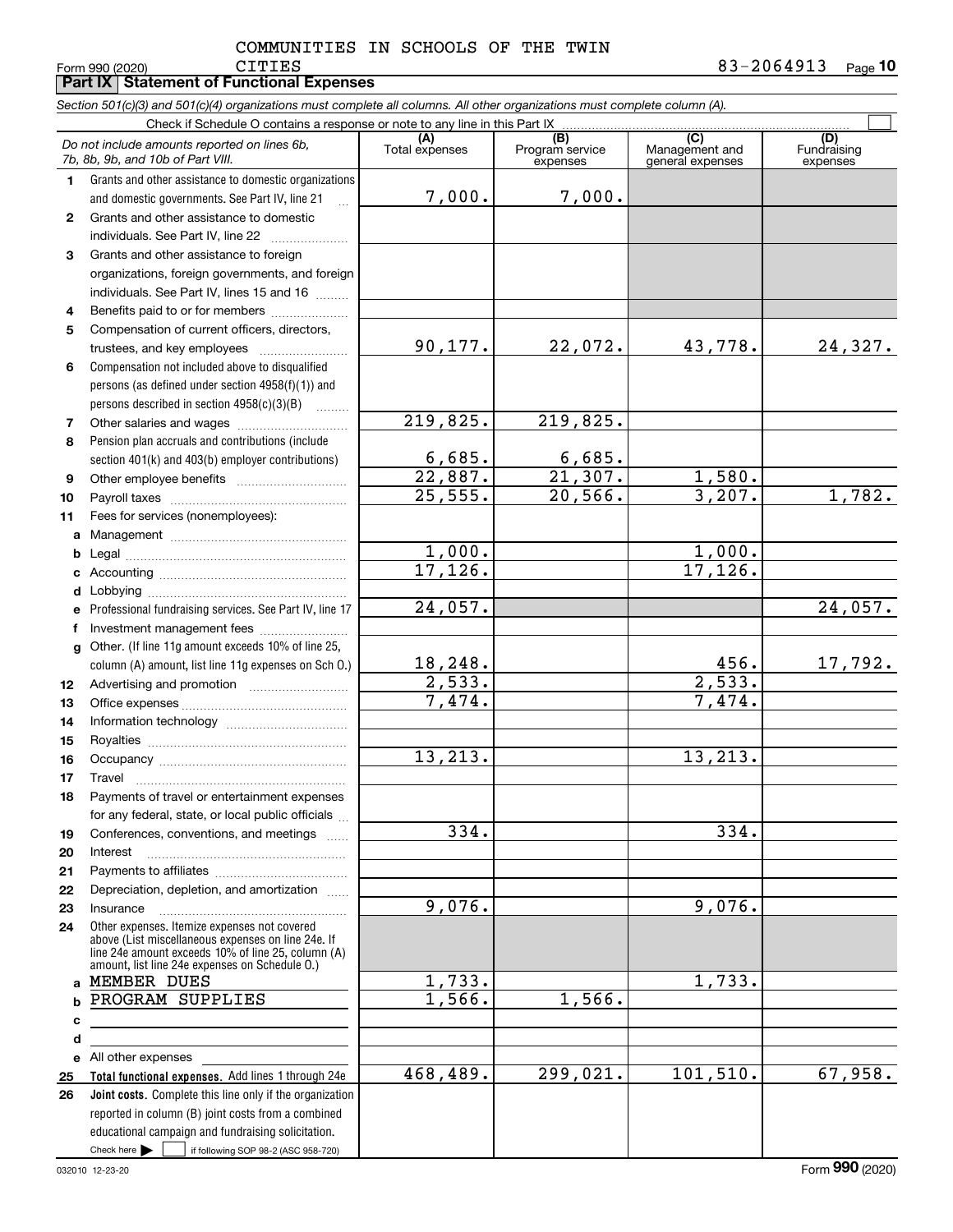032011 12-23-20

| COMMUNITIES IN SCHOOLS OF THE TWIN |  |  |  |
|------------------------------------|--|--|--|
|                                    |  |  |  |

|                             | Part X   | <b>Balance Sheet</b>                                                                                                                                                                                                           |                          |                 |                    |
|-----------------------------|----------|--------------------------------------------------------------------------------------------------------------------------------------------------------------------------------------------------------------------------------|--------------------------|-----------------|--------------------|
|                             |          |                                                                                                                                                                                                                                |                          |                 |                    |
|                             |          |                                                                                                                                                                                                                                | (A)<br>Beginning of year |                 | (B)<br>End of year |
|                             | 1        |                                                                                                                                                                                                                                | 157,401.                 | 1               | 148,500.           |
|                             | 2        |                                                                                                                                                                                                                                |                          | $\mathbf{2}$    |                    |
|                             | з        |                                                                                                                                                                                                                                | 0.                       | 3               | 10,187.            |
|                             | 4        |                                                                                                                                                                                                                                |                          | 4               |                    |
|                             | 5        | Loans and other receivables from any current or former officer, director,                                                                                                                                                      |                          |                 |                    |
|                             |          | trustee, key employee, creator or founder, substantial contributor, or 35%                                                                                                                                                     |                          |                 |                    |
|                             |          | controlled entity or family member of any of these persons                                                                                                                                                                     |                          | 5               |                    |
|                             | 6        | Loans and other receivables from other disqualified persons (as defined                                                                                                                                                        |                          |                 |                    |
|                             |          | under section $4958(f)(1)$ , and persons described in section $4958(c)(3)(B)$                                                                                                                                                  | 1.1.1.1                  | 6               |                    |
|                             | 7        |                                                                                                                                                                                                                                |                          | $\overline{7}$  |                    |
| Assets                      | 8        |                                                                                                                                                                                                                                |                          | 8               |                    |
|                             | 9        | Prepaid expenses and deferred charges                                                                                                                                                                                          | 1,733.                   | 9               | 2,022.             |
|                             |          | <b>10a</b> Land, buildings, and equipment: cost or other                                                                                                                                                                       |                          |                 |                    |
|                             |          | basis. Complete Part VI of Schedule D    10a                                                                                                                                                                                   |                          |                 |                    |
|                             |          | 10b<br><b>b</b> Less: accumulated depreciation                                                                                                                                                                                 |                          | 10 <sub>c</sub> |                    |
|                             | 11       |                                                                                                                                                                                                                                |                          | 11              |                    |
|                             | 12       |                                                                                                                                                                                                                                |                          | 12              |                    |
|                             | 13       |                                                                                                                                                                                                                                |                          | 13              |                    |
|                             | 14       |                                                                                                                                                                                                                                |                          | 14              |                    |
|                             | 15       |                                                                                                                                                                                                                                | $0$ .                    | 15              | 850.               |
|                             | 16       |                                                                                                                                                                                                                                | 159, 134.                | 16              | 161,559.           |
|                             | 17       |                                                                                                                                                                                                                                | 32,574.                  | 17              | 28,400.            |
|                             | 18       |                                                                                                                                                                                                                                |                          | 18              |                    |
|                             | 19       | Deferred revenue manual contracts and contracts are contracted and contract and contract are contracted and contract are contracted and contract are contracted and contract are contracted and contract are contracted and co |                          | 19              |                    |
|                             | 20       |                                                                                                                                                                                                                                |                          | 20              |                    |
|                             | 21       | Escrow or custodial account liability. Complete Part IV of Schedule D                                                                                                                                                          |                          | 21              |                    |
|                             | 22       | Loans and other payables to any current or former officer, director,                                                                                                                                                           |                          |                 |                    |
|                             |          | trustee, key employee, creator or founder, substantial contributor, or 35%                                                                                                                                                     |                          |                 |                    |
| Liabilities                 |          | controlled entity or family member of any of these persons                                                                                                                                                                     |                          | 22              |                    |
|                             | 23       |                                                                                                                                                                                                                                | 53, 137.                 | 23              | 68,403.            |
|                             | 24       |                                                                                                                                                                                                                                |                          | 24              |                    |
|                             | 25       | Other liabilities (including federal income tax, payables to related third                                                                                                                                                     |                          |                 |                    |
|                             |          | parties, and other liabilities not included on lines 17-24). Complete Part X                                                                                                                                                   |                          |                 |                    |
|                             |          | of Schedule D                                                                                                                                                                                                                  | 85,711.                  | 25              | 96,803.            |
|                             | 26       | Total liabilities. Add lines 17 through 25                                                                                                                                                                                     |                          | 26              |                    |
|                             |          | Organizations that follow FASB ASC 958, check here $\blacktriangleright$                                                                                                                                                       |                          |                 |                    |
|                             |          | and complete lines 27, 28, 32, and 33.                                                                                                                                                                                         |                          |                 |                    |
|                             | 27       |                                                                                                                                                                                                                                |                          | 27              |                    |
|                             | 28       |                                                                                                                                                                                                                                |                          | 28              |                    |
|                             |          | Organizations that do not follow FASB ASC 958, check here $\blacktriangleright \boxed{X}$                                                                                                                                      |                          |                 |                    |
|                             |          | and complete lines 29 through 33.                                                                                                                                                                                              | $0$ .                    |                 | 0.                 |
|                             | 29       | Paid-in or capital surplus, or land, building, or equipment fund                                                                                                                                                               | 0.                       | 29<br>30        | 0.                 |
|                             | 30       |                                                                                                                                                                                                                                | 73,423.                  | 31              | 64,756.            |
| Net Assets or Fund Balances | 31<br>32 | Retained earnings, endowment, accumulated income, or other funds<br>$\overline{\phantom{a}}$                                                                                                                                   | 73,423.                  | 32              | 64,756.            |
|                             | 33       |                                                                                                                                                                                                                                | 159,134.                 | 33              | 161,559.           |
|                             |          |                                                                                                                                                                                                                                |                          |                 |                    |

Form (2020) **990**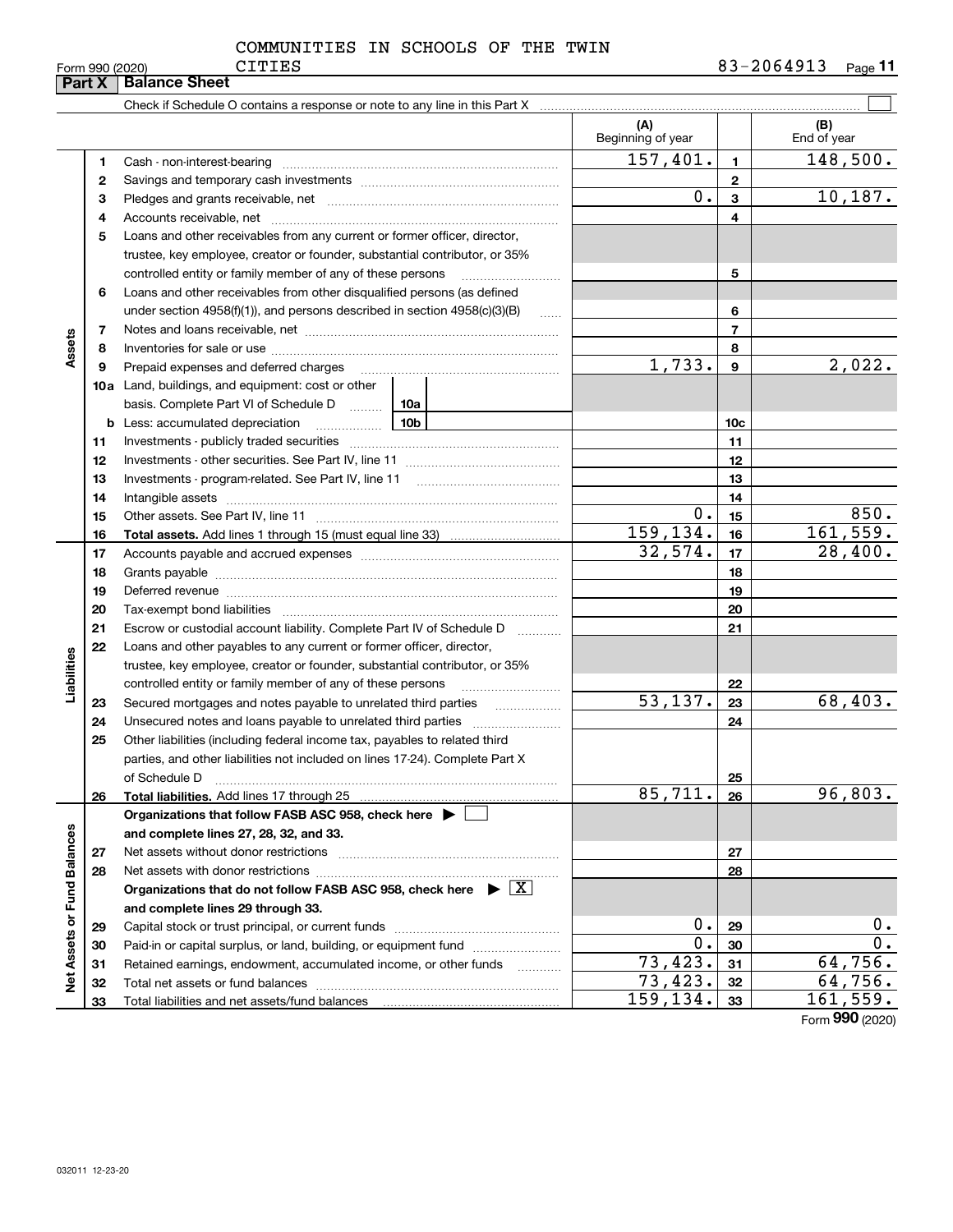| COMMUNITIES IN SCHOOLS OF THE TWIN |  |  |  |
|------------------------------------|--|--|--|
|                                    |  |  |  |

|    | CITIES<br>Form 990 (2020)                                                                                                            | 83-2064913              |                |           | Page 12 |
|----|--------------------------------------------------------------------------------------------------------------------------------------|-------------------------|----------------|-----------|---------|
|    | <b>Part XI   Reconciliation of Net Assets</b>                                                                                        |                         |                |           |         |
|    |                                                                                                                                      |                         |                |           |         |
|    |                                                                                                                                      |                         |                |           |         |
| 1  |                                                                                                                                      | 1                       | 459,822.       |           |         |
| 2  | Total expenses (must equal Part IX, column (A), line 25)                                                                             | $\overline{2}$          | 468,489.       |           |         |
| 3  | Revenue less expenses. Subtract line 2 from line 1                                                                                   | 3                       |                | $-8,667.$ |         |
| 4  |                                                                                                                                      | $\overline{\mathbf{4}}$ |                | 73,423.   |         |
| 5  | Net unrealized gains (losses) on investments                                                                                         | 5                       |                |           |         |
| 6  |                                                                                                                                      | 6                       |                |           |         |
| 7  |                                                                                                                                      | $\overline{7}$          |                |           |         |
| 8  | Prior period adjustments www.communication.communication.com/news/communication.com/news/communication.com/news/                     | 8                       |                |           |         |
| 9  | Other changes in net assets or fund balances (explain on Schedule O)                                                                 | 9                       |                |           | 0.      |
| 10 | Net assets or fund balances at end of year. Combine lines 3 through 9 (must equal Part X, line 32,                                   |                         |                |           |         |
|    |                                                                                                                                      | 10                      |                | 64,756.   |         |
|    | Part XII Financial Statements and Reporting                                                                                          |                         |                |           |         |
|    |                                                                                                                                      |                         |                |           |         |
|    |                                                                                                                                      |                         |                | Yes       | No.     |
| 1  | $\mathbf{X}$ Accrual<br>Accounting method used to prepare the Form 990: <u>[</u> Cash<br>Other                                       |                         |                |           |         |
|    | If the organization changed its method of accounting from a prior year or checked "Other," explain in Schedule O.                    |                         |                |           |         |
|    | 2a Were the organization's financial statements compiled or reviewed by an independent accountant?                                   |                         | 2a             |           | x       |
|    | If "Yes," check a box below to indicate whether the financial statements for the year were compiled or reviewed on a                 |                         |                |           |         |
|    | separate basis, consolidated basis, or both:                                                                                         |                         |                |           |         |
|    | Both consolidated and separate basis<br>Separate basis<br>Consolidated basis                                                         |                         |                |           |         |
|    | <b>b</b> Were the organization's financial statements audited by an independent accountant?                                          |                         | 2 <sub>b</sub> |           | х       |
|    | If "Yes," check a box below to indicate whether the financial statements for the year were audited on a separate basis,              |                         |                |           |         |
|    | consolidated basis, or both:                                                                                                         |                         |                |           |         |
|    | Consolidated basis<br>Separate basis<br>Both consolidated and separate basis                                                         |                         |                |           |         |
|    | c If "Yes" to line 2a or 2b, does the organization have a committee that assumes responsibility for oversight of the audit,          |                         |                |           |         |
|    |                                                                                                                                      |                         | 2c             |           |         |
|    | If the organization changed either its oversight process or selection process during the tax year, explain on Schedule O.            |                         |                |           |         |
|    | 3a As a result of a federal award, was the organization required to undergo an audit or audits as set forth in the Single Audit      |                         |                |           |         |
|    |                                                                                                                                      |                         | За             |           | x       |
|    | <b>b</b> If "Yes," did the organization undergo the required audit or audits? If the organization did not undergo the required audit |                         |                |           |         |
|    |                                                                                                                                      |                         | 3b             |           |         |

Form (2020) **990**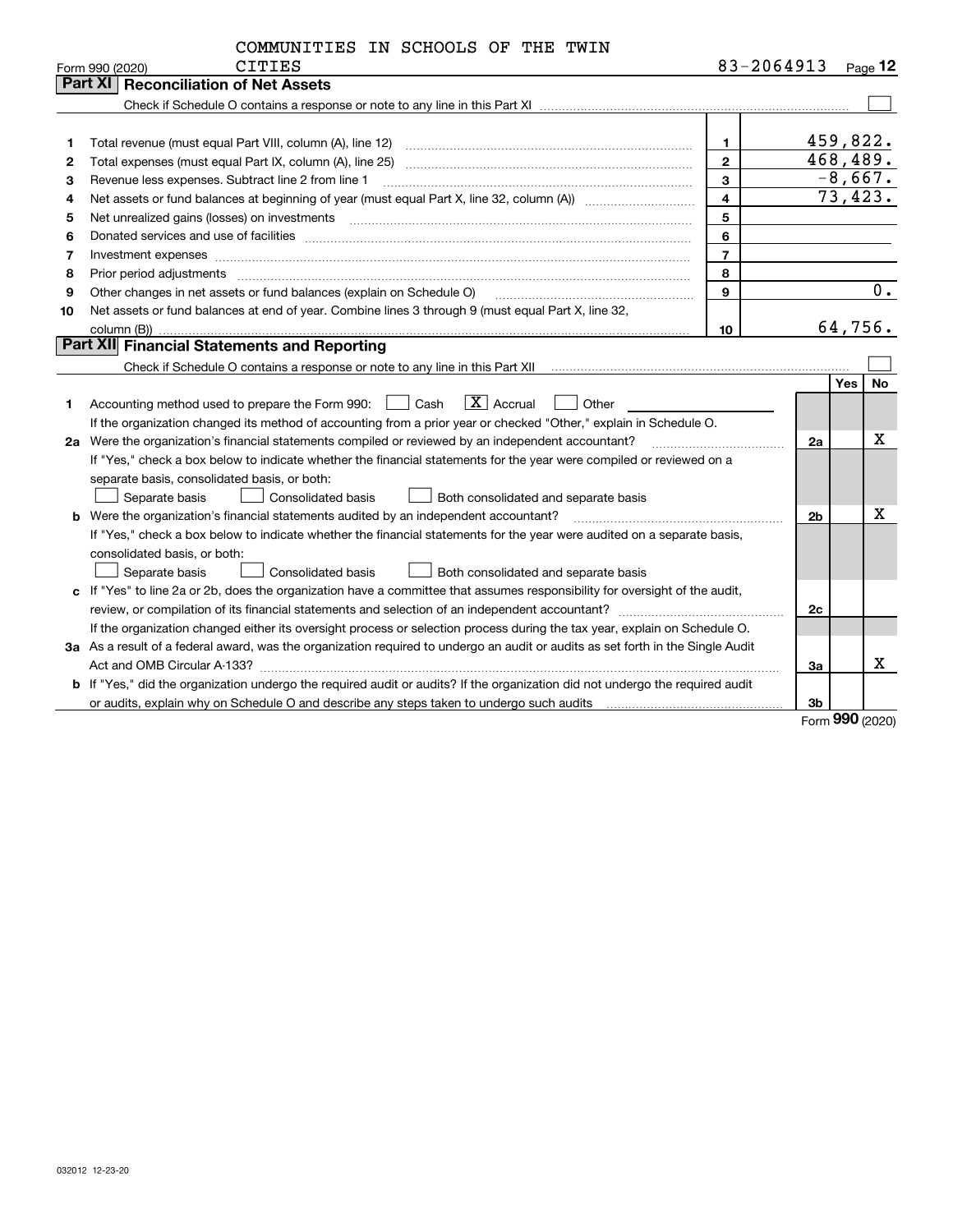| <b>SCHEDULE A</b>                                                                                         |                                                               |                                                                                                                                                                                                                                                                                  |                                 |    |                                                      | OMB No. 1545-0047                                  |
|-----------------------------------------------------------------------------------------------------------|---------------------------------------------------------------|----------------------------------------------------------------------------------------------------------------------------------------------------------------------------------------------------------------------------------------------------------------------------------|---------------------------------|----|------------------------------------------------------|----------------------------------------------------|
| (Form 990 or 990-EZ)                                                                                      |                                                               | <b>Public Charity Status and Public Support</b><br>Complete if the organization is a section 501(c)(3) organization or a section                                                                                                                                                 |                                 |    |                                                      |                                                    |
|                                                                                                           |                                                               | 4947(a)(1) nonexempt charitable trust.                                                                                                                                                                                                                                           |                                 |    |                                                      |                                                    |
| Department of the Treasury<br>Internal Revenue Service                                                    |                                                               | Attach to Form 990 or Form 990-EZ.                                                                                                                                                                                                                                               |                                 |    |                                                      | <b>Open to Public</b><br>Inspection                |
| Name of the organization                                                                                  |                                                               | Go to www.irs.gov/Form990 for instructions and the latest information.<br>COMMUNITIES IN SCHOOLS OF THE TWIN                                                                                                                                                                     |                                 |    |                                                      | <b>Employer identification number</b>              |
|                                                                                                           | CITIES                                                        |                                                                                                                                                                                                                                                                                  |                                 |    |                                                      | 83-2064913                                         |
| Part I                                                                                                    |                                                               | Reason for Public Charity Status. (All organizations must complete this part.) See instructions.                                                                                                                                                                                 |                                 |    |                                                      |                                                    |
| The organization is not a private foundation because it is: (For lines 1 through 12, check only one box.) |                                                               |                                                                                                                                                                                                                                                                                  |                                 |    |                                                      |                                                    |
| 1                                                                                                         |                                                               | A church, convention of churches, or association of churches described in section 170(b)(1)(A)(i).                                                                                                                                                                               |                                 |    |                                                      |                                                    |
| 2                                                                                                         |                                                               | A school described in section 170(b)(1)(A)(ii). (Attach Schedule E (Form 990 or 990-EZ).)                                                                                                                                                                                        |                                 |    |                                                      |                                                    |
| 3                                                                                                         |                                                               | A hospital or a cooperative hospital service organization described in section 170(b)(1)(A)(iii).                                                                                                                                                                                |                                 |    |                                                      |                                                    |
| 4                                                                                                         |                                                               | A medical research organization operated in conjunction with a hospital described in section 170(b)(1)(A)(iii). Enter the hospital's name,                                                                                                                                       |                                 |    |                                                      |                                                    |
| city, and state:                                                                                          |                                                               |                                                                                                                                                                                                                                                                                  |                                 |    |                                                      |                                                    |
| 5                                                                                                         |                                                               | An organization operated for the benefit of a college or university owned or operated by a governmental unit described in                                                                                                                                                        |                                 |    |                                                      |                                                    |
| section 170(b)(1)(A)(iv). (Complete Part II.)                                                             |                                                               |                                                                                                                                                                                                                                                                                  |                                 |    |                                                      |                                                    |
| 6<br>$\mathbf{X}$<br>7                                                                                    |                                                               | A federal, state, or local government or governmental unit described in section 170(b)(1)(A)(v).<br>An organization that normally receives a substantial part of its support from a governmental unit or from the general public described in                                    |                                 |    |                                                      |                                                    |
| section 170(b)(1)(A)(vi). (Complete Part II.)                                                             |                                                               |                                                                                                                                                                                                                                                                                  |                                 |    |                                                      |                                                    |
| 8                                                                                                         |                                                               | A community trust described in section 170(b)(1)(A)(vi). (Complete Part II.)                                                                                                                                                                                                     |                                 |    |                                                      |                                                    |
| 9                                                                                                         |                                                               | An agricultural research organization described in section 170(b)(1)(A)(ix) operated in conjunction with a land-grant college                                                                                                                                                    |                                 |    |                                                      |                                                    |
|                                                                                                           |                                                               | or university or a non-land-grant college of agriculture (see instructions). Enter the name, city, and state of the college or                                                                                                                                                   |                                 |    |                                                      |                                                    |
| university:                                                                                               |                                                               |                                                                                                                                                                                                                                                                                  |                                 |    |                                                      |                                                    |
| 10                                                                                                        |                                                               | An organization that normally receives (1) more than 33 1/3% of its support from contributions, membership fees, and gross receipts from                                                                                                                                         |                                 |    |                                                      |                                                    |
|                                                                                                           |                                                               | activities related to its exempt functions, subject to certain exceptions; and (2) no more than 33 1/3% of its support from gross investment                                                                                                                                     |                                 |    |                                                      |                                                    |
|                                                                                                           |                                                               | income and unrelated business taxable income (less section 511 tax) from businesses acquired by the organization after June 30, 1975.                                                                                                                                            |                                 |    |                                                      |                                                    |
| See section 509(a)(2). (Complete Part III.)                                                               |                                                               |                                                                                                                                                                                                                                                                                  |                                 |    |                                                      |                                                    |
| 11                                                                                                        |                                                               | An organization organized and operated exclusively to test for public safety. See section 509(a)(4).                                                                                                                                                                             |                                 |    |                                                      |                                                    |
| 12                                                                                                        |                                                               | An organization organized and operated exclusively for the benefit of, to perform the functions of, or to carry out the purposes of one or<br>more publicly supported organizations described in section 509(a)(1) or section 509(a)(2). See section 509(a)(3). Check the box in |                                 |    |                                                      |                                                    |
|                                                                                                           |                                                               | lines 12a through 12d that describes the type of supporting organization and complete lines 12e, 12f, and 12g.                                                                                                                                                                   |                                 |    |                                                      |                                                    |
| a                                                                                                         |                                                               | Type I. A supporting organization operated, supervised, or controlled by its supported organization(s), typically by giving                                                                                                                                                      |                                 |    |                                                      |                                                    |
|                                                                                                           |                                                               | the supported organization(s) the power to regularly appoint or elect a majority of the directors or trustees of the supporting                                                                                                                                                  |                                 |    |                                                      |                                                    |
|                                                                                                           | organization. You must complete Part IV, Sections A and B.    |                                                                                                                                                                                                                                                                                  |                                 |    |                                                      |                                                    |
| b                                                                                                         |                                                               | Type II. A supporting organization supervised or controlled in connection with its supported organization(s), by having                                                                                                                                                          |                                 |    |                                                      |                                                    |
|                                                                                                           |                                                               | control or management of the supporting organization vested in the same persons that control or manage the supported                                                                                                                                                             |                                 |    |                                                      |                                                    |
|                                                                                                           | organization(s). You must complete Part IV, Sections A and C. |                                                                                                                                                                                                                                                                                  |                                 |    |                                                      |                                                    |
| с                                                                                                         |                                                               | Type III functionally integrated. A supporting organization operated in connection with, and functionally integrated with,                                                                                                                                                       |                                 |    |                                                      |                                                    |
|                                                                                                           |                                                               | its supported organization(s) (see instructions). You must complete Part IV, Sections A, D, and E.                                                                                                                                                                               |                                 |    |                                                      |                                                    |
| d                                                                                                         |                                                               | Type III non-functionally integrated. A supporting organization operated in connection with its supported organization(s)<br>that is not functionally integrated. The organization generally must satisfy a distribution requirement and an attentiveness                        |                                 |    |                                                      |                                                    |
|                                                                                                           |                                                               | requirement (see instructions). You must complete Part IV, Sections A and D, and Part V.                                                                                                                                                                                         |                                 |    |                                                      |                                                    |
| е                                                                                                         |                                                               | Check this box if the organization received a written determination from the IRS that it is a Type I, Type II, Type III                                                                                                                                                          |                                 |    |                                                      |                                                    |
|                                                                                                           |                                                               | functionally integrated, or Type III non-functionally integrated supporting organization.                                                                                                                                                                                        |                                 |    |                                                      |                                                    |
|                                                                                                           |                                                               |                                                                                                                                                                                                                                                                                  |                                 |    |                                                      |                                                    |
| Provide the following information about the supported organization(s).                                    |                                                               |                                                                                                                                                                                                                                                                                  | (iv) Is the organization listed |    |                                                      |                                                    |
| (i) Name of supported<br>organization                                                                     | (ii) EIN                                                      | (iii) Type of organization<br>(described on lines 1-10                                                                                                                                                                                                                           | in your governing document?     |    | (v) Amount of monetary<br>support (see instructions) | (vi) Amount of other<br>support (see instructions) |
|                                                                                                           |                                                               | above (see instructions))                                                                                                                                                                                                                                                        | Yes                             | No |                                                      |                                                    |
|                                                                                                           |                                                               |                                                                                                                                                                                                                                                                                  |                                 |    |                                                      |                                                    |
|                                                                                                           |                                                               |                                                                                                                                                                                                                                                                                  |                                 |    |                                                      |                                                    |
|                                                                                                           |                                                               |                                                                                                                                                                                                                                                                                  |                                 |    |                                                      |                                                    |
|                                                                                                           |                                                               |                                                                                                                                                                                                                                                                                  |                                 |    |                                                      |                                                    |
|                                                                                                           |                                                               |                                                                                                                                                                                                                                                                                  |                                 |    |                                                      |                                                    |
|                                                                                                           |                                                               |                                                                                                                                                                                                                                                                                  |                                 |    |                                                      |                                                    |
|                                                                                                           |                                                               |                                                                                                                                                                                                                                                                                  |                                 |    |                                                      |                                                    |
|                                                                                                           |                                                               |                                                                                                                                                                                                                                                                                  |                                 |    |                                                      |                                                    |
|                                                                                                           |                                                               |                                                                                                                                                                                                                                                                                  |                                 |    |                                                      |                                                    |
| Total                                                                                                     |                                                               |                                                                                                                                                                                                                                                                                  |                                 |    |                                                      |                                                    |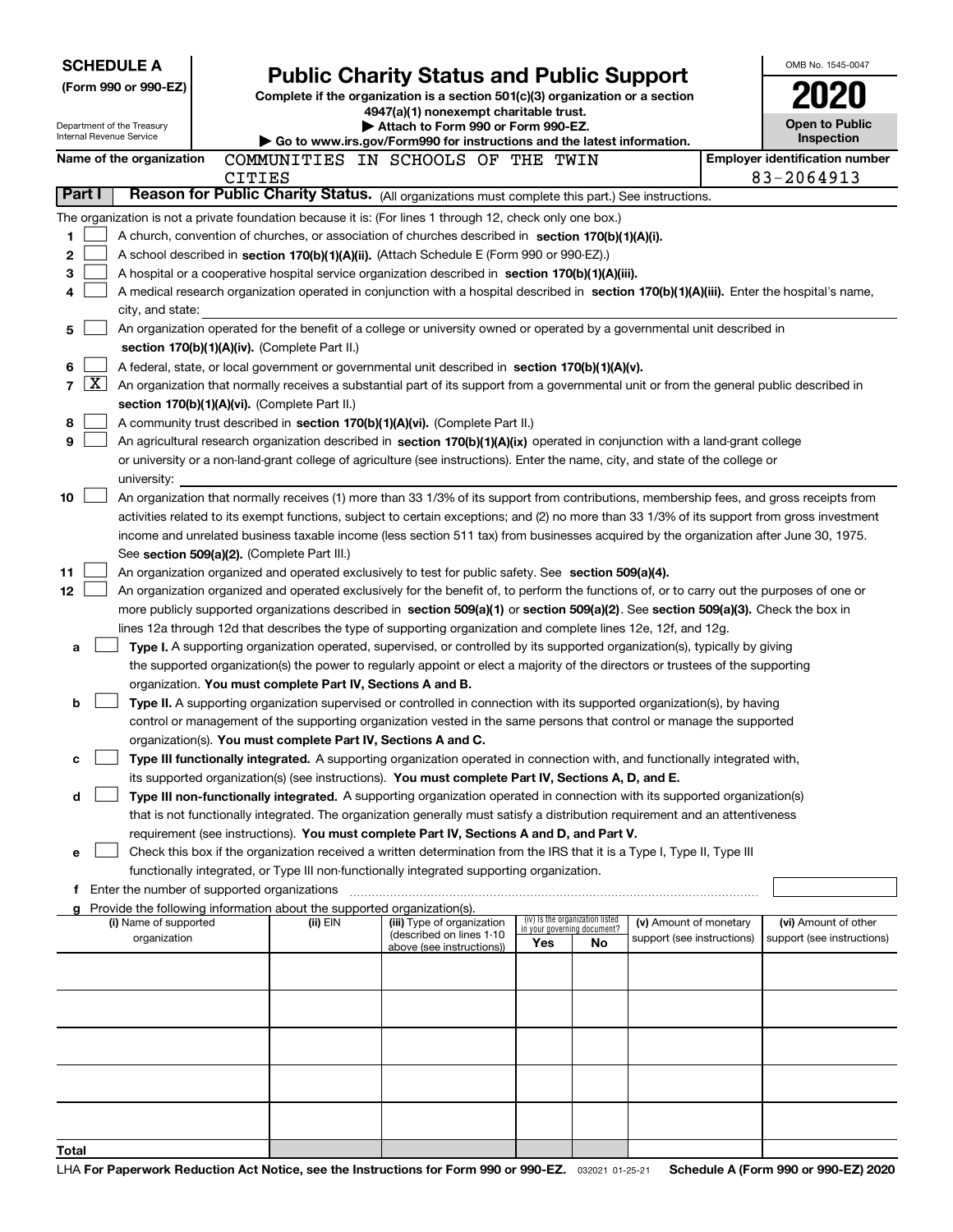# Schedule A (Form 990 or 990-EZ) 2020 CITIES<br>**Part II** Support Schedule for Organiz

**2** CITIES 83-2064913

(Complete only if you checked the box on line 5, 7, or 8 of Part I or if the organization failed to qualify under Part III. If the organization fails to qualify under the tests listed below, please complete Part III.) **Bupport Schedule for Organizations Described in Sections 170(b)(1)(A)(iv) and 170(b)(1)(A)(vi)** 

|    | <b>Section A. Public Support</b>                                                                                                               |          |          |            |            |                         |                                          |
|----|------------------------------------------------------------------------------------------------------------------------------------------------|----------|----------|------------|------------|-------------------------|------------------------------------------|
|    | Calendar year (or fiscal year beginning in)                                                                                                    | (a) 2016 | (b) 2017 | $(c)$ 2018 | $(d)$ 2019 | (e) 2020                | (f) Total                                |
|    | 1 Gifts, grants, contributions, and                                                                                                            |          |          |            |            |                         |                                          |
|    | membership fees received. (Do not                                                                                                              |          |          |            |            |                         |                                          |
|    | include any "unusual grants.")                                                                                                                 |          |          | 343, 103.  | 454, 210.  | 444,805.                | 1242118.                                 |
|    | 2 Tax revenues levied for the organ-                                                                                                           |          |          |            |            |                         |                                          |
|    | ization's benefit and either paid to                                                                                                           |          |          |            |            |                         |                                          |
|    | or expended on its behalf                                                                                                                      |          |          |            |            |                         |                                          |
|    | 3 The value of services or facilities                                                                                                          |          |          |            |            |                         |                                          |
|    | furnished by a governmental unit to                                                                                                            |          |          |            |            |                         |                                          |
|    | the organization without charge                                                                                                                |          |          |            |            |                         |                                          |
|    | 4 Total. Add lines 1 through 3                                                                                                                 |          |          | 343, 103.  | 454,210.   | 444,805.                | 1242118.                                 |
| 5. | The portion of total contributions                                                                                                             |          |          |            |            |                         |                                          |
|    | by each person (other than a                                                                                                                   |          |          |            |            |                         |                                          |
|    | governmental unit or publicly                                                                                                                  |          |          |            |            |                         |                                          |
|    | supported organization) included                                                                                                               |          |          |            |            |                         |                                          |
|    | on line 1 that exceeds 2% of the                                                                                                               |          |          |            |            |                         |                                          |
|    | amount shown on line 11,                                                                                                                       |          |          |            |            |                         |                                          |
|    | column (f)                                                                                                                                     |          |          |            |            |                         | 599,014.                                 |
|    | 6 Public support. Subtract line 5 from line 4.                                                                                                 |          |          |            |            |                         | 643, 104.                                |
|    | <b>Section B. Total Support</b>                                                                                                                |          |          |            |            |                         |                                          |
|    | Calendar year (or fiscal year beginning in) $\blacktriangleright$                                                                              | (a) 2016 | (b) 2017 | $(c)$ 2018 | $(d)$ 2019 | (e) 2020                | (f) Total                                |
|    | 7 Amounts from line 4                                                                                                                          |          |          | 343, 103.  | 454, 210.  | $\overline{444}$ , 805. | 1242118.                                 |
|    | 8 Gross income from interest,                                                                                                                  |          |          |            |            |                         |                                          |
|    | dividends, payments received on                                                                                                                |          |          |            |            |                         |                                          |
|    | securities loans, rents, royalties,                                                                                                            |          |          |            |            |                         |                                          |
|    | and income from similar sources                                                                                                                |          |          | 58.        | 991.       | 17.                     | 1,066.                                   |
|    | <b>9</b> Net income from unrelated business                                                                                                    |          |          |            |            |                         |                                          |
|    | activities, whether or not the                                                                                                                 |          |          |            |            |                         |                                          |
|    | business is regularly carried on                                                                                                               |          |          |            |            |                         |                                          |
|    | 10 Other income. Do not include gain                                                                                                           |          |          |            |            |                         |                                          |
|    | or loss from the sale of capital                                                                                                               |          |          |            |            |                         |                                          |
|    | assets (Explain in Part VI.)                                                                                                                   |          |          |            |            |                         |                                          |
|    | <b>11 Total support.</b> Add lines 7 through 10                                                                                                |          |          |            |            |                         | 1243184.                                 |
|    | <b>12</b> Gross receipts from related activities, etc. (see instructions)                                                                      |          |          |            |            | 12                      |                                          |
|    | 13 First 5 years. If the Form 990 is for the organization's first, second, third, fourth, or fifth tax year as a section 501(c)(3)             |          |          |            |            |                         |                                          |
|    |                                                                                                                                                |          |          |            |            |                         | $\blacktriangleright$ $\boxed{\text{X}}$ |
|    | <b>Section C. Computation of Public Support Percentage</b>                                                                                     |          |          |            |            |                         |                                          |
|    |                                                                                                                                                |          |          |            |            | 14                      | %                                        |
|    |                                                                                                                                                |          |          |            |            | 15                      | $\%$                                     |
|    | 16a 33 1/3% support test - 2020. If the organization did not check the box on line 13, and line 14 is 33 1/3% or more, check this box and      |          |          |            |            |                         |                                          |
|    | stop here. The organization qualifies as a publicly supported organization                                                                     |          |          |            |            |                         |                                          |
|    | b 33 1/3% support test - 2019. If the organization did not check a box on line 13 or 16a, and line 15 is 33 1/3% or more, check this box       |          |          |            |            |                         |                                          |
|    | and stop here. The organization qualifies as a publicly supported organization                                                                 |          |          |            |            |                         |                                          |
|    | 17a 10% -facts-and-circumstances test - 2020. If the organization did not check a box on line 13, 16a, or 16b, and line 14 is 10% or more,     |          |          |            |            |                         |                                          |
|    | and if the organization meets the facts-and-circumstances test, check this box and stop here. Explain in Part VI how the organization          |          |          |            |            |                         |                                          |
|    |                                                                                                                                                |          |          |            |            |                         |                                          |
|    | meets the facts-and-circumstances test. The organization qualifies as a publicly supported organization                                        |          |          |            |            |                         |                                          |
|    | <b>b 10% -facts-and-circumstances test - 2019.</b> If the organization did not check a box on line 13, 16a, 16b, or 17a, and line 15 is 10% or |          |          |            |            |                         |                                          |
|    | more, and if the organization meets the facts-and-circumstances test, check this box and stop here. Explain in Part VI how the                 |          |          |            |            |                         |                                          |
|    | organization meets the facts-and-circumstances test. The organization qualifies as a publicly supported organization                           |          |          |            |            |                         |                                          |
|    | 18 Private foundation. If the organization did not check a box on line 13, 16a, 16b, 17a, or 17b, check this box and see instructions          |          |          |            |            |                         |                                          |

**Schedule A (Form 990 or 990-EZ) 2020**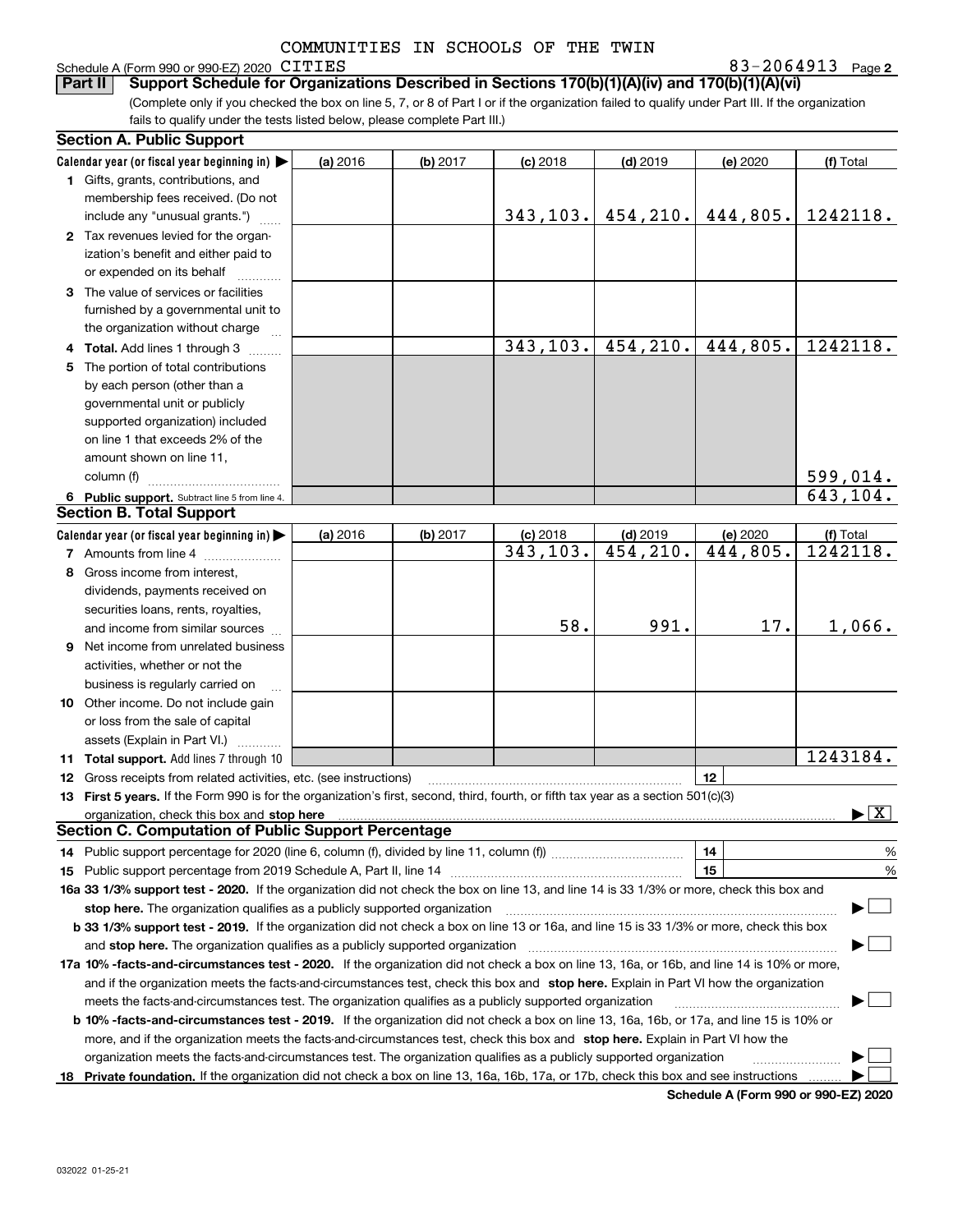#### Schedule A (Form 990 or 990-EZ) 2020 CITIES

#### **Part III Support Schedule for Organizations Described in Section 509(a)(2)**

(Complete only if you checked the box on line 10 of Part I or if the organization failed to qualify under Part II. If the organization fails to qualify under the tests listed below, please complete Part II.)

|    | <b>Section A. Public Support</b>                                                                                                                                                                                                                                         |          |          |            |            |          |           |
|----|--------------------------------------------------------------------------------------------------------------------------------------------------------------------------------------------------------------------------------------------------------------------------|----------|----------|------------|------------|----------|-----------|
|    | Calendar year (or fiscal year beginning in) $\blacktriangleright$                                                                                                                                                                                                        | (a) 2016 | (b) 2017 | $(c)$ 2018 | $(d)$ 2019 | (e) 2020 | (f) Total |
|    | 1 Gifts, grants, contributions, and                                                                                                                                                                                                                                      |          |          |            |            |          |           |
|    | membership fees received. (Do not                                                                                                                                                                                                                                        |          |          |            |            |          |           |
|    | include any "unusual grants.")                                                                                                                                                                                                                                           |          |          |            |            |          |           |
|    | <b>2</b> Gross receipts from admissions,                                                                                                                                                                                                                                 |          |          |            |            |          |           |
|    | merchandise sold or services per-                                                                                                                                                                                                                                        |          |          |            |            |          |           |
|    | formed, or facilities furnished in                                                                                                                                                                                                                                       |          |          |            |            |          |           |
|    | any activity that is related to the<br>organization's tax-exempt purpose                                                                                                                                                                                                 |          |          |            |            |          |           |
|    | 3 Gross receipts from activities that                                                                                                                                                                                                                                    |          |          |            |            |          |           |
|    | are not an unrelated trade or bus-                                                                                                                                                                                                                                       |          |          |            |            |          |           |
|    | iness under section 513                                                                                                                                                                                                                                                  |          |          |            |            |          |           |
|    | 4 Tax revenues levied for the organ-                                                                                                                                                                                                                                     |          |          |            |            |          |           |
|    | ization's benefit and either paid to                                                                                                                                                                                                                                     |          |          |            |            |          |           |
|    | or expended on its behalf<br>.                                                                                                                                                                                                                                           |          |          |            |            |          |           |
|    | 5 The value of services or facilities                                                                                                                                                                                                                                    |          |          |            |            |          |           |
|    | furnished by a governmental unit to                                                                                                                                                                                                                                      |          |          |            |            |          |           |
|    | the organization without charge                                                                                                                                                                                                                                          |          |          |            |            |          |           |
|    | <b>6 Total.</b> Add lines 1 through 5                                                                                                                                                                                                                                    |          |          |            |            |          |           |
|    | 7a Amounts included on lines 1, 2, and                                                                                                                                                                                                                                   |          |          |            |            |          |           |
|    | 3 received from disqualified persons                                                                                                                                                                                                                                     |          |          |            |            |          |           |
|    | <b>b</b> Amounts included on lines 2 and 3 received                                                                                                                                                                                                                      |          |          |            |            |          |           |
|    | from other than disqualified persons that                                                                                                                                                                                                                                |          |          |            |            |          |           |
|    | exceed the greater of \$5,000 or 1% of the<br>amount on line 13 for the year                                                                                                                                                                                             |          |          |            |            |          |           |
|    | c Add lines 7a and 7b                                                                                                                                                                                                                                                    |          |          |            |            |          |           |
|    | 8 Public support. (Subtract line 7c from line 6.)                                                                                                                                                                                                                        |          |          |            |            |          |           |
|    | <b>Section B. Total Support</b>                                                                                                                                                                                                                                          |          |          |            |            |          |           |
|    | Calendar year (or fiscal year beginning in)                                                                                                                                                                                                                              | (a) 2016 | (b) 2017 | $(c)$ 2018 | $(d)$ 2019 | (e) 2020 | (f) Total |
|    | 9 Amounts from line 6                                                                                                                                                                                                                                                    |          |          |            |            |          |           |
|    | <b>10a</b> Gross income from interest,                                                                                                                                                                                                                                   |          |          |            |            |          |           |
|    | dividends, payments received on                                                                                                                                                                                                                                          |          |          |            |            |          |           |
|    | securities loans, rents, royalties,<br>and income from similar sources                                                                                                                                                                                                   |          |          |            |            |          |           |
|    | <b>b</b> Unrelated business taxable income                                                                                                                                                                                                                               |          |          |            |            |          |           |
|    | (less section 511 taxes) from businesses                                                                                                                                                                                                                                 |          |          |            |            |          |           |
|    | acquired after June 30, 1975                                                                                                                                                                                                                                             |          |          |            |            |          |           |
|    | c Add lines 10a and 10b                                                                                                                                                                                                                                                  |          |          |            |            |          |           |
|    | 11 Net income from unrelated business                                                                                                                                                                                                                                    |          |          |            |            |          |           |
|    | activities not included in line 10b,                                                                                                                                                                                                                                     |          |          |            |            |          |           |
|    | whether or not the business is<br>regularly carried on                                                                                                                                                                                                                   |          |          |            |            |          |           |
|    | <b>12</b> Other income. Do not include gain                                                                                                                                                                                                                              |          |          |            |            |          |           |
|    | or loss from the sale of capital                                                                                                                                                                                                                                         |          |          |            |            |          |           |
|    | assets (Explain in Part VI.)<br><b>13</b> Total support. (Add lines 9, 10c, 11, and 12.)                                                                                                                                                                                 |          |          |            |            |          |           |
|    | 14 First 5 years. If the Form 990 is for the organization's first, second, third, fourth, or fifth tax year as a section 501(c)(3) organization,                                                                                                                         |          |          |            |            |          |           |
|    |                                                                                                                                                                                                                                                                          |          |          |            |            |          |           |
|    | check this box and stop here <i>macuum macuum macuum macuum macuum macuum macuum macuum macuum</i><br><b>Section C. Computation of Public Support Percentage</b>                                                                                                         |          |          |            |            |          |           |
|    | 15 Public support percentage for 2020 (line 8, column (f), divided by line 13, column (f))                                                                                                                                                                               |          |          |            |            | 15       | ℀         |
|    | 16 Public support percentage from 2019 Schedule A, Part III, line 15                                                                                                                                                                                                     |          |          |            |            | 16       | %         |
|    | <b>Section D. Computation of Investment Income Percentage</b>                                                                                                                                                                                                            |          |          |            |            |          |           |
|    | Investment income percentage for 2020 (line 10c, column (f), divided by line 13, column (f))                                                                                                                                                                             |          |          |            |            | 17       | %         |
| 17 |                                                                                                                                                                                                                                                                          |          |          |            |            | 18       | %         |
|    | <b>18</b> Investment income percentage from <b>2019</b> Schedule A, Part III, line 17<br>19a 33 1/3% support tests - 2020. If the organization did not check the box on line 14, and line 15 is more than 33 1/3%, and line 17 is not                                    |          |          |            |            |          |           |
|    | more than 33 1/3%, check this box and stop here. The organization qualifies as a publicly supported organization                                                                                                                                                         |          |          |            |            |          |           |
|    |                                                                                                                                                                                                                                                                          |          |          |            |            |          |           |
|    | b 33 1/3% support tests - 2019. If the organization did not check a box on line 14 or line 19a, and line 16 is more than 33 1/3%, and<br>line 18 is not more than 33 1/3%, check this box and stop here. The organization qualifies as a publicly supported organization |          |          |            |            |          |           |
|    |                                                                                                                                                                                                                                                                          |          |          |            |            |          |           |
| 20 |                                                                                                                                                                                                                                                                          |          |          |            |            |          |           |

**Schedule A (Form 990 or 990-EZ) 2020**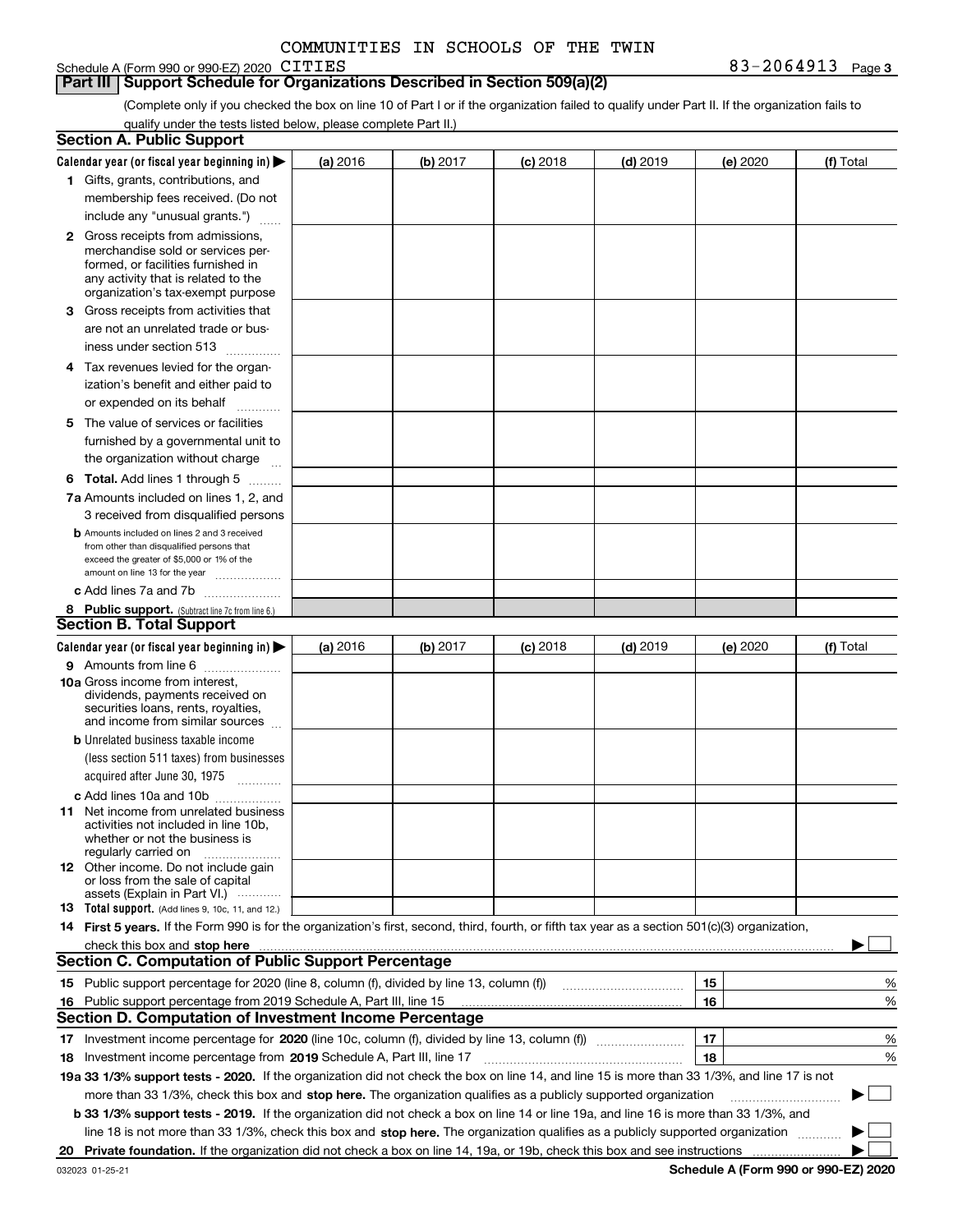#### Schedule A (Form 990 or 990-EZ) 2020  $CITTES$ **Part IV Supporting Organizations**

(Complete only if you checked a box in line 12 on Part I. If you checked box 12a, Part I, complete Sections A and B. If you checked box 12b, Part I, complete Sections A and C. If you checked box 12c, Part I, complete Sections A, D, and E. If you checked box 12d, Part I, complete Sections A and D, and complete Part V.)

#### **Section A. All Supporting Organizations**

- **1** Are all of the organization's supported organizations listed by name in the organization's governing documents? If "No," describe in **Part VI** how the supported organizations are designated. If designated by *class or purpose, describe the designation. If historic and continuing relationship, explain.*
- **2** Did the organization have any supported organization that does not have an IRS determination of status under section 509(a)(1) or (2)? If "Yes," explain in Part VI how the organization determined that the supported *organization was described in section 509(a)(1) or (2).*
- **3a** Did the organization have a supported organization described in section 501(c)(4), (5), or (6)? If "Yes," answer *lines 3b and 3c below.*
- **b** Did the organization confirm that each supported organization qualified under section 501(c)(4), (5), or (6) and satisfied the public support tests under section 509(a)(2)? If "Yes," describe in **Part VI** when and how the *organization made the determination.*
- **c**Did the organization ensure that all support to such organizations was used exclusively for section 170(c)(2)(B) purposes? If "Yes," explain in **Part VI** what controls the organization put in place to ensure such use.
- **4a***If* Was any supported organization not organized in the United States ("foreign supported organization")? *"Yes," and if you checked box 12a or 12b in Part I, answer lines 4b and 4c below.*
- **b** Did the organization have ultimate control and discretion in deciding whether to make grants to the foreign supported organization? If "Yes," describe in **Part VI** how the organization had such control and discretion *despite being controlled or supervised by or in connection with its supported organizations.*
- **c** Did the organization support any foreign supported organization that does not have an IRS determination under sections 501(c)(3) and 509(a)(1) or (2)? If "Yes," explain in **Part VI** what controls the organization used *to ensure that all support to the foreign supported organization was used exclusively for section 170(c)(2)(B) purposes.*
- **5a***If "Yes,"* Did the organization add, substitute, or remove any supported organizations during the tax year? answer lines 5b and 5c below (if applicable). Also, provide detail in **Part VI,** including (i) the names and EIN *numbers of the supported organizations added, substituted, or removed; (ii) the reasons for each such action; (iii) the authority under the organization's organizing document authorizing such action; and (iv) how the action was accomplished (such as by amendment to the organizing document).*
- **b** Type I or Type II only. Was any added or substituted supported organization part of a class already designated in the organization's organizing document?
- **cSubstitutions only.**  Was the substitution the result of an event beyond the organization's control?
- **6** Did the organization provide support (whether in the form of grants or the provision of services or facilities) to **Part VI.** *If "Yes," provide detail in* support or benefit one or more of the filing organization's supported organizations? anyone other than (i) its supported organizations, (ii) individuals that are part of the charitable class benefited by one or more of its supported organizations, or (iii) other supporting organizations that also
- **7**Did the organization provide a grant, loan, compensation, or other similar payment to a substantial contributor *If "Yes," complete Part I of Schedule L (Form 990 or 990-EZ).* regard to a substantial contributor? (as defined in section 4958(c)(3)(C)), a family member of a substantial contributor, or a 35% controlled entity with
- **8** Did the organization make a loan to a disqualified person (as defined in section 4958) not described in line 7? *If "Yes," complete Part I of Schedule L (Form 990 or 990-EZ).*
- **9a** Was the organization controlled directly or indirectly at any time during the tax year by one or more in section 509(a)(1) or (2))? If "Yes," *provide detail in* <code>Part VI.</code> disqualified persons, as defined in section 4946 (other than foundation managers and organizations described
- **b** Did one or more disqualified persons (as defined in line 9a) hold a controlling interest in any entity in which the supporting organization had an interest? If "Yes," provide detail in P**art VI**.
- **c**Did a disqualified person (as defined in line 9a) have an ownership interest in, or derive any personal benefit from, assets in which the supporting organization also had an interest? If "Yes," provide detail in P**art VI.**
- **10a** Was the organization subject to the excess business holdings rules of section 4943 because of section supporting organizations)? If "Yes," answer line 10b below. 4943(f) (regarding certain Type II supporting organizations, and all Type III non-functionally integrated
- **b** Did the organization have any excess business holdings in the tax year? (Use Schedule C, Form 4720, to *determine whether the organization had excess business holdings.)*

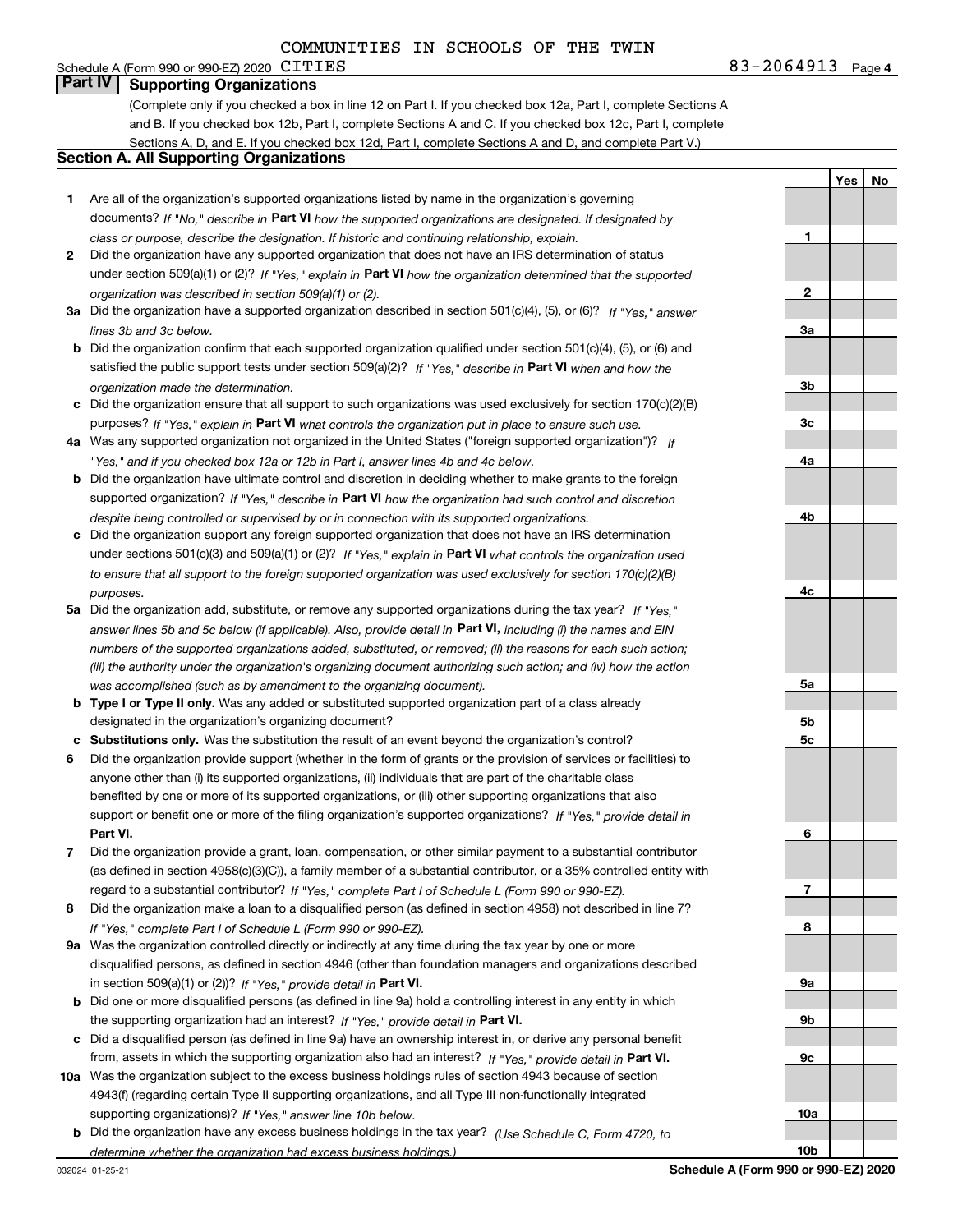|    | Part IV | <b>Supporting Organizations (continued)</b>                                                                                                                                                                                                                                                                                                                                            |     |     |           |
|----|---------|----------------------------------------------------------------------------------------------------------------------------------------------------------------------------------------------------------------------------------------------------------------------------------------------------------------------------------------------------------------------------------------|-----|-----|-----------|
|    |         |                                                                                                                                                                                                                                                                                                                                                                                        |     | Yes | <b>No</b> |
| 11 |         | Has the organization accepted a gift or contribution from any of the following persons?                                                                                                                                                                                                                                                                                                |     |     |           |
|    |         | a A person who directly or indirectly controls, either alone or together with persons described in lines 11b and                                                                                                                                                                                                                                                                       |     |     |           |
|    |         | 11c below, the governing body of a supported organization?                                                                                                                                                                                                                                                                                                                             | 11a |     |           |
|    |         | <b>b</b> A family member of a person described in line 11a above?                                                                                                                                                                                                                                                                                                                      | 11b |     |           |
|    |         | c A 35% controlled entity of a person described in line 11a or 11b above? If "Yes" to line 11a, 11b, or 11c, provide                                                                                                                                                                                                                                                                   |     |     |           |
|    |         | detail in Part VI.                                                                                                                                                                                                                                                                                                                                                                     | 11c |     |           |
|    |         | <b>Section B. Type I Supporting Organizations</b>                                                                                                                                                                                                                                                                                                                                      |     |     |           |
|    |         |                                                                                                                                                                                                                                                                                                                                                                                        |     | Yes | No        |
|    |         | Did the governing body, members of the governing body, officers acting in their official capacity, or membership of one or<br>more supported organizations have the power to regularly appoint or elect at least a majority of the organization's officers,<br>directors, or trustees at all times during the tax year? If "No," describe in Part VI how the supported organization(s) |     |     |           |

|   | directors, or tradices at all times during the tax years 11 TVO, DESCRIDE 111 <b>Car C T</b> HOW the Supported Organization(s) |
|---|--------------------------------------------------------------------------------------------------------------------------------|
|   | effectively operated, supervised, or controlled the organization's activities. If the organization had more than one supported |
|   | organization, describe how the powers to appoint and/or remove officers, directors, or trustees were allocated among the       |
|   | supported organizations and what conditions or restrictions, if any, applied to such powers during the tax year.               |
| 2 | Did the organization operate for the benefit of any supported organization other than the supported                            |
|   | organization(s) that operated, supervised, or controlled the supporting organization? If "Yes," explain in                     |
|   | <b>Part VI</b> how providing such benefit carried out the purposes of the supported organization(s) that operated              |

**Part VI**  *how providing such benefit carried out the purposes of the supported organization(s) that operated,*

| supervised, or controlled the supporting organization. |  |
|--------------------------------------------------------|--|
| <b>Section C. Type II Supporting Organizations</b>     |  |

**Yes No 1**or trustees of each of the organization's supported organization(s)? If "No," describe in **Part VI** how control **1***or management of the supporting organization was vested in the same persons that controlled or managed the supported organization(s).* Were a majority of the organization's directors or trustees during the tax year also a majority of the directors

| Section D. All Type III Supporting Organizations |  |
|--------------------------------------------------|--|
|                                                  |  |

Schedule A (Form 990 or 990-EZ) 2020 CITIES

|                |                                                                                                                        |   | Yes | No. |
|----------------|------------------------------------------------------------------------------------------------------------------------|---|-----|-----|
|                | Did the organization provide to each of its supported organizations, by the last day of the fifth month of the         |   |     |     |
|                | organization's tax year, (i) a written notice describing the type and amount of support provided during the prior tax  |   |     |     |
|                | year, (ii) a copy of the Form 990 that was most recently filed as of the date of notification, and (iii) copies of the |   |     |     |
|                | organization's governing documents in effect on the date of notification, to the extent not previously provided?       |   |     |     |
| $\overline{2}$ | Were any of the organization's officers, directors, or trustees either (i) appointed or elected by the supported       |   |     |     |
|                | organization(s) or (ii) serving on the governing body of a supported organization? If "No." explain in Part VI how     |   |     |     |
|                | the organization maintained a close and continuous working relationship with the supported organization(s).            | 2 |     |     |
| 3              | By reason of the relationship described in line 2, above, did the organization's supported organizations have a        |   |     |     |
|                | significant voice in the organization's investment policies and in directing the use of the organization's             |   |     |     |
|                | income or assets at all times during the tax year? If "Yes," describe in Part VI the role the organization's           |   |     |     |
|                | supported organizations played in this regard.                                                                         | 3 |     |     |

## *supported organizations played in this regard.* **Section E. Type III Functionally Integrated Supporting Organizations**

- **1**Check the box next to the method that the organization used to satisfy the Integral Part Test during the year (see instructions).
- **alinupy** The organization satisfied the Activities Test. Complete line 2 below.
- **b**The organization is the parent of each of its supported organizations. *Complete* line 3 *below.*  $\mathcal{L}^{\text{max}}$

|  |  |  | c <u>L</u> The organization supported a governmental entity. Describe in Part VI how you supported a governmental entity (see instructions) |  |
|--|--|--|---------------------------------------------------------------------------------------------------------------------------------------------|--|
|--|--|--|---------------------------------------------------------------------------------------------------------------------------------------------|--|

- **2Answer lines 2a and 2b below. Yes No** Activities Test.
- **a** Did substantially all of the organization's activities during the tax year directly further the exempt purposes of the supported organization(s) to which the organization was responsive? If "Yes," then in **Part VI identify those supported organizations and explain**  *how these activities directly furthered their exempt purposes, how the organization was responsive to those supported organizations, and how the organization determined that these activities constituted substantially all of its activities.*
- **b** Did the activities described in line 2a, above, constitute activities that, but for the organization's involvement, **Part VI**  *the reasons for the organization's position that its supported organization(s) would have engaged in* one or more of the organization's supported organization(s) would have been engaged in? If "Yes," e*xplain in these activities but for the organization's involvement.*
- **3**Parent of Supported Organizations. Answer lines 3a and 3b below.
- **a** Did the organization have the power to regularly appoint or elect a majority of the officers, directors, or trustees of each of the supported organizations? If "Yes" or "No" provide details in **Part VI.**
- **b** Did the organization exercise a substantial degree of direction over the policies, programs, and activities of each of its supported organizations? If "Yes," describe in Part VI the role played by the organization in this regard.

**2a**

**2b**

**3a**

**3b**

**1**

**2**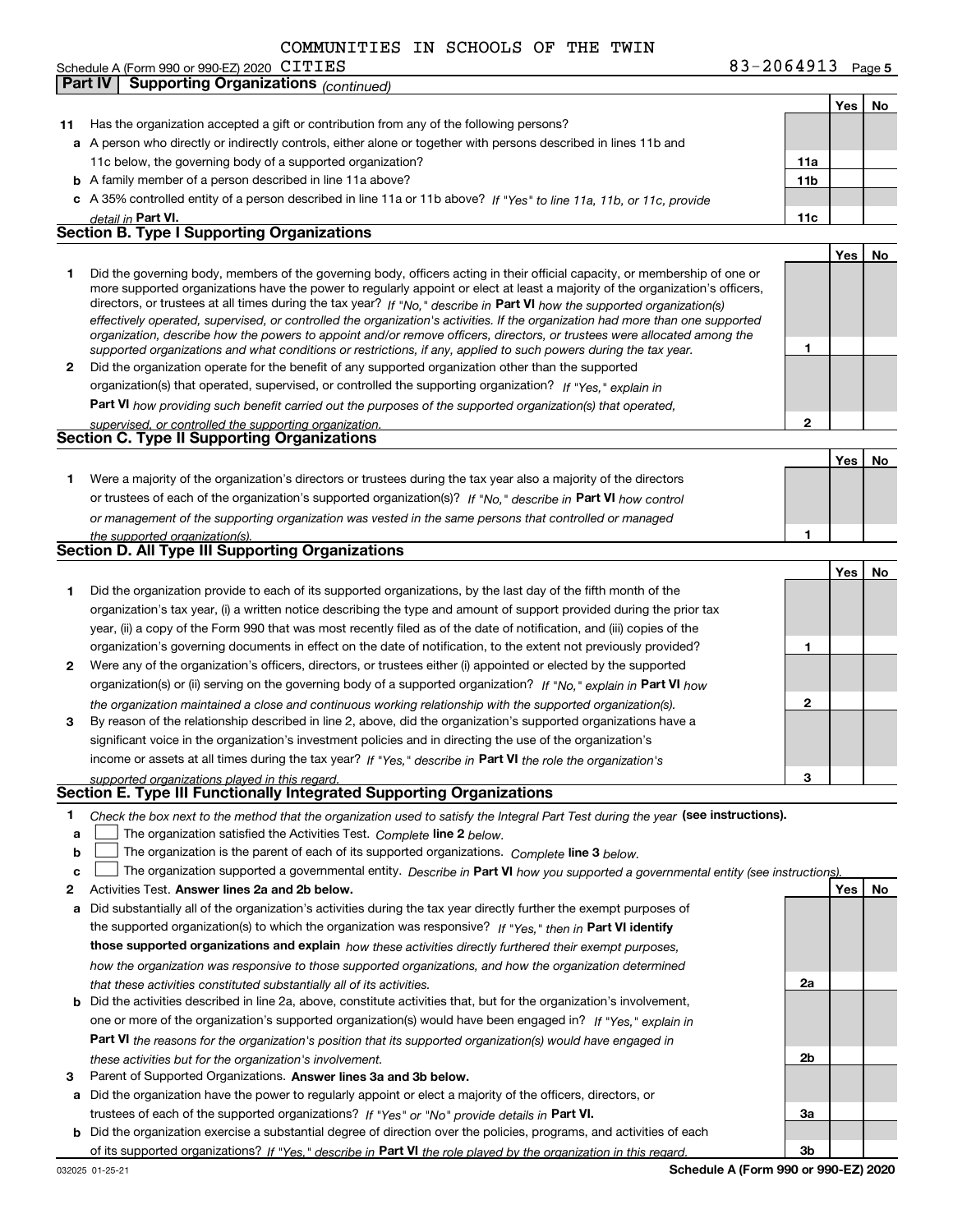|  | COMMUNITIES IN SCHOOLS OF THE TWIN |  |  |  |  |  |
|--|------------------------------------|--|--|--|--|--|
|--|------------------------------------|--|--|--|--|--|

|              | Schedule A (Form 990 or 990-EZ) 2020 CITIES                                                                                                    |                |                | 83-2064913 Page 6              |
|--------------|------------------------------------------------------------------------------------------------------------------------------------------------|----------------|----------------|--------------------------------|
|              | Type III Non-Functionally Integrated 509(a)(3) Supporting Organizations<br><b>Part V</b>                                                       |                |                |                                |
| 1            | Check here if the organization satisfied the Integral Part Test as a qualifying trust on Nov. 20, 1970 (explain in Part VI). See instructions. |                |                |                                |
|              | All other Type III non-functionally integrated supporting organizations must complete Sections A through E.                                    |                |                |                                |
|              | Section A - Adjusted Net Income                                                                                                                |                | (A) Prior Year | (B) Current Year<br>(optional) |
| 1            | Net short-term capital gain                                                                                                                    | 1              |                |                                |
| 2            | Recoveries of prior-year distributions                                                                                                         | $\mathbf{2}$   |                |                                |
| З            | Other gross income (see instructions)                                                                                                          | 3              |                |                                |
| 4            | Add lines 1 through 3.                                                                                                                         | 4              |                |                                |
| 5            | Depreciation and depletion                                                                                                                     | 5              |                |                                |
| 6            | Portion of operating expenses paid or incurred for production or                                                                               |                |                |                                |
|              | collection of gross income or for management, conservation, or                                                                                 |                |                |                                |
|              | maintenance of property held for production of income (see instructions)                                                                       | 6              |                |                                |
| 7            | Other expenses (see instructions)                                                                                                              | $\overline{7}$ |                |                                |
| 8            | <b>Adjusted Net Income</b> (subtract lines 5, 6, and 7 from line 4)                                                                            | 8              |                |                                |
|              | Section B - Minimum Asset Amount                                                                                                               |                | (A) Prior Year | (B) Current Year<br>(optional) |
| 1.           | Aggregate fair market value of all non-exempt-use assets (see                                                                                  |                |                |                                |
|              | instructions for short tax year or assets held for part of year):                                                                              |                |                |                                |
|              | a Average monthly value of securities                                                                                                          | 1a             |                |                                |
|              | <b>b</b> Average monthly cash balances                                                                                                         | 1b             |                |                                |
|              | c Fair market value of other non-exempt-use assets                                                                                             | 1c             |                |                                |
|              | <b>d</b> Total (add lines 1a, 1b, and 1c)                                                                                                      | 1d             |                |                                |
|              | <b>e</b> Discount claimed for blockage or other factors                                                                                        |                |                |                                |
|              | (explain in detail in Part VI):                                                                                                                |                |                |                                |
| 2            | Acquisition indebtedness applicable to non-exempt-use assets                                                                                   | $\mathbf{2}$   |                |                                |
| 3            | Subtract line 2 from line 1d.                                                                                                                  | 3              |                |                                |
| 4            | Cash deemed held for exempt use. Enter 0.015 of line 3 (for greater amount,                                                                    |                |                |                                |
|              | see instructions).                                                                                                                             | 4              |                |                                |
| 5            | Net value of non-exempt-use assets (subtract line 4 from line 3)                                                                               | 5              |                |                                |
| 6            | Multiply line 5 by 0.035.                                                                                                                      | 6              |                |                                |
| 7            | Recoveries of prior-year distributions                                                                                                         | $\overline{7}$ |                |                                |
| 8            | Minimum Asset Amount (add line 7 to line 6)                                                                                                    | 8              |                |                                |
|              | <b>Section C - Distributable Amount</b>                                                                                                        |                |                | <b>Current Year</b>            |
| 1            | Adjusted net income for prior year (from Section A, line 8, column A)                                                                          | 1              |                |                                |
| $\mathbf{2}$ | Enter 0.85 of line 1.                                                                                                                          | $\mathbf{2}$   |                |                                |
| 3            | Minimum asset amount for prior year (from Section B, line 8, column A)                                                                         | 3              |                |                                |
| 4            | Enter greater of line 2 or line 3.                                                                                                             | 4              |                |                                |
| 5            | Income tax imposed in prior year                                                                                                               | 5              |                |                                |
| 6            | <b>Distributable Amount.</b> Subtract line 5 from line 4, unless subject to                                                                    |                |                |                                |
|              | emergency temporary reduction (see instructions).                                                                                              | 6              |                |                                |

**7** Check here if the current year is the organization's first as a non-functionally integrated Type III supporting organization (see instructions).

**Schedule A (Form 990 or 990-EZ) 2020**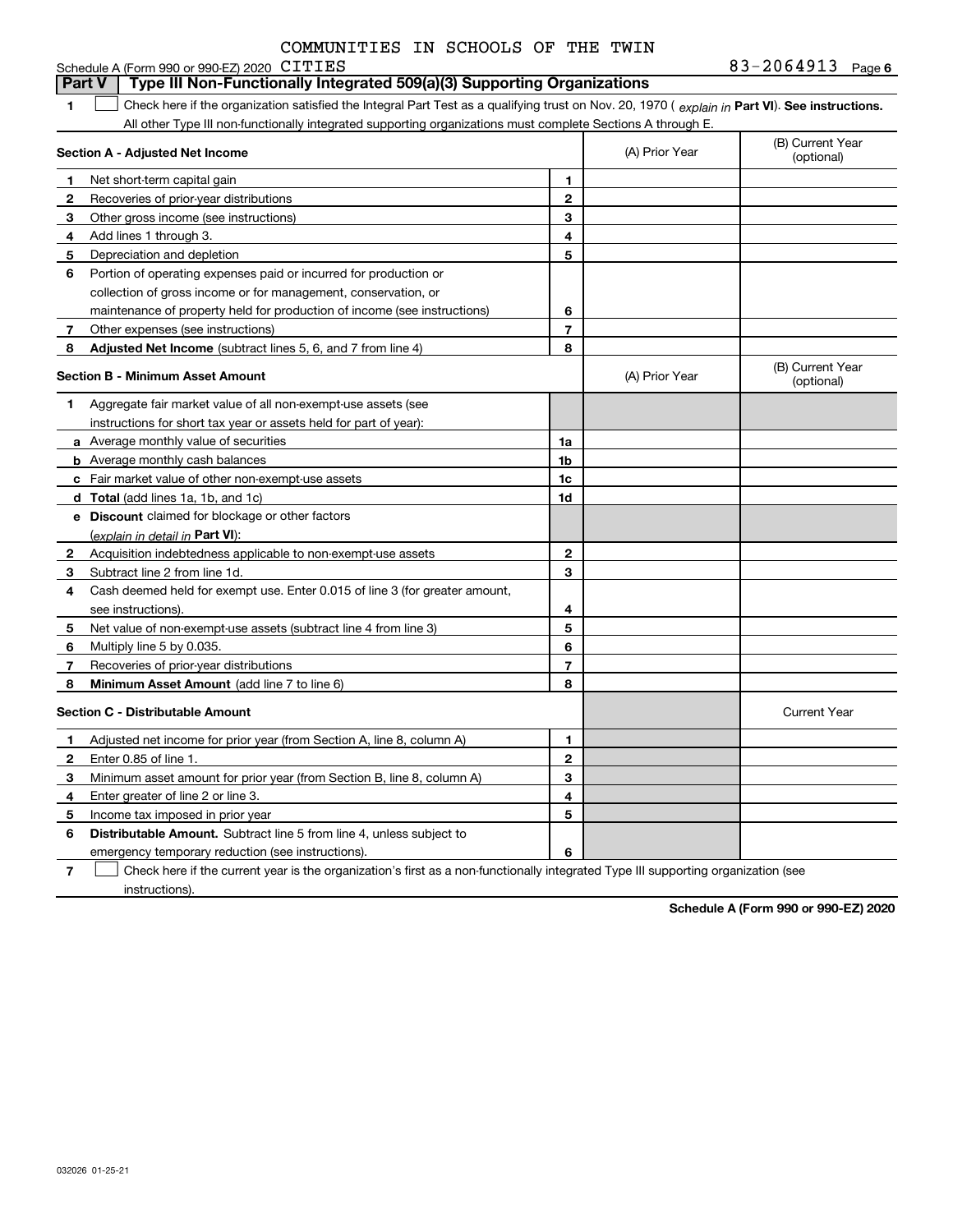| 83-2064913 Page 7<br>Schedule A (Form 990 or 990-EZ) 2020 CITIES<br>Type III Non-Functionally Integrated 509(a)(3) Supporting Organizations |                                                                                               |                                    |                                               |              |                                                  |
|---------------------------------------------------------------------------------------------------------------------------------------------|-----------------------------------------------------------------------------------------------|------------------------------------|-----------------------------------------------|--------------|--------------------------------------------------|
|                                                                                                                                             | <b>Part V</b>                                                                                 |                                    | (continued)                                   |              |                                                  |
|                                                                                                                                             | <b>Section D - Distributions</b>                                                              |                                    |                                               |              | <b>Current Year</b>                              |
| 1                                                                                                                                           | Amounts paid to supported organizations to accomplish exempt purposes                         |                                    |                                               | 1            |                                                  |
| 2                                                                                                                                           | Amounts paid to perform activity that directly furthers exempt purposes of supported          |                                    |                                               |              |                                                  |
|                                                                                                                                             | organizations, in excess of income from activity                                              |                                    |                                               | $\mathbf{2}$ |                                                  |
| 3                                                                                                                                           | Administrative expenses paid to accomplish exempt purposes of supported organizations         |                                    |                                               | 3            |                                                  |
| 4                                                                                                                                           | Amounts paid to acquire exempt-use assets                                                     |                                    |                                               | 4            |                                                  |
| 5                                                                                                                                           | Qualified set-aside amounts (prior IRS approval required - <i>provide details in</i> Part VI) |                                    |                                               | 5            |                                                  |
| 6                                                                                                                                           | Other distributions (describe in Part VI). See instructions.                                  |                                    |                                               | 6            |                                                  |
| 7                                                                                                                                           | Total annual distributions. Add lines 1 through 6.                                            |                                    |                                               | 7            |                                                  |
| 8                                                                                                                                           | Distributions to attentive supported organizations to which the organization is responsive    |                                    |                                               |              |                                                  |
|                                                                                                                                             | (provide details in Part VI). See instructions.                                               |                                    |                                               | 8            |                                                  |
| 9                                                                                                                                           | Distributable amount for 2020 from Section C, line 6                                          |                                    |                                               | 9            |                                                  |
| 10                                                                                                                                          | Line 8 amount divided by line 9 amount                                                        |                                    |                                               | 10           |                                                  |
|                                                                                                                                             | <b>Section E - Distribution Allocations</b> (see instructions)                                | (i)<br><b>Excess Distributions</b> | (ii)<br><b>Underdistributions</b><br>Pre-2020 |              | (iii)<br><b>Distributable</b><br>Amount for 2020 |
| 1                                                                                                                                           | Distributable amount for 2020 from Section C, line 6                                          |                                    |                                               |              |                                                  |
| 2                                                                                                                                           | Underdistributions, if any, for years prior to 2020 (reason-                                  |                                    |                                               |              |                                                  |
|                                                                                                                                             | able cause required - explain in Part VI). See instructions.                                  |                                    |                                               |              |                                                  |
| 3                                                                                                                                           | Excess distributions carryover, if any, to 2020                                               |                                    |                                               |              |                                                  |
|                                                                                                                                             | a From 2015                                                                                   |                                    |                                               |              |                                                  |
|                                                                                                                                             | <b>b</b> From 2016                                                                            |                                    |                                               |              |                                                  |
|                                                                                                                                             | c From 2017                                                                                   |                                    |                                               |              |                                                  |
|                                                                                                                                             | d From 2018                                                                                   |                                    |                                               |              |                                                  |
|                                                                                                                                             | e From 2019                                                                                   |                                    |                                               |              |                                                  |
|                                                                                                                                             | f Total of lines 3a through 3e                                                                |                                    |                                               |              |                                                  |
|                                                                                                                                             | g Applied to underdistributions of prior years                                                |                                    |                                               |              |                                                  |
|                                                                                                                                             | <b>h</b> Applied to 2020 distributable amount                                                 |                                    |                                               |              |                                                  |
| Ť.                                                                                                                                          | Carryover from 2015 not applied (see instructions)                                            |                                    |                                               |              |                                                  |
|                                                                                                                                             | Remainder. Subtract lines 3g, 3h, and 3i from line 3f.                                        |                                    |                                               |              |                                                  |
| 4                                                                                                                                           | Distributions for 2020 from Section D,                                                        |                                    |                                               |              |                                                  |
|                                                                                                                                             | line $7:$                                                                                     |                                    |                                               |              |                                                  |
|                                                                                                                                             | a Applied to underdistributions of prior years                                                |                                    |                                               |              |                                                  |
|                                                                                                                                             | <b>b</b> Applied to 2020 distributable amount                                                 |                                    |                                               |              |                                                  |
|                                                                                                                                             | <b>c</b> Remainder. Subtract lines 4a and 4b from line 4.                                     |                                    |                                               |              |                                                  |
|                                                                                                                                             | 5 Remaining underdistributions for years prior to 2020, if                                    |                                    |                                               |              |                                                  |
|                                                                                                                                             | any. Subtract lines 3g and 4a from line 2. For result greater                                 |                                    |                                               |              |                                                  |
|                                                                                                                                             | than zero, explain in Part VI. See instructions.                                              |                                    |                                               |              |                                                  |
| 6                                                                                                                                           | Remaining underdistributions for 2020. Subtract lines 3h                                      |                                    |                                               |              |                                                  |
|                                                                                                                                             | and 4b from line 1. For result greater than zero, explain in                                  |                                    |                                               |              |                                                  |
|                                                                                                                                             | <b>Part VI.</b> See instructions.                                                             |                                    |                                               |              |                                                  |
| 7                                                                                                                                           | Excess distributions carryover to 2021. Add lines 3j<br>and 4c.                               |                                    |                                               |              |                                                  |
| 8                                                                                                                                           | Breakdown of line 7:                                                                          |                                    |                                               |              |                                                  |
|                                                                                                                                             | a Excess from 2016                                                                            |                                    |                                               |              |                                                  |
|                                                                                                                                             | <b>b</b> Excess from 2017                                                                     |                                    |                                               |              |                                                  |
|                                                                                                                                             | c Excess from 2018                                                                            |                                    |                                               |              |                                                  |
|                                                                                                                                             | d Excess from 2019                                                                            |                                    |                                               |              |                                                  |
|                                                                                                                                             | e Excess from 2020                                                                            |                                    |                                               |              |                                                  |
|                                                                                                                                             |                                                                                               |                                    |                                               |              |                                                  |

**Schedule A (Form 990 or 990-EZ) 2020**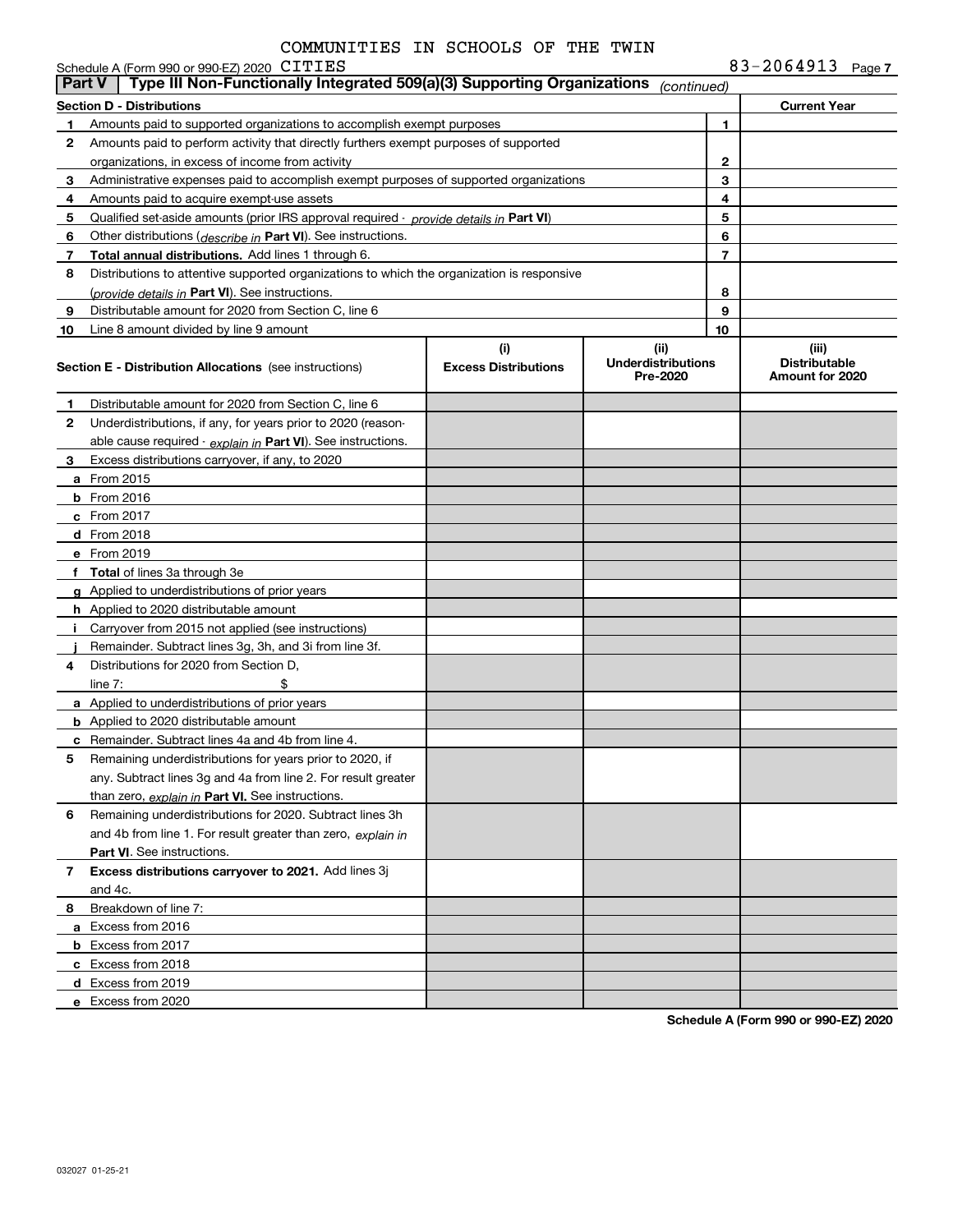| COMMUNITIES IN SCHOOLS OF THE TWIN |  |  |  |  |  |
|------------------------------------|--|--|--|--|--|
|------------------------------------|--|--|--|--|--|

**8**83-2064913 Schedule A (Form 990 or 990-EZ) 2020 Page CITIES

Part VI | Supplemental Information. Provide the explanations required by Part II, line 10; Part II, line 17a or 17b; Part III, line 12; Part IV, Section A, lines 1, 2, 3b, 3c, 4b, 4c, 5a, 6, 9a, 9b, 9c, 11a, 11b, and 11c; Part IV, Section B, lines 1 and 2; Part IV, Section C, line 1; Part IV, Section D, lines 2 and 3; Part IV, Section E, lines 1c, 2a, 2b, 3a, and 3b; Part V, line 1; Part V, Section B, line 1e; Part V, Section D, lines 5, 6, and 8; and Part V, Section E, lines 2, 5, and 6. Also complete this part for any additional information. (See instructions.)

#### PART II, SHORT YEAR EXPLANATION:

2018 IS A SHORT YEAR BECAUSE THE ORGANIZATION INCORPORATED IN OCTOBER

AND HAS A FISCAL YEAR OF JULY 1ST - JUNE 30TH.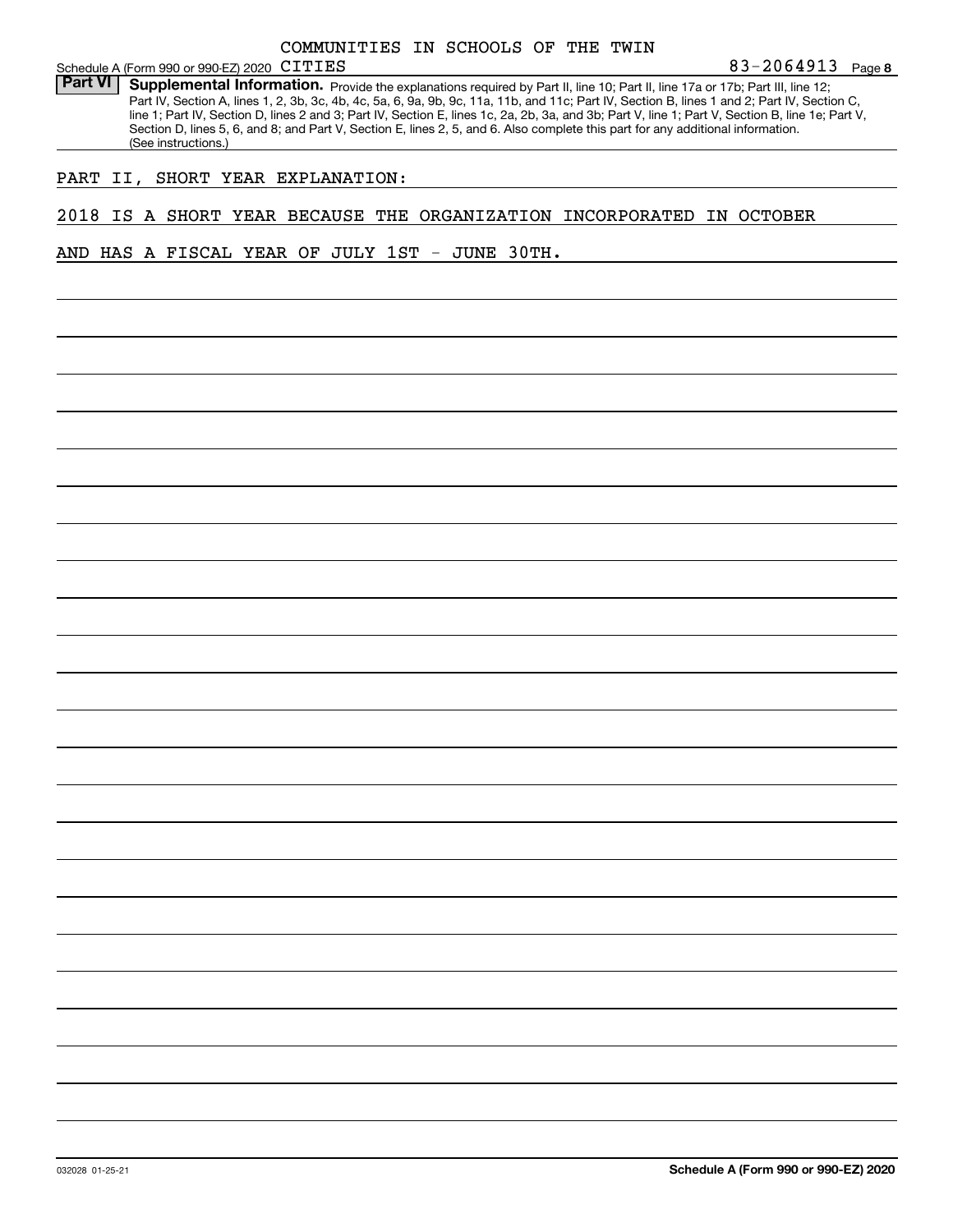|  |  | <b>Schedule B</b> |
|--|--|-------------------|
|--|--|-------------------|

Department of the Treasury Internal Revenue Service **(Form 990, 990-EZ, or 990-PF)**

Name of the organization

#### \*\* PUBLIC DISCLOSURE COPY \*\*

## **Schedule of Contributors**

**| Attach to Form 990, Form 990-EZ, or Form 990-PF.**

**| Go to www.irs.gov/Form990 for the latest information.**

OMB No. 1545-0047

**Employer identification number**

| CITIES |
|--------|
|        |

**Organization type** (check one):

COMMUNITIES IN SCHOOLS OF THE TWIN

CITIES 83-2064913

| Filers of:         | Section:                                                                           |
|--------------------|------------------------------------------------------------------------------------|
| Form 990 or 990-FZ | $\boxed{\text{X}}$ 501(c)( 3) (enter number) organization                          |
|                    | $4947(a)(1)$ nonexempt charitable trust <b>not</b> treated as a private foundation |
|                    | 527 political organization                                                         |
| Form 990-PF        | 501(c)(3) exempt private foundation                                                |
|                    | 4947(a)(1) nonexempt charitable trust treated as a private foundation              |
|                    | 501(c)(3) taxable private foundation                                               |

Check if your organization is covered by the **General Rule** or a **Special Rule. Note:**  Only a section 501(c)(7), (8), or (10) organization can check boxes for both the General Rule and a Special Rule. See instructions.

#### **General Rule**

 $\boxed{\textbf{X}}$  For an organization filing Form 990, 990-EZ, or 990-PF that received, during the year, contributions totaling \$5,000 or more (in money or property) from any one contributor. Complete Parts I and II. See instructions for determining a contributor's total contributions.

#### **Special Rules**

| For an organization described in section 501(c)(3) filing Form 990 or 990-EZ that met the 33 1/3% support test of the regulations under               |
|-------------------------------------------------------------------------------------------------------------------------------------------------------|
| sections 509(a)(1) and 170(b)(1)(A)(vi), that checked Schedule A (Form 990 or 990-EZ), Part II, line 13, 16a, or 16b, and that received from          |
| any one contributor, during the year, total contributions of the greater of (1) \$5,000; or (2) 2% of the amount on (i) Form 990, Part VIII, line 1h; |
| or (ii) Form 990-EZ, line 1. Complete Parts I and II.                                                                                                 |

For an organization described in section 501(c)(7), (8), or (10) filing Form 990 or 990-EZ that received from any one contributor, during the year, total contributions of more than \$1,000 exclusively for religious, charitable, scientific, literary, or educational purposes, or for the prevention of cruelty to children or animals. Complete Parts I (entering "N/A" in column (b) instead of the contributor name and address), II, and III.  $\mathcal{L}^{\text{max}}$ 

purpose. Don't complete any of the parts unless the **General Rule** applies to this organization because it received *nonexclusively* year, contributions <sub>exclusively</sub> for religious, charitable, etc., purposes, but no such contributions totaled more than \$1,000. If this box is checked, enter here the total contributions that were received during the year for an  $\;$ exclusively religious, charitable, etc., For an organization described in section 501(c)(7), (8), or (10) filing Form 990 or 990-EZ that received from any one contributor, during the religious, charitable, etc., contributions totaling \$5,000 or more during the year  $\Box$ — $\Box$   $\Box$  $\mathcal{L}^{\text{max}}$ 

**Caution:**  An organization that isn't covered by the General Rule and/or the Special Rules doesn't file Schedule B (Form 990, 990-EZ, or 990-PF),  **must** but it answer "No" on Part IV, line 2, of its Form 990; or check the box on line H of its Form 990-EZ or on its Form 990-PF, Part I, line 2, to certify that it doesn't meet the filing requirements of Schedule B (Form 990, 990-EZ, or 990-PF).

**For Paperwork Reduction Act Notice, see the instructions for Form 990, 990-EZ, or 990-PF. Schedule B (Form 990, 990-EZ, or 990-PF) (2020)** LHA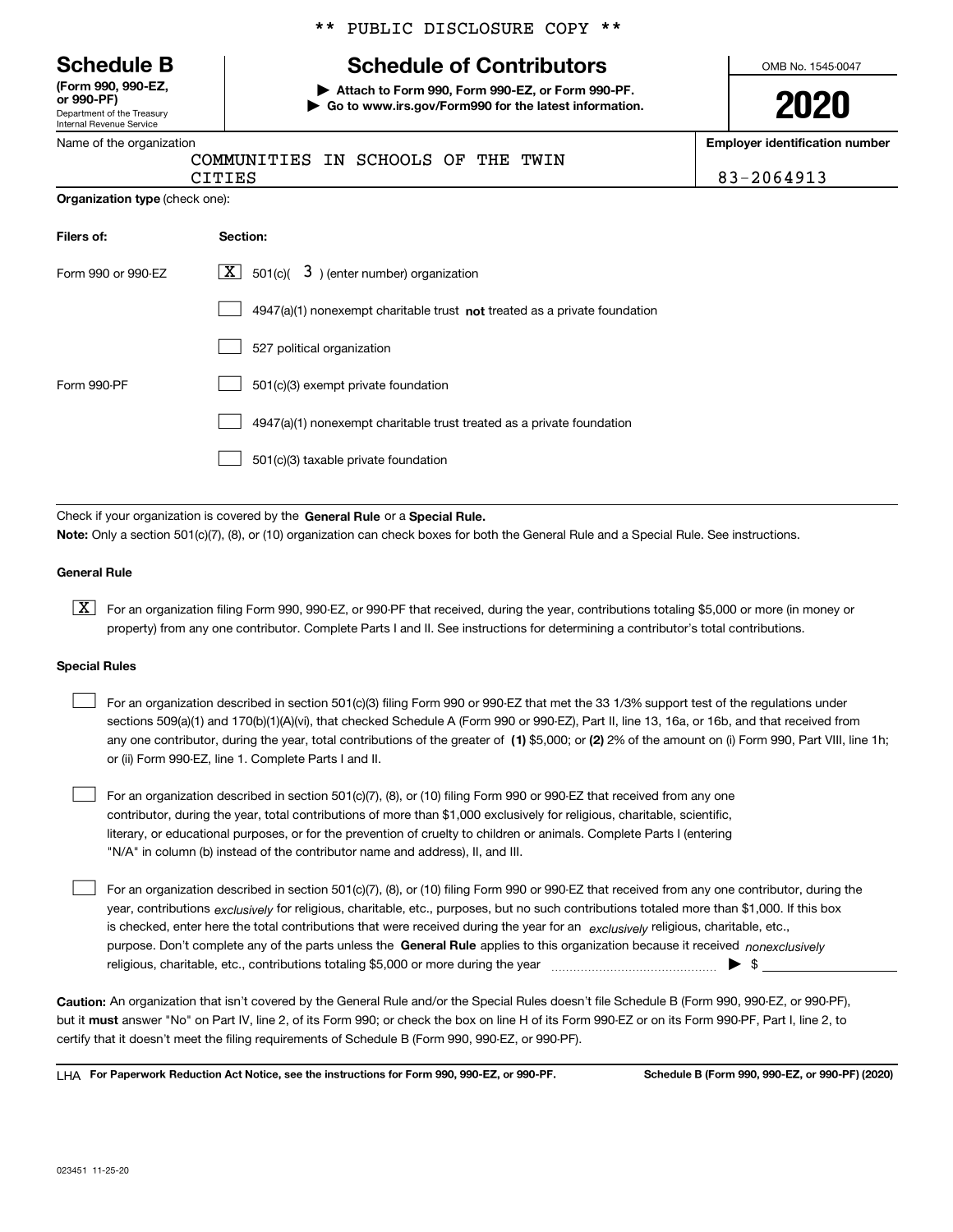#### Schedule B (Form 990, 990-EZ, or 990-PF) (2020) **Page 2** Page 2 and the state of the state of the state of the state of the state of the state of the state of the state of the state of the state of the state of the state o

**Employer identification number**

**(a)No.(b)Name, address, and ZIP + 4 (c)Total contributions Type of contribution PersonPayrollNoncash (a)No.(b)Name, address, and ZIP + 4 (c)Total contributions Type of contribution PersonPayrollNoncash (a)No.(b)Name, address, and ZIP + 4 (c)Total contributions Type of contribution PersonPayrollNoncash (a) No.(b) Name, address, and ZIP + 4 (c) Total contributions Type of contribution** Name of organization **Contributors** (see instructions). Use duplicate copies of Part I if additional space is needed. \$(Complete Part II for noncash contributions.) \$(Complete Part II for noncash contributions.) \$(Complete Part II for noncash contributions.) Chedule B (Form 990, 990-EZ, or 990-PF) (2020)<br> **2Page 2**<br> **2PART II CONTIBUTORS**<br> **2PART I 2PART I 2PART I CONTIBUTORS** (see instructions). Use duplicate copies of Part I if additional space is needed.  $\begin{array}{c|c|c|c|c|c} 1 & \hspace{1.5cm} & \hspace{1.5cm} & \hspace{1.5cm} & \hspace{1.5cm} & \hspace{1.5cm} & \hspace{1.5cm} & \hspace{1.5cm} & \hspace{1.5cm} & \hspace{1.5cm} & \hspace{1.5cm} & \hspace{1.5cm} & \hspace{1.5cm} & \hspace{1.5cm} & \hspace{1.5cm} & \hspace{1.5cm} & \hspace{1.5cm} & \hspace{1.5cm} & \hspace{1.5cm} & \hspace{1.5cm} & \hspace{1.5cm} &$ 55,000.  $2$  | Person  $\overline{\text{X}}$ 5,000.  $\overline{3}$  | Person  $\overline{X}$ 50,000. COMMUNITIES IN SCHOOLS OF THE TWIN CITIES 83-2064913

**PersonPayrollNoncash (a) No.(b) Name, address, and ZIP + 4 (c) Total contributions (d) Type of contribution PersonPayrollNoncash (a) No.(b)Name, address, and ZIP + 4 (c) Total contributions (d) Type of contribution PersonPayrollNoncash** \$(Complete Part II for noncash contributions.) \$(Complete Part II for noncash contributions.) \$(Complete Part II for noncash contributions.)  $|X|$  $\mathcal{L}^{\text{max}}$  $\mathcal{L}^{\text{max}}$  $|X|$  $\mathcal{L}^{\text{max}}$  $\mathcal{L}^{\text{max}}$  $\boxed{\text{X}}$  $\mathcal{L}^{\text{max}}$  $\mathcal{L}^{\text{max}}$  $\begin{array}{c|c|c|c|c|c} 4 & \hspace{-1.1cm} & & & & & & \end{array}$  Person  $\begin{array}{c|c|c|c} \text{X} & \hspace{-1.1cm} & & & & \end{array}$ 50,300.  $\sim$  5 | Person X 30,000.  $\sim$  6 | Person X 40,000.

023452 11-25-20 **Schedule B (Form 990, 990-EZ, or 990-PF) (2020)**

**(d)**

 $|X|$  $\mathcal{L}^{\text{max}}$  $\mathcal{L}^{\text{max}}$ 

 $\boxed{\text{X}}$  $\mathcal{L}^{\text{max}}$  $\mathcal{L}^{\text{max}}$ 

 $|X|$  $\mathcal{L}^{\text{max}}$  $\mathcal{L}^{\text{max}}$ 

**(d)**

**(d)**

**(d)**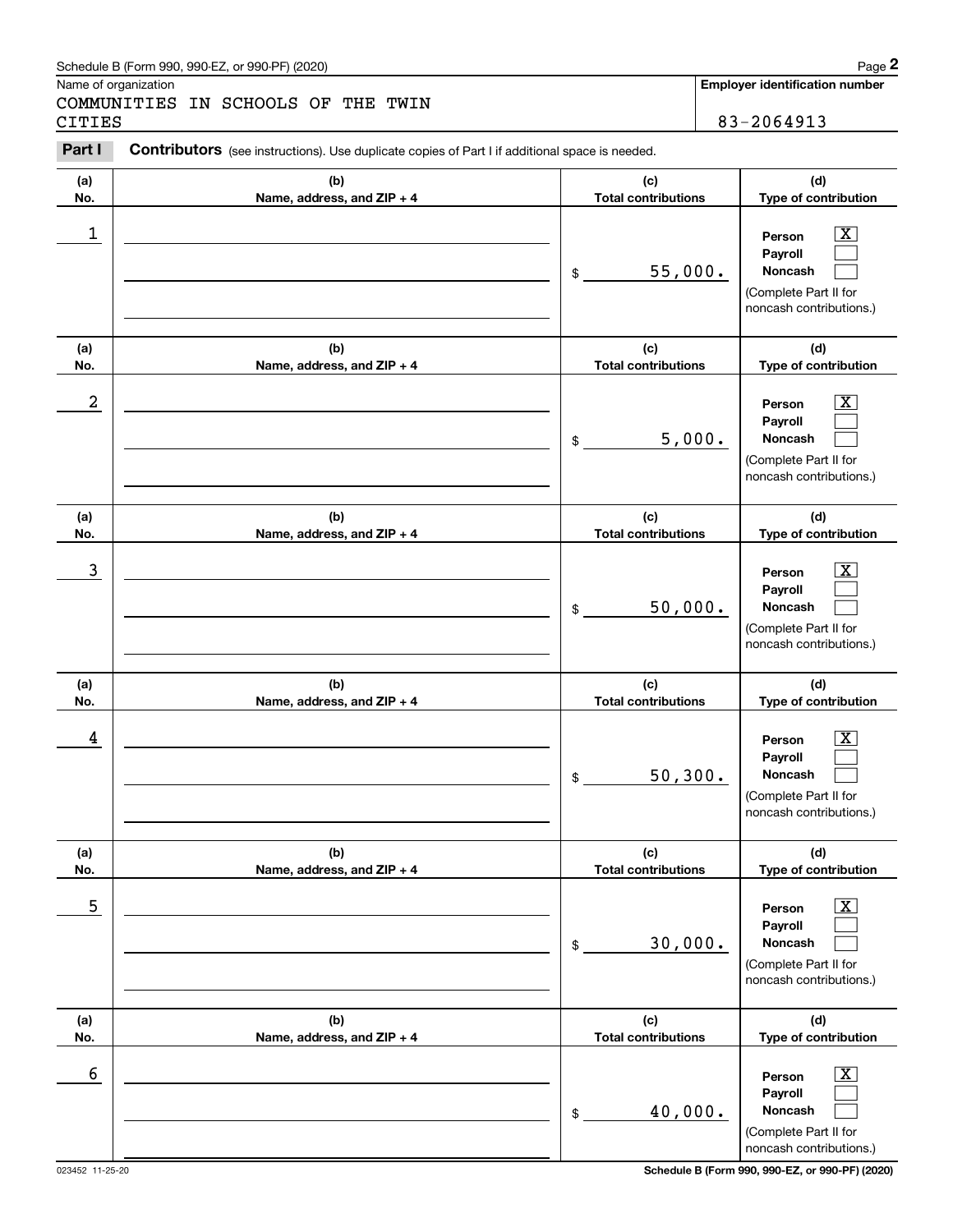#### Schedule B (Form 990, 990-EZ, or 990-PF) (2020) **Page 2** Page 2

Name of organization

(schedule B (Form 990, 990-EZ, or 990-PF) (2020)<br>
lame of organization<br> **2PART I CONTIBES IN SCHOOLS OF THE TWIN**<br>
2Part I **Contributors** (see instructions). Use duplicate copies of Part I if additional space is needed.<br>
2 COMMUNITIES IN SCHOOLS OF THE TWIN

**Employer identification number**

CITIES 83-2064913

**(a)No.(b)Name, address, and ZIP + 4 (c) Total contributions**

| (a)<br>No. | (b)                               | (c)<br><b>Total contributions</b> | (d)<br>Type of contribution                                                                               |
|------------|-----------------------------------|-----------------------------------|-----------------------------------------------------------------------------------------------------------|
|            | Name, address, and ZIP + 4        |                                   |                                                                                                           |
| 7          |                                   | 47,989.<br>\$                     | $\overline{\text{X}}$<br>Person<br>Payroll<br>Noncash<br>(Complete Part II for<br>noncash contributions.) |
| (a)<br>No. | (b)<br>Name, address, and ZIP + 4 | (c)<br><b>Total contributions</b> | (d)<br>Type of contribution                                                                               |
| 8          |                                   | 15,000.<br>\$                     | $\overline{\text{X}}$<br>Person<br>Payroll<br>Noncash<br>(Complete Part II for<br>noncash contributions.) |
| (a)<br>No. | (b)<br>Name, address, and ZIP + 4 | (c)<br><b>Total contributions</b> | (d)<br>Type of contribution                                                                               |
| 9          |                                   | 15,000.<br>\$                     | $\overline{\text{X}}$<br>Person<br>Payroll<br>Noncash<br>(Complete Part II for<br>noncash contributions.) |
| (a)<br>No. | (b)<br>Name, address, and ZIP + 4 | (c)<br><b>Total contributions</b> | (d)<br>Type of contribution                                                                               |
| $10$       |                                   | 10,000.<br>\$                     | $\overline{\text{X}}$<br>Person<br>Payroll<br>Noncash<br>(Complete Part II for<br>noncash contributions.) |
| (a)<br>No. | (b)<br>Name, address, and ZIP + 4 | (c)<br><b>Total contributions</b> | (d)<br>Type of contribution                                                                               |
| 11         |                                   | 5,000.<br>\$                      | Person<br>Payroll<br>Noncash<br>(Complete Part II for<br>noncash contributions.)                          |
| (a)<br>No. | (b)<br>Name, address, and ZIP + 4 | (c)<br><b>Total contributions</b> | (d)<br>Type of contribution                                                                               |
| $12$       |                                   | 53,635.<br>\$                     | Person<br>х<br>Payroll<br>Noncash<br>(Complete Part II for<br>noncash contributions.)                     |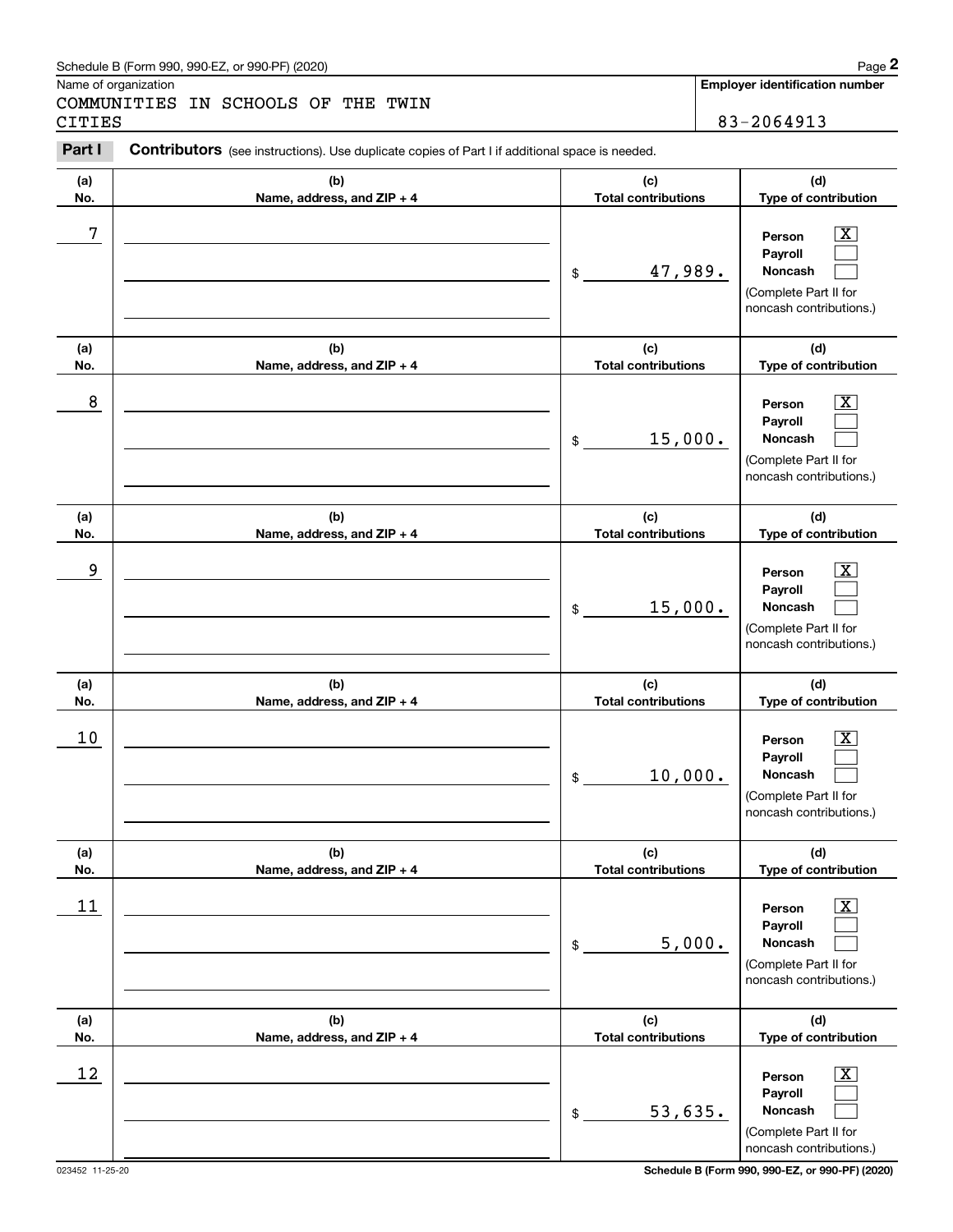#### **(a)No.fromPart I (c) FMV (or estimate) (b) Description of noncash property given (d) Date received (a)No.from Part I (c) FMV (or estimate) (b) Description of noncash property given (d) Date received (a)No.fromPart I (c)FMV (or estimate) (b) Description of noncash property given (d) Date received (a) No.fromPart I (c) FMV (or estimate) (b)Description of noncash property given (d)Date received (a) No.fromPart I (c) FMV (or estimate) (b) Description of noncash property given (d) Date received (a) No.fromPart I (c)FMV (or estimate) (b)Description of noncash property given (d)Date received** Noncash Property (see instructions). Use duplicate copies of Part II if additional space is needed. (See instructions.) \$(See instructions.) \$(See instructions.) \$(See instructions.) \$(See instructions.) \$(See instructions.) \$Chedule B (Form 990, 990-EZ, or 990-PF) (2020)<br> **3Page 3 Added** Communication<br> **3Part II Noncash Property** (see instructions). Use duplicate copies of Part II if additional space is needed.<br> **Part II Noncash Property** COMMUNITIES IN SCHOOLS OF THE TWIN CITIES 83-2064913

Name of organization

**Employer identification number**

023453 11-25-20 **Schedule B (Form 990, 990-EZ, or 990-PF) (2020)**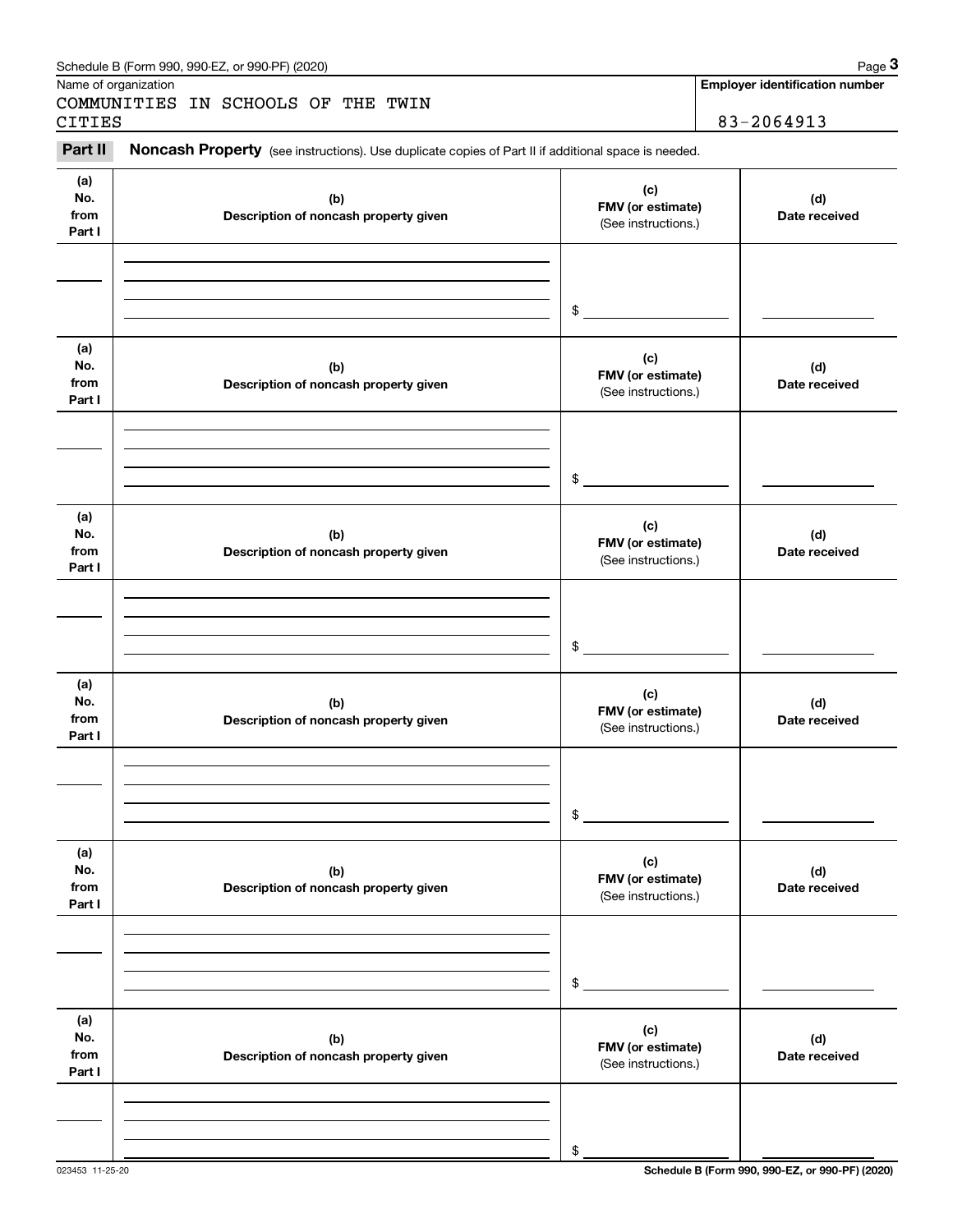|                 | Schedule B (Form 990, 990-EZ, or 990-PF) (2020)                                                                                                                                                                                 |                      |  | Page 4                                                                                                                                                         |  |  |  |
|-----------------|---------------------------------------------------------------------------------------------------------------------------------------------------------------------------------------------------------------------------------|----------------------|--|----------------------------------------------------------------------------------------------------------------------------------------------------------------|--|--|--|
|                 | Name of organization                                                                                                                                                                                                            |                      |  | <b>Employer identification number</b>                                                                                                                          |  |  |  |
|                 | COMMUNITIES<br>IN SCHOOLS OF THE TWIN                                                                                                                                                                                           |                      |  |                                                                                                                                                                |  |  |  |
| <b>CITIES</b>   |                                                                                                                                                                                                                                 |                      |  | 83-2064913                                                                                                                                                     |  |  |  |
| <b>Part III</b> | from any one contributor. Complete columns (a) through (e) and the following line entry. For organizations                                                                                                                      |                      |  | Exclusively religious, charitable, etc., contributions to organizations described in section 501(c)(7), (8), or (10) that total more than \$1,000 for the year |  |  |  |
|                 | completing Part III, enter the total of exclusively religious, charitable, etc., contributions of \$1,000 or less for the year. (Enter this info. once.) \\$<br>Use duplicate copies of Part III if additional space is needed. |                      |  |                                                                                                                                                                |  |  |  |
| (a) No.         |                                                                                                                                                                                                                                 |                      |  |                                                                                                                                                                |  |  |  |
| from<br>Part I  | (b) Purpose of gift                                                                                                                                                                                                             | (c) Use of gift      |  | (d) Description of how gift is held                                                                                                                            |  |  |  |
|                 |                                                                                                                                                                                                                                 |                      |  |                                                                                                                                                                |  |  |  |
|                 |                                                                                                                                                                                                                                 |                      |  |                                                                                                                                                                |  |  |  |
|                 |                                                                                                                                                                                                                                 |                      |  |                                                                                                                                                                |  |  |  |
|                 |                                                                                                                                                                                                                                 |                      |  |                                                                                                                                                                |  |  |  |
|                 |                                                                                                                                                                                                                                 | (e) Transfer of gift |  |                                                                                                                                                                |  |  |  |
|                 |                                                                                                                                                                                                                                 |                      |  |                                                                                                                                                                |  |  |  |
|                 | Transferee's name, address, and ZIP + 4                                                                                                                                                                                         |                      |  | Relationship of transferor to transferee                                                                                                                       |  |  |  |
|                 |                                                                                                                                                                                                                                 |                      |  |                                                                                                                                                                |  |  |  |
|                 |                                                                                                                                                                                                                                 |                      |  |                                                                                                                                                                |  |  |  |
|                 |                                                                                                                                                                                                                                 |                      |  |                                                                                                                                                                |  |  |  |
|                 |                                                                                                                                                                                                                                 |                      |  |                                                                                                                                                                |  |  |  |
| (a) No.<br>from | (b) Purpose of gift                                                                                                                                                                                                             | (c) Use of gift      |  | (d) Description of how gift is held                                                                                                                            |  |  |  |
| Part I          |                                                                                                                                                                                                                                 |                      |  |                                                                                                                                                                |  |  |  |
|                 |                                                                                                                                                                                                                                 |                      |  |                                                                                                                                                                |  |  |  |
|                 |                                                                                                                                                                                                                                 |                      |  |                                                                                                                                                                |  |  |  |
|                 |                                                                                                                                                                                                                                 |                      |  |                                                                                                                                                                |  |  |  |
|                 |                                                                                                                                                                                                                                 |                      |  |                                                                                                                                                                |  |  |  |
|                 | (e) Transfer of gift                                                                                                                                                                                                            |                      |  |                                                                                                                                                                |  |  |  |
|                 |                                                                                                                                                                                                                                 |                      |  |                                                                                                                                                                |  |  |  |
|                 | Transferee's name, address, and $ZIP + 4$                                                                                                                                                                                       |                      |  | Relationship of transferor to transferee                                                                                                                       |  |  |  |
|                 |                                                                                                                                                                                                                                 |                      |  |                                                                                                                                                                |  |  |  |
|                 |                                                                                                                                                                                                                                 |                      |  |                                                                                                                                                                |  |  |  |
|                 |                                                                                                                                                                                                                                 |                      |  |                                                                                                                                                                |  |  |  |
| (a) No.         |                                                                                                                                                                                                                                 |                      |  |                                                                                                                                                                |  |  |  |
| from<br>Part I  | (b) Purpose of gift                                                                                                                                                                                                             | (c) Use of gift      |  | (d) Description of how gift is held                                                                                                                            |  |  |  |
|                 |                                                                                                                                                                                                                                 |                      |  |                                                                                                                                                                |  |  |  |
|                 |                                                                                                                                                                                                                                 |                      |  |                                                                                                                                                                |  |  |  |
|                 |                                                                                                                                                                                                                                 |                      |  |                                                                                                                                                                |  |  |  |
|                 |                                                                                                                                                                                                                                 |                      |  |                                                                                                                                                                |  |  |  |
|                 |                                                                                                                                                                                                                                 | (e) Transfer of gift |  |                                                                                                                                                                |  |  |  |
|                 |                                                                                                                                                                                                                                 |                      |  |                                                                                                                                                                |  |  |  |
|                 | Transferee's name, address, and ZIP + 4                                                                                                                                                                                         |                      |  | Relationship of transferor to transferee                                                                                                                       |  |  |  |
|                 |                                                                                                                                                                                                                                 |                      |  |                                                                                                                                                                |  |  |  |
|                 |                                                                                                                                                                                                                                 |                      |  |                                                                                                                                                                |  |  |  |
|                 |                                                                                                                                                                                                                                 |                      |  |                                                                                                                                                                |  |  |  |
|                 |                                                                                                                                                                                                                                 |                      |  |                                                                                                                                                                |  |  |  |
| (a) No.<br>from | (b) Purpose of gift                                                                                                                                                                                                             | (c) Use of gift      |  | (d) Description of how gift is held                                                                                                                            |  |  |  |
| Part I          |                                                                                                                                                                                                                                 |                      |  |                                                                                                                                                                |  |  |  |
|                 |                                                                                                                                                                                                                                 |                      |  |                                                                                                                                                                |  |  |  |
|                 |                                                                                                                                                                                                                                 |                      |  |                                                                                                                                                                |  |  |  |
|                 |                                                                                                                                                                                                                                 |                      |  |                                                                                                                                                                |  |  |  |
|                 |                                                                                                                                                                                                                                 | (e) Transfer of gift |  |                                                                                                                                                                |  |  |  |
|                 |                                                                                                                                                                                                                                 |                      |  |                                                                                                                                                                |  |  |  |
|                 | Transferee's name, address, and $ZIP + 4$                                                                                                                                                                                       |                      |  | Relationship of transferor to transferee                                                                                                                       |  |  |  |
|                 |                                                                                                                                                                                                                                 |                      |  |                                                                                                                                                                |  |  |  |
|                 |                                                                                                                                                                                                                                 |                      |  |                                                                                                                                                                |  |  |  |
|                 |                                                                                                                                                                                                                                 |                      |  |                                                                                                                                                                |  |  |  |
|                 |                                                                                                                                                                                                                                 |                      |  |                                                                                                                                                                |  |  |  |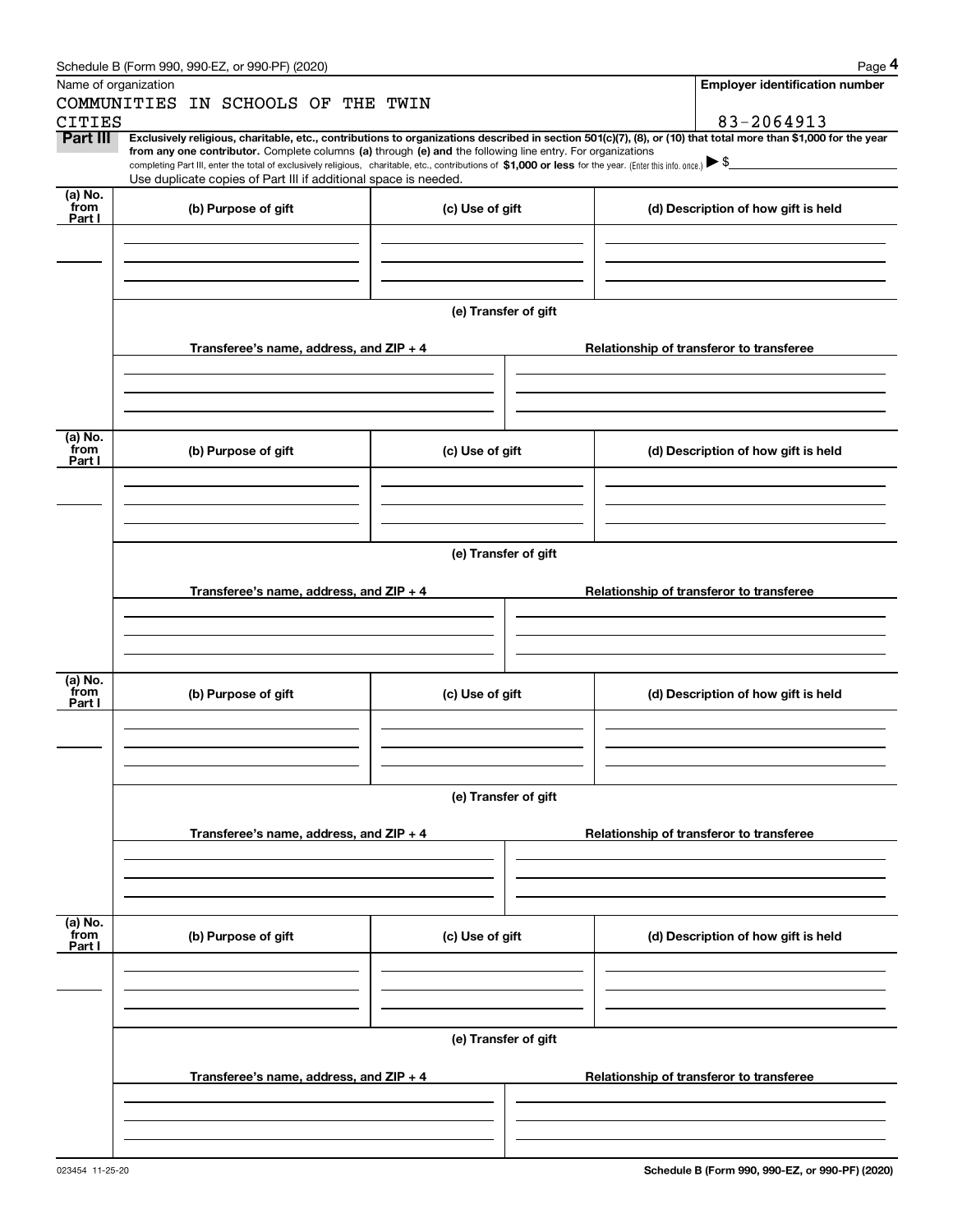| <b>SCHEDULE G</b>                                                                                                                    |                                                                                                                                                                     | <b>Supplemental Information Regarding Fundraising or Gaming Activities</b>                                                                                                                                                                                                                                                                        |                                                                            |    |                                                                      |  |                                                                            | OMB No. 1545-0047                                       |
|--------------------------------------------------------------------------------------------------------------------------------------|---------------------------------------------------------------------------------------------------------------------------------------------------------------------|---------------------------------------------------------------------------------------------------------------------------------------------------------------------------------------------------------------------------------------------------------------------------------------------------------------------------------------------------|----------------------------------------------------------------------------|----|----------------------------------------------------------------------|--|----------------------------------------------------------------------------|---------------------------------------------------------|
| (Form 990 or 990-EZ)                                                                                                                 | Complete if the organization answered "Yes" on Form 990, Part IV, line 17, 18, or 19, or if the<br>organization entered more than \$15,000 on Form 990-EZ, line 6a. |                                                                                                                                                                                                                                                                                                                                                   |                                                                            |    |                                                                      |  |                                                                            |                                                         |
| Department of the Treasury                                                                                                           |                                                                                                                                                                     | Attach to Form 990 or Form 990-EZ.                                                                                                                                                                                                                                                                                                                |                                                                            |    |                                                                      |  |                                                                            | <b>Open to Public</b>                                   |
| Internal Revenue Service                                                                                                             |                                                                                                                                                                     | Go to www.irs.gov/Form990 for instructions and the latest information.                                                                                                                                                                                                                                                                            |                                                                            |    |                                                                      |  |                                                                            | Inspection                                              |
| Name of the organization                                                                                                             | <b>CITIES</b>                                                                                                                                                       | COMMUNITIES IN SCHOOLS OF THE TWIN                                                                                                                                                                                                                                                                                                                |                                                                            |    |                                                                      |  | 83-2064913                                                                 | <b>Employer identification number</b>                   |
| Part I                                                                                                                               |                                                                                                                                                                     | Fundraising Activities. Complete if the organization answered "Yes" on Form 990, Part IV, line 17. Form 990-EZ filers are not                                                                                                                                                                                                                     |                                                                            |    |                                                                      |  |                                                                            |                                                         |
|                                                                                                                                      | required to complete this part.                                                                                                                                     |                                                                                                                                                                                                                                                                                                                                                   |                                                                            |    |                                                                      |  |                                                                            |                                                         |
| X.<br>Mail solicitations<br>a<br>X.<br>b<br>$\mathbf{X}$<br>Phone solicitations<br>с<br>$\mathbf{X}$<br>In-person solicitations<br>d | Internet and email solicitations                                                                                                                                    | 1 Indicate whether the organization raised funds through any of the following activities. Check all that apply.<br>$f\left[\frac{X}{X}\right]$ Solicitation of government grants<br>Special fundraising events<br>g<br>2 a Did the organization have a written or oral agreement with any individual (including officers, directors, trustees, or |                                                                            |    | $\mathbf{e} \times \mathbf{X}$ Solicitation of non-government grants |  |                                                                            |                                                         |
|                                                                                                                                      |                                                                                                                                                                     | key employees listed in Form 990, Part VII) or entity in connection with professional fundraising services?                                                                                                                                                                                                                                       |                                                                            |    |                                                                      |  | $\overline{X}$ Yes                                                         | <b>No</b>                                               |
|                                                                                                                                      |                                                                                                                                                                     | b If "Yes," list the 10 highest paid individuals or entities (fundraisers) pursuant to agreements under which the fundraiser is to be                                                                                                                                                                                                             |                                                                            |    |                                                                      |  |                                                                            |                                                         |
| compensated at least \$5,000 by the organization.                                                                                    |                                                                                                                                                                     |                                                                                                                                                                                                                                                                                                                                                   |                                                                            |    |                                                                      |  |                                                                            |                                                         |
| (i) Name and address of individual<br>or entity (fundraiser)                                                                         |                                                                                                                                                                     | (ii) Activity                                                                                                                                                                                                                                                                                                                                     | (iii) Did<br>fundraiser<br>have custody<br>or control of<br>contributions? |    | (iv) Gross receipts<br>from activity                                 |  | (v) Amount paid<br>to (or retained by)<br>fundraiser<br>listed in col. (i) | (vi) Amount paid<br>to (or retained by)<br>organization |
| J. MURPHY & ASSOCIATES - 2021                                                                                                        |                                                                                                                                                                     |                                                                                                                                                                                                                                                                                                                                                   | Yes                                                                        | No |                                                                      |  |                                                                            |                                                         |
| EAST HENNEPIN AVENUE SUITE                                                                                                           |                                                                                                                                                                     | GRANT WRITTING                                                                                                                                                                                                                                                                                                                                    |                                                                            | x  | 0.                                                                   |  | 24,057.                                                                    | 0.                                                      |
|                                                                                                                                      |                                                                                                                                                                     |                                                                                                                                                                                                                                                                                                                                                   |                                                                            |    |                                                                      |  |                                                                            |                                                         |
| Total                                                                                                                                |                                                                                                                                                                     | 3 List all states in which the organization is registered or licensed to solicit contributions or has been notified it is exempt from registration                                                                                                                                                                                                |                                                                            |    |                                                                      |  | 24,057.                                                                    |                                                         |
| or licensing.                                                                                                                        |                                                                                                                                                                     |                                                                                                                                                                                                                                                                                                                                                   |                                                                            |    |                                                                      |  |                                                                            |                                                         |
| ΜN                                                                                                                                   |                                                                                                                                                                     |                                                                                                                                                                                                                                                                                                                                                   |                                                                            |    |                                                                      |  |                                                                            |                                                         |
|                                                                                                                                      |                                                                                                                                                                     |                                                                                                                                                                                                                                                                                                                                                   |                                                                            |    |                                                                      |  |                                                                            |                                                         |
|                                                                                                                                      |                                                                                                                                                                     |                                                                                                                                                                                                                                                                                                                                                   |                                                                            |    |                                                                      |  |                                                                            |                                                         |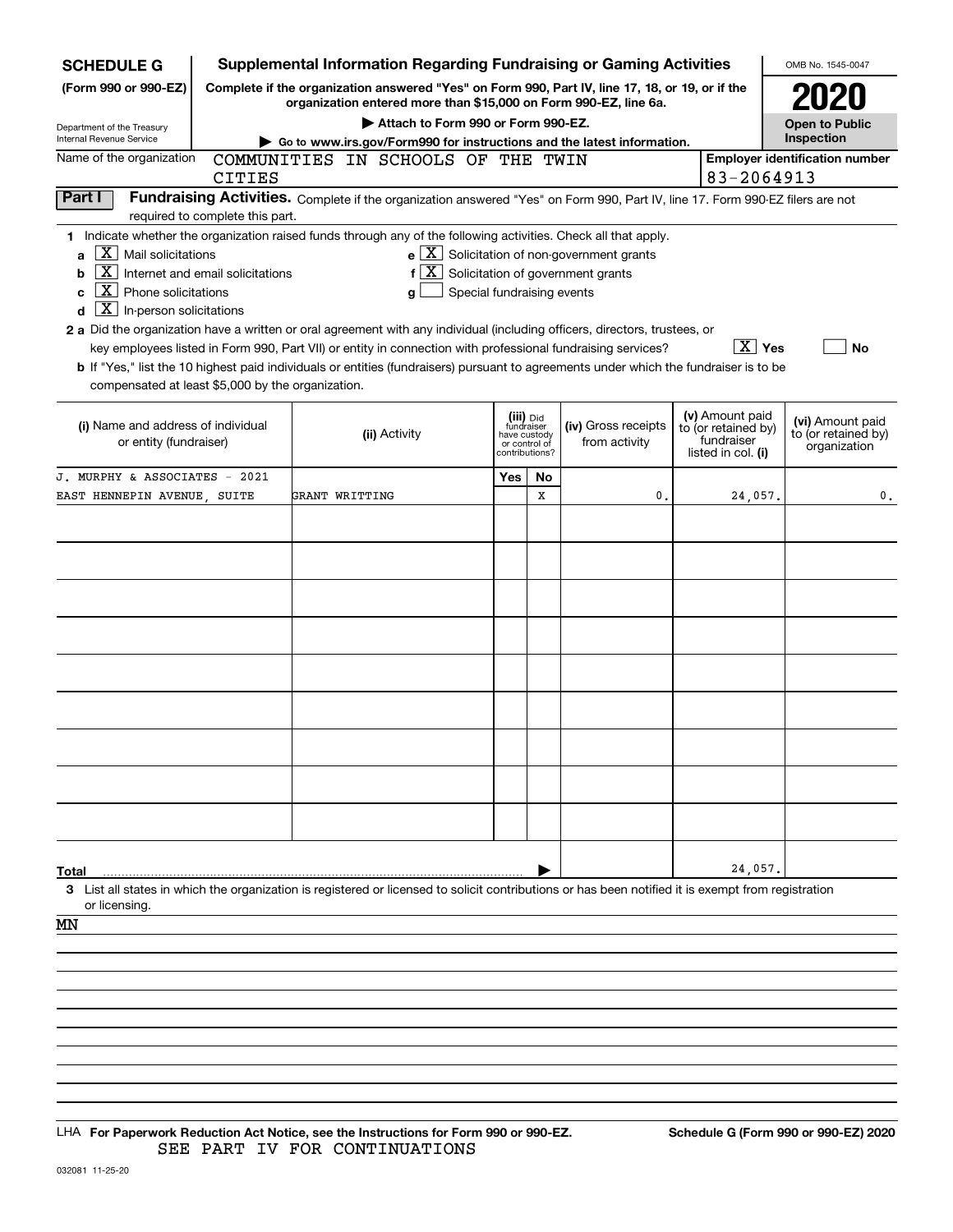#### Schedule G (Form 990 or 990-EZ) 2020 CITIES

**Part II** | Fundraising Events. Complete if the organization answered "Yes" on Form 990, Part IV, line 18, or reported more than \$15,000 of fundraising event contributions and gross income on Form 990-EZ, lines 1 and 6b. List events with gross receipts greater than \$5,000.

|                 |                                                                                         |                                                                                                                                                                          | (a) Event $#1$ | $(b)$ Event #2                | (c) Other events | (d) Total events<br>(add col. (a) through<br>col. (c) |  |
|-----------------|-----------------------------------------------------------------------------------------|--------------------------------------------------------------------------------------------------------------------------------------------------------------------------|----------------|-------------------------------|------------------|-------------------------------------------------------|--|
|                 |                                                                                         |                                                                                                                                                                          | (event type)   | (event type)                  | (total number)   |                                                       |  |
| Revenue         | 1.                                                                                      |                                                                                                                                                                          |                |                               |                  |                                                       |  |
|                 |                                                                                         |                                                                                                                                                                          |                |                               |                  |                                                       |  |
|                 |                                                                                         | 3 Gross income (line 1 minus line 2)                                                                                                                                     |                |                               |                  |                                                       |  |
|                 |                                                                                         |                                                                                                                                                                          |                |                               |                  |                                                       |  |
|                 | 5                                                                                       |                                                                                                                                                                          |                |                               |                  |                                                       |  |
|                 | 6                                                                                       |                                                                                                                                                                          |                |                               |                  |                                                       |  |
| Direct Expenses |                                                                                         | 7 Food and beverages                                                                                                                                                     |                |                               |                  |                                                       |  |
|                 | 8                                                                                       |                                                                                                                                                                          |                |                               |                  |                                                       |  |
|                 | 9                                                                                       |                                                                                                                                                                          |                |                               |                  |                                                       |  |
|                 | 10                                                                                      | Direct expense summary. Add lines 4 through 9 in column (d)                                                                                                              |                |                               | ▶                |                                                       |  |
|                 | 11<br>Part III                                                                          | Net income summary. Subtract line 10 from line 3, column (d)<br>Gaming. Complete if the organization answered "Yes" on Form 990, Part IV, line 19, or reported more than |                |                               |                  |                                                       |  |
|                 |                                                                                         | \$15,000 on Form 990-EZ, line 6a.                                                                                                                                        |                |                               |                  |                                                       |  |
|                 |                                                                                         |                                                                                                                                                                          |                | (b) Pull tabs/instant         |                  | (d) Total gaming (add                                 |  |
| Revenue         |                                                                                         |                                                                                                                                                                          | (a) Bingo      | bingo/progressive bingo       | (c) Other gaming | col. (a) through col. (c))                            |  |
|                 |                                                                                         |                                                                                                                                                                          |                |                               |                  |                                                       |  |
|                 |                                                                                         |                                                                                                                                                                          |                |                               |                  |                                                       |  |
|                 |                                                                                         |                                                                                                                                                                          |                |                               |                  |                                                       |  |
|                 |                                                                                         |                                                                                                                                                                          |                |                               |                  |                                                       |  |
|                 | 3                                                                                       |                                                                                                                                                                          |                |                               |                  |                                                       |  |
| Direct Expenses | 4                                                                                       |                                                                                                                                                                          |                |                               |                  |                                                       |  |
|                 |                                                                                         |                                                                                                                                                                          |                |                               |                  |                                                       |  |
|                 |                                                                                         |                                                                                                                                                                          | Yes<br>%       | $\overline{\phantom{a}}$<br>% | %<br>Yes         |                                                       |  |
|                 | 6                                                                                       | Volunteer labor                                                                                                                                                          | No             | No                            | No               |                                                       |  |
|                 |                                                                                         | 7 Direct expense summary. Add lines 2 through 5 in column (d)                                                                                                            |                |                               | ▶                |                                                       |  |
|                 |                                                                                         |                                                                                                                                                                          |                |                               |                  |                                                       |  |
|                 |                                                                                         |                                                                                                                                                                          |                |                               |                  |                                                       |  |
|                 | 9 Enter the state(s) in which the organization conducts gaming activities:<br>Yes<br>No |                                                                                                                                                                          |                |                               |                  |                                                       |  |
|                 |                                                                                         |                                                                                                                                                                          |                |                               |                  |                                                       |  |
|                 |                                                                                         |                                                                                                                                                                          |                |                               |                  |                                                       |  |
|                 |                                                                                         |                                                                                                                                                                          |                |                               |                  |                                                       |  |
|                 |                                                                                         |                                                                                                                                                                          |                |                               |                  | Yes<br>No                                             |  |
|                 |                                                                                         |                                                                                                                                                                          |                |                               |                  |                                                       |  |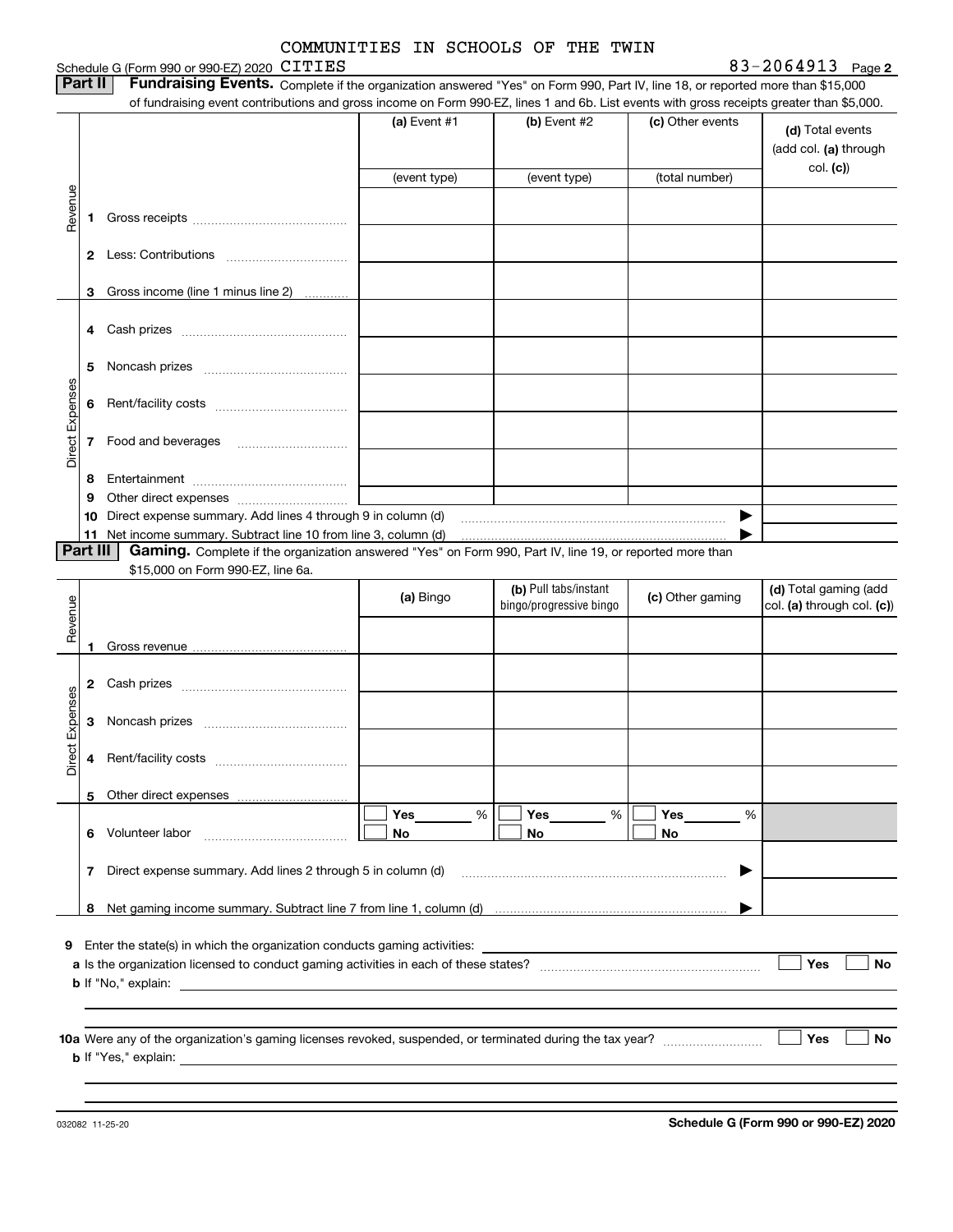| COMMUNITIES IN SCHOOLS OF THE TWIN |  |  |  |
|------------------------------------|--|--|--|
|------------------------------------|--|--|--|

|       | Schedule G (Form 990 or 990-EZ) 2020 CITIES<br><u> 1989 - Johann Stoff, deutscher Stoff, der Stoff, der Stoff, der Stoff, der Stoff, der Stoff, der Stoff, der S</u>                                                                                                  | 83-2064913      | Page 3 |
|-------|-----------------------------------------------------------------------------------------------------------------------------------------------------------------------------------------------------------------------------------------------------------------------|-----------------|--------|
|       |                                                                                                                                                                                                                                                                       | Yes             | No     |
|       | 12 Is the organization a grantor, beneficiary or trustee of a trust, or a member of a partnership or other entity formed                                                                                                                                              |                 |        |
|       |                                                                                                                                                                                                                                                                       | <b>Yes</b>      | No     |
|       | 13 Indicate the percentage of gaming activity conducted in:                                                                                                                                                                                                           |                 |        |
|       |                                                                                                                                                                                                                                                                       | 13а             | %      |
|       | <b>b</b> An outside facility <b>contract and the contract of the contract of the contract of the contract of the contract of the contract of the contract of the contract of the contract of the contract of the contract of the cont</b>                             | 13 <sub>b</sub> | %      |
|       | 14 Enter the name and address of the person who prepares the organization's gaming/special events books and records:                                                                                                                                                  |                 |        |
|       | Name $\sum_{n=1}^{\infty}$                                                                                                                                                                                                                                            |                 |        |
|       | Address $\blacktriangleright$<br><u>state and the state of the state of the state of the state of the state of the state of the state of the state of the state of the state of the state of the state of the state of the state of the state of the state of the</u> |                 |        |
|       | 15a Does the organization have a contract with a third party from whom the organization receives gaming revenue?                                                                                                                                                      | Yes             | No     |
|       |                                                                                                                                                                                                                                                                       |                 |        |
|       |                                                                                                                                                                                                                                                                       |                 |        |
|       | c If "Yes," enter name and address of the third party:                                                                                                                                                                                                                |                 |        |
|       | Name $\blacktriangleright$ $\lrcorner$                                                                                                                                                                                                                                |                 |        |
|       | Address $\blacktriangleright$                                                                                                                                                                                                                                         |                 |        |
|       | 16 Gaming manager information:                                                                                                                                                                                                                                        |                 |        |
|       |                                                                                                                                                                                                                                                                       |                 |        |
|       | Name $\blacktriangleright$<br><u> Andreas Andreas Andreas Andreas Andreas Andreas Andreas Andreas Andreas Andreas Andreas Andreas Andreas Andr</u>                                                                                                                    |                 |        |
|       | Gaming manager compensation > \$                                                                                                                                                                                                                                      |                 |        |
|       |                                                                                                                                                                                                                                                                       |                 |        |
|       |                                                                                                                                                                                                                                                                       |                 |        |
|       |                                                                                                                                                                                                                                                                       |                 |        |
|       |                                                                                                                                                                                                                                                                       |                 |        |
|       | Director/officer<br>Employee<br>Independent contractor                                                                                                                                                                                                                |                 |        |
|       |                                                                                                                                                                                                                                                                       |                 |        |
|       | 17 Mandatory distributions:                                                                                                                                                                                                                                           |                 |        |
|       | a Is the organization required under state law to make charitable distributions from the gaming proceeds to                                                                                                                                                           |                 |        |
|       | retain the state gaming license?                                                                                                                                                                                                                                      | Yes             | No     |
|       | <b>b</b> Enter the amount of distributions required under state law to be distributed to other exempt organizations or spent in the                                                                                                                                   |                 |        |
|       | organization's own exempt activities during the tax year $\triangleright$ \$<br> Part IV                                                                                                                                                                              |                 |        |
|       | Supplemental Information. Provide the explanations required by Part I, line 2b, columns (iii) and (v); and Part III, lines 9, 9b, 10b,<br>15b, 15c, 16, and 17b, as applicable. Also provide any additional information. See instructions.                            |                 |        |
|       |                                                                                                                                                                                                                                                                       |                 |        |
|       | SCHEDULE G, PART I, LINE 2B, LIST OF TEN HIGHEST PAID FUNDRAISERS:                                                                                                                                                                                                    |                 |        |
|       |                                                                                                                                                                                                                                                                       |                 |        |
|       |                                                                                                                                                                                                                                                                       |                 |        |
| ( I ) | FUNDRAISER: J. MURPHY & ASSOCIATES<br>NAME<br>ОF                                                                                                                                                                                                                      |                 |        |
| ( I ) | ADDRESS OF FUNDRAISER:                                                                                                                                                                                                                                                |                 |        |
| 2021  | 55413<br>EAST HENNEPIN AVENUE, SUITE 130, MINNEAPOLIS,<br>MN                                                                                                                                                                                                          |                 |        |
|       |                                                                                                                                                                                                                                                                       |                 |        |
|       |                                                                                                                                                                                                                                                                       |                 |        |
|       |                                                                                                                                                                                                                                                                       |                 |        |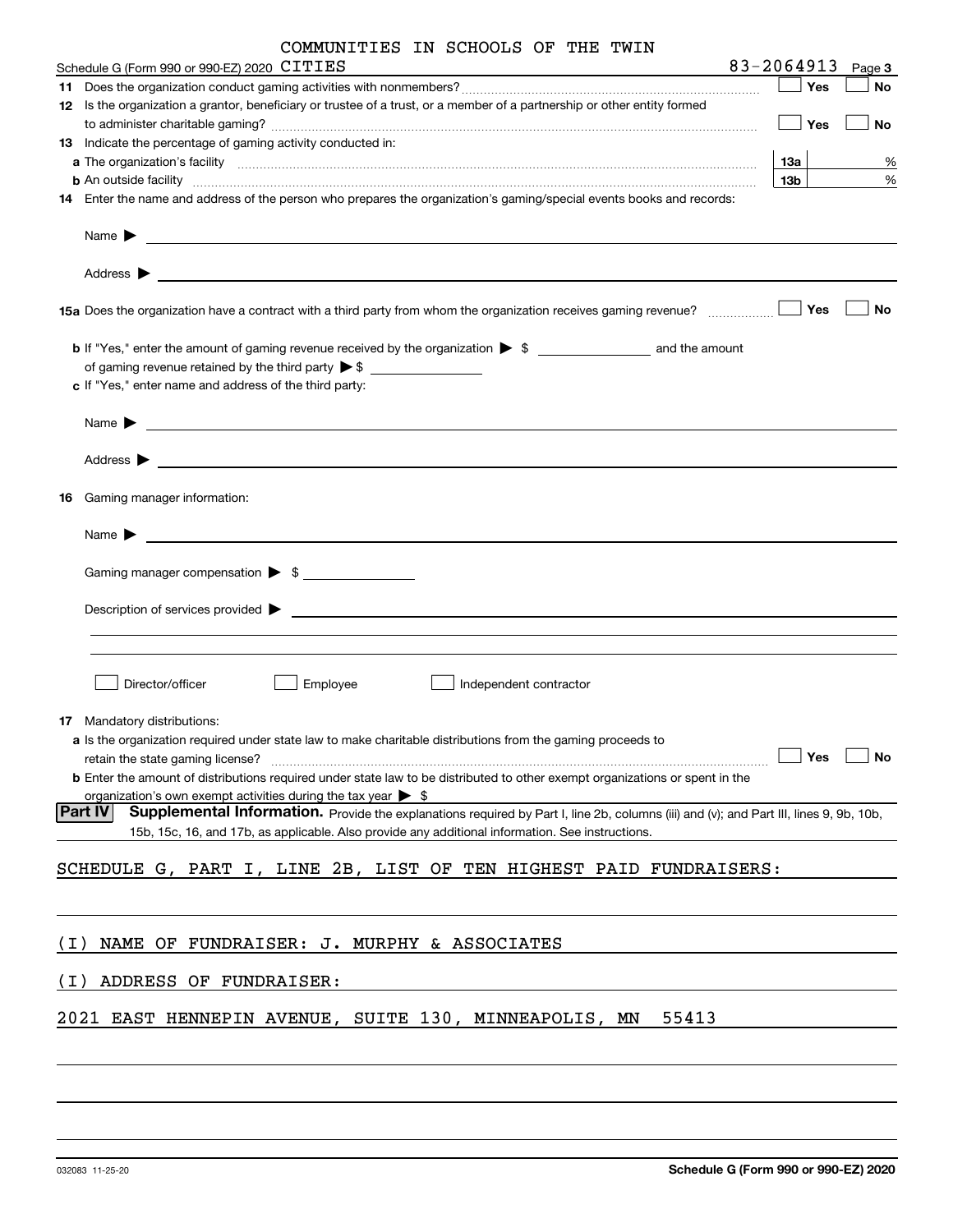|                                                                                               | COMMUNITIES IN SCHOOLS OF THE TWIN |  |  |                   |  |
|-----------------------------------------------------------------------------------------------|------------------------------------|--|--|-------------------|--|
| Schedule G (Form 990 or 990-EZ) CITIES<br><b>Part IV</b> Supplemental Information (continued) | CITIES                             |  |  | 83-2064913 Page 4 |  |
|                                                                                               |                                    |  |  |                   |  |
|                                                                                               |                                    |  |  |                   |  |
|                                                                                               |                                    |  |  |                   |  |
|                                                                                               |                                    |  |  |                   |  |
|                                                                                               |                                    |  |  |                   |  |
|                                                                                               |                                    |  |  |                   |  |
|                                                                                               |                                    |  |  |                   |  |
|                                                                                               |                                    |  |  |                   |  |
|                                                                                               |                                    |  |  |                   |  |
|                                                                                               |                                    |  |  |                   |  |
|                                                                                               |                                    |  |  |                   |  |
|                                                                                               |                                    |  |  |                   |  |
|                                                                                               |                                    |  |  |                   |  |
|                                                                                               |                                    |  |  |                   |  |
|                                                                                               |                                    |  |  |                   |  |
|                                                                                               |                                    |  |  |                   |  |
|                                                                                               |                                    |  |  |                   |  |
|                                                                                               |                                    |  |  |                   |  |
|                                                                                               |                                    |  |  |                   |  |
|                                                                                               |                                    |  |  |                   |  |
|                                                                                               |                                    |  |  |                   |  |
|                                                                                               |                                    |  |  |                   |  |
|                                                                                               |                                    |  |  |                   |  |
|                                                                                               |                                    |  |  |                   |  |
|                                                                                               |                                    |  |  |                   |  |
|                                                                                               |                                    |  |  |                   |  |
|                                                                                               |                                    |  |  |                   |  |
|                                                                                               |                                    |  |  |                   |  |
|                                                                                               |                                    |  |  |                   |  |
|                                                                                               |                                    |  |  |                   |  |
|                                                                                               |                                    |  |  |                   |  |
|                                                                                               |                                    |  |  |                   |  |
|                                                                                               |                                    |  |  |                   |  |
|                                                                                               |                                    |  |  |                   |  |
|                                                                                               |                                    |  |  |                   |  |
|                                                                                               |                                    |  |  |                   |  |
|                                                                                               |                                    |  |  |                   |  |
|                                                                                               |                                    |  |  |                   |  |
|                                                                                               |                                    |  |  |                   |  |
|                                                                                               |                                    |  |  |                   |  |
|                                                                                               |                                    |  |  |                   |  |
|                                                                                               |                                    |  |  |                   |  |
|                                                                                               |                                    |  |  |                   |  |
|                                                                                               |                                    |  |  |                   |  |
|                                                                                               |                                    |  |  |                   |  |
|                                                                                               |                                    |  |  |                   |  |
|                                                                                               |                                    |  |  |                   |  |
|                                                                                               |                                    |  |  |                   |  |
|                                                                                               |                                    |  |  |                   |  |
|                                                                                               |                                    |  |  |                   |  |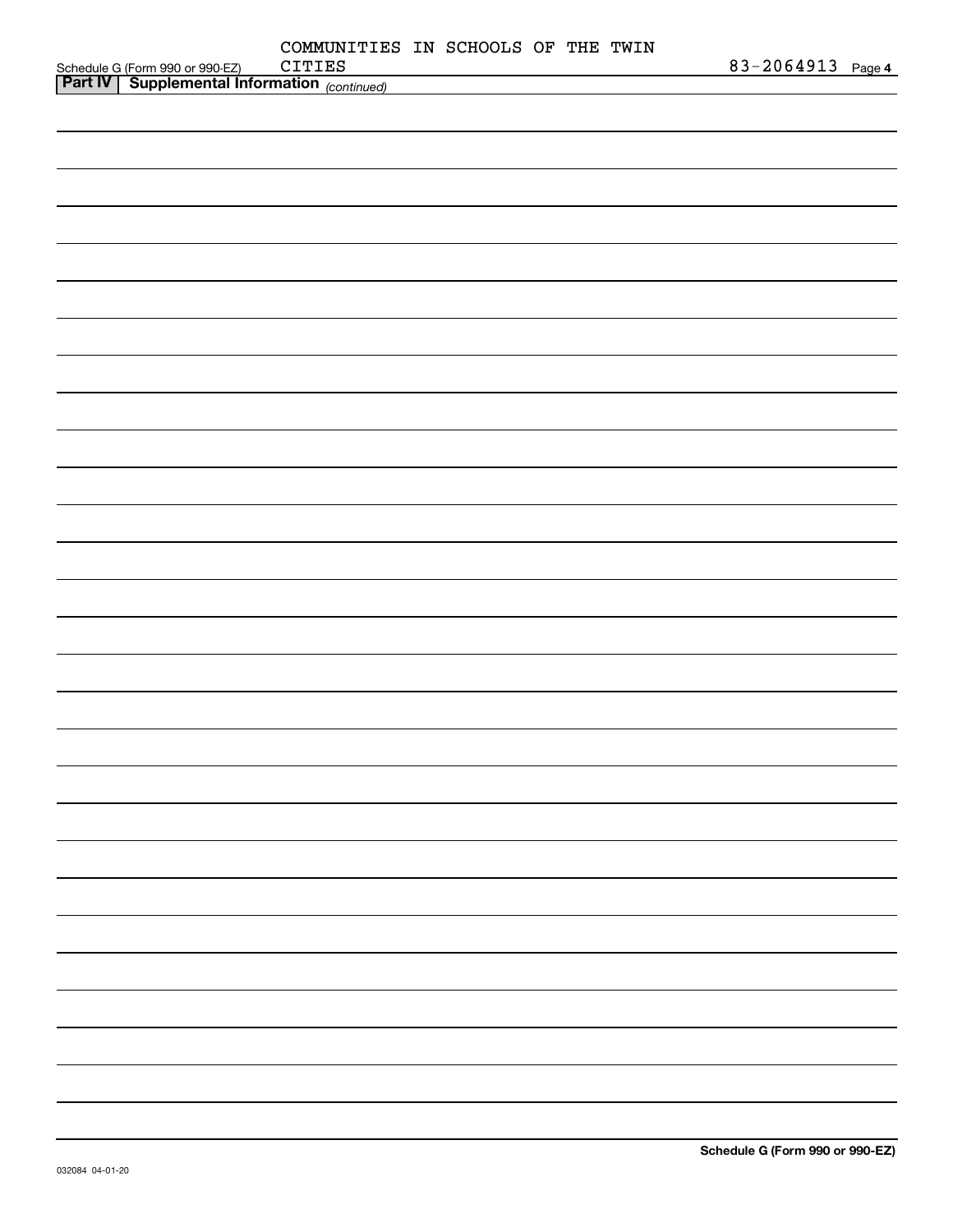Internal Revenue Service

Department of the Treasury **(Form 990 or 990-EZ)**

**Complete to provide information for responses to specific questions on Form 990 or 990-EZ or to provide any additional information. SCHEDULE O Supplemental Information to Form 990 or 990-EZ**

**| Attach to Form 990 or 990-EZ. | Go to www.irs.gov/Form990 for the latest information.**



OMB No. 1545-0047

Name of the organization

CITIES 83-2064913 COMMUNITIES IN SCHOOLS OF THE TWIN

#### FORM 990, PART I, LINE 1, DESCRIPTION OF ORGANIZATION MISSION:

BARRIERS AND SUCCEED.

FORM 990, PART VI, SECTION A, LINE 1:

THERE IS AN EXECUTIVE COMMITTEE WHICH HAS AUTHORITY TO CONDUCT BUSINESS ON

THE ORGANIZATIONS BEHALF. IN THE CURRENT FISCAL YEAR THERE WERE NO VOTES

HELD SOLELY WITHIN THIS COMMITTEE.

FORM 990, PART VI, SECTION B, LINE 11B:

THE FORM 990 AND MINNESOTA ATTORNEY GENERAL'S REPORT ARE REVIEWED BY THE

EXECUTIVE DIRECTOR AND THEN PROVIDED TO THE ENTIRE BOARD PRIOR TO FILING.

FORM 990, PART VI, SECTION B, LINE 12C:

ALL OFFICERS, DIRECTORS, AND KEY EMPLOYEES ARE REQUIRED TO SIGN A CONFLICT

OF INTEREST DISCLOSURE ANNUALLY. THE DISCLOSURE IS REVIEWED BY THE

EXECUTIVE DIRECTOR FOR POTENTIAL CONFLICTS. IF AN ACTUAL CONFLICT ARISES,

IT IS REVIEWED BY THE BOARD, WHICH DETERMINES THE RESTRICTIONS TO IMPOSE ON

THE PERSON WITH A CONFLICT. A PERSON WITH A CONFLICT WOULD TYPICALLY BE

RESTRICTED FROM VOTING ON RELATED MATTERS.

FORM 990, PART VI, SECTION B, LINE 15:

THE BOARD CONDUCTS AN ANNUAL REVIEW AND MEASURES THE EXECUTIVE DIRECTOR'S PERFORMANCE AGAINST GOALS THEY HAVE PUT IN PLACE. A MERIT INCREASE WILL BE POSSIBLE EACH YEAR, DEPENDING ON PERFORMANCE AND AVAILABILITY OF FUNDS.